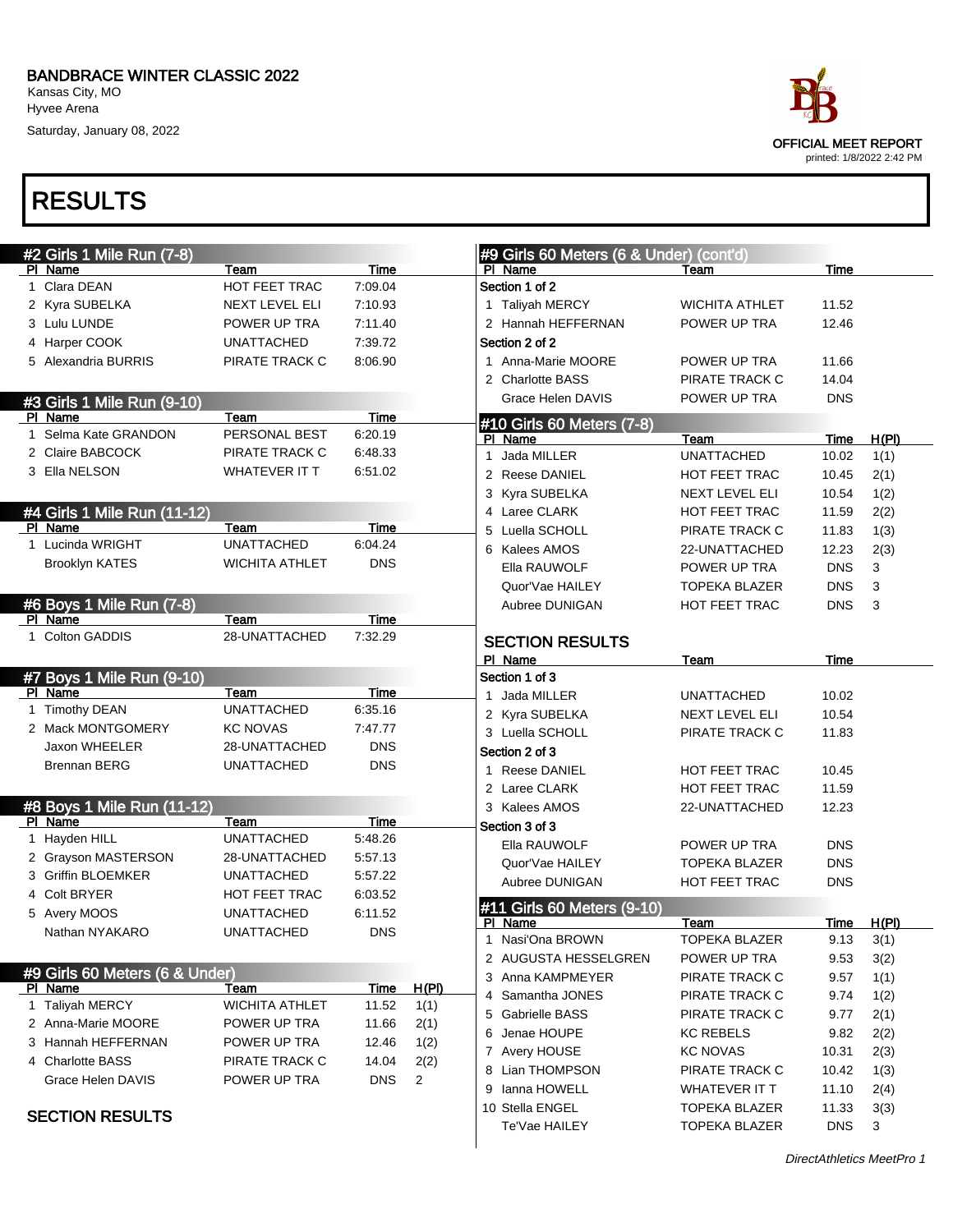Kansas City, MO Hyvee Arena Saturday, January 08, 2022

### RESULTS



OFFICIAL MEET REPORT printed: 1/8/2022 2:42 PM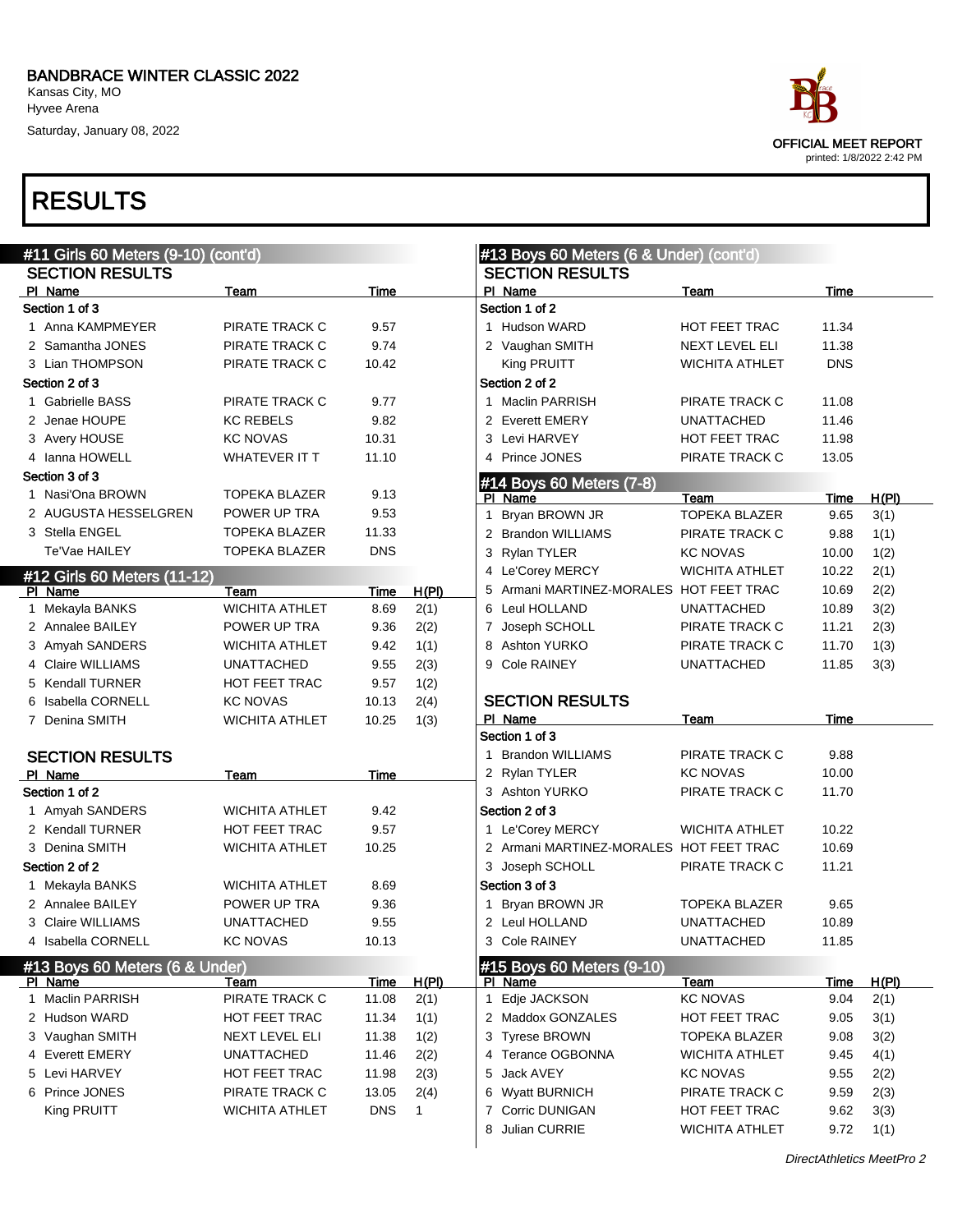Kansas City, MO Hyvee Arena Saturday, January 08, 2022

### RESULTS

| ace                                                      |
|----------------------------------------------------------|
| <b>OFFICIAL MEET REPORT</b><br>printed: 1/8/2022 2:42 PM |
|                                                          |

| #15 Boys 60 Meters (9-10) (cont'd) |                       |            |              | #16 Boys 60 Meters (11-12) (cont'd) |                       |            |       |
|------------------------------------|-----------------------|------------|--------------|-------------------------------------|-----------------------|------------|-------|
| PI Name                            | Team                  | Time       | <u>H(PI)</u> | PI Name                             | Team                  | Time       |       |
| 9 Reece MILLER                     | <b>UNATTACHED</b>     | 9.80       | 1(2)         | Section 2 of 4                      |                       |            |       |
| 10 Paul JONES III                  | PIRATE TRACK C        | 10.04      | 1(3)         | 1 Noah HARRELL                      | <b>UNATTACHED</b>     | 8.04       |       |
| 11 Kyan BECK                       | HOT FEET TRAC         | 10.47      | 2(4)         | 2 Brantley CLEVELAND                | <b>UNATTACHED</b>     | 8.86       |       |
| Ka'drian PRUITT                    | <b>WICHITA ATHLET</b> | <b>DNS</b> | $\mathbf 1$  | 3 Bennett BURNICH                   | PIRATE TRACK C        | 9.12       |       |
| Jhamauri RYCE                      | <b>TOPEKA BLAZER</b>  | <b>DNS</b> | 3            | 4 Jordan HAMILTON                   | PIRATE TRACK C        | 9.40       |       |
|                                    |                       |            |              | Section 3 of 4                      |                       |            |       |
| <b>SECTION RESULTS</b>             |                       |            |              | 1 Lake SUTTON                       | <b>UNATTACHED</b>     | 8.83       |       |
| PI Name                            | Team                  | Time       |              | 2 Jack MALONEY                      | <b>UNATTACHED</b>     | 9.17       |       |
| Section 1 of 4                     |                       |            |              | 3 Ryder ROARK                       | POWER UP TRA          | 9.80       |       |
| 1 Julian CURRIE                    | <b>WICHITA ATHLET</b> | 9.72       |              | Eli KNAPP                           | <b>UNATTACHED</b>     | <b>DNS</b> |       |
| 2 Reece MILLER                     | <b>UNATTACHED</b>     | 9.80       |              | Section 4 of 4                      |                       |            |       |
| 3 Paul JONES III                   | PIRATE TRACK C        | 10.04      |              | 1 Brave RUPP                        | POWER UP TRA          | 8.15       |       |
| Ka'drian PRUITT                    | <b>WICHITA ATHLET</b> | <b>DNS</b> |              | 2 Nasir BROWN                       | <b>TOPEKA BLAZER</b>  | 8.22       |       |
| Section 2 of 4                     |                       |            |              | 3 Levi MCGEE                        | <b>TOPEKA BLAZER</b>  | 8.64       |       |
| 1 Edje JACKSON                     | <b>KC NOVAS</b>       | 9.04       |              | <b>Courtney SANDERS</b>             | <b>TOPEKA BLAZER</b>  | <b>DNS</b> |       |
| 2 Jack AVEY                        | <b>KC NOVAS</b>       | 9.55       |              | #17 Girls 400 Meters (6 & Under)    |                       |            |       |
| 3 Wyatt BURNICH                    | PIRATE TRACK C        | 9.59       |              | PI Name                             | Team                  | Time       |       |
| 4 Kyan BECK                        | HOT FEET TRAC         | 10.47      |              | 1 Anna-Marie MOORE                  | POWER UP TRA          | 1:40.54    |       |
| Section 3 of 4                     |                       |            |              | 2 Grace Helen DAVIS                 | POWER UP TRA          | 1:46.51    |       |
| 1 Maddox GONZALES                  | HOT FEET TRAC         | 9.05       |              | <b>Taliyah MERCY</b>                | <b>WICHITA ATHLET</b> | <b>DNS</b> |       |
| 2 Tyrese BROWN                     | <b>TOPEKA BLAZER</b>  | 9.08       |              | Hannah HEFFERNAN                    | POWER UP TRA          | <b>DNS</b> |       |
| 3 Corric DUNIGAN                   | <b>HOT FEET TRAC</b>  | 9.62       |              |                                     |                       |            |       |
| Jhamauri RYCE                      | <b>TOPEKA BLAZER</b>  | <b>DNS</b> |              | #18 Girls 400 Meters (7-8)          |                       |            |       |
| Section 4 of 4                     |                       |            |              | PI Name                             | Team                  | Time       | H(PI) |
| 1 Terance OGBONNA                  | <b>WICHITA ATHLET</b> | 9.45       |              | 1 Jada MILLER                       | <b>UNATTACHED</b>     | 1:23.19    | 1(1)  |
| #16 Boys 60 Meters (11-12)         |                       |            |              | 2 Lulu LUNDE                        | POWER UP TRA          | 1:27.50    | 3(1)  |
| PI Name                            | Team                  | Time       | H(PI)        | 3 Reese DANIEL                      | HOT FEET TRAC         | 1:30.03    | 3(2)  |
| 1 Noah HARRELL                     | <b>UNATTACHED</b>     | 8.04       | 2(1)         | 4 Luella SCHOLL                     | PIRATE TRACK C        | 1:36.88    | 1(2)  |
| 2 Brave RUPP                       | POWER UP TRA          | 8.15       | 4(1)         | 5 Kalees AMOS                       | 22-UNATTACHED         | 1:37.44    | 2(1)  |
| 3 Nasir BROWN                      | <b>TOPEKA BLAZER</b>  | 8.22       | 4(2)         | 6 Alexandria BURRIS                 | PIRATE TRACK C        | 1:44.75    | 2(2)  |
| 4 Levi MCGEE                       | <b>TOPEKA BLAZER</b>  | 8.64       | 4(3)         | 7 Laree CLARK                       | HOT FEET TRAC         | 1:47.87    | 2(3)  |
| 5 Jackson PARKER                   | <b>KC NOVAS</b>       | 8.82       | 1(1)         | Aubree DUNIGAN                      | HOT FEET TRAC         | 1:47.87    | 2     |
| 6 Lake SUTTON                      | <b>UNATTACHED</b>     | 8.83       | 3(1)         | Ella RAUWOLF                        | POWER UP TRA          | <b>DNS</b> | 3     |
| 7 Brantley CLEVELAND               | <b>UNATTACHED</b>     | 8.86       | 2(2)         | Quor'Vae HAILEY                     | <b>TOPEKA BLAZER</b>  | <b>DNS</b> | 3     |
| 8 Mason MILLER                     | <b>UNATTACHED</b>     | 9.06       | 1(2)         |                                     |                       |            |       |
| 9 Bennett BURNICH                  | PIRATE TRACK C        | 9.12       | 2(3)         | <b>SECTION RESULTS</b>              |                       |            |       |
| 10 Jack MALONEY                    | <b>UNATTACHED</b>     | 9.17       | 3(2)         | PI Name                             | Team                  | Time       |       |
| 11 Jordan HAMILTON                 | PIRATE TRACK C        | 9.40       | 2(4)         | Section 1 of 3                      |                       |            |       |
| 13 Ryder ROARK                     | POWER UP TRA          | 9.80       | 3(3)         | 1 Jada MILLER                       | <b>UNATTACHED</b>     | 1:23.19    |       |
| Eli KNAPP                          | <b>UNATTACHED</b>     | <b>DNS</b> | 3            | 2 Luella SCHOLL                     | PIRATE TRACK C        | 1:36.88    |       |
| <b>Courtney SANDERS</b>            | <b>TOPEKA BLAZER</b>  | <b>DNS</b> | 4            | Section 2 of 3                      |                       |            |       |
|                                    |                       |            |              | Aubree DUNIGAN                      | HOT FEET TRAC         | 1:47.87    |       |
| <b>SECTION RESULTS</b>             |                       |            |              | 1 Kalees AMOS                       | 22-UNATTACHED         | 1:37.44    |       |
| PI Name                            | <b>Team</b>           | Time       |              | 2 Alexandria BURRIS                 | PIRATE TRACK C        | 1:44.75    |       |
| Section 1 of 4                     |                       |            |              | 3 Laree CLARK                       | HOT FEET TRAC         | 1:47.87    |       |
| 1 Jackson PARKER                   | <b>KC NOVAS</b>       | 8.82       |              | Section 3 of 3                      |                       |            |       |
| 2 Mason MILLER                     | <b>UNATTACHED</b>     | 9.06       |              |                                     |                       |            |       |
|                                    |                       |            |              |                                     |                       |            |       |

DirectAthletics MeetPro 3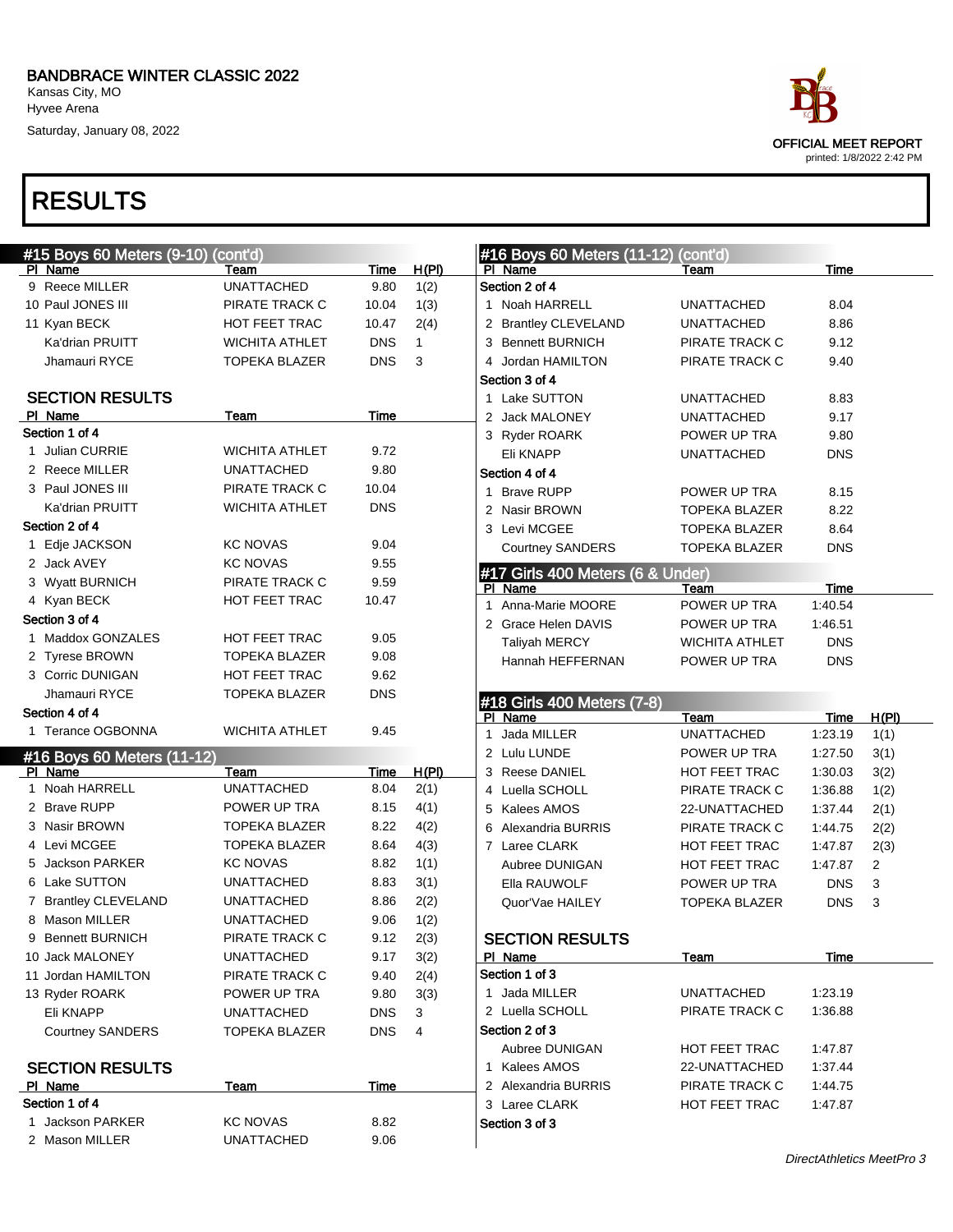Saturday, January 08, 2022

|   | #18 Girls 400 Meters (7-8) (cont'd) |                       |            |              | #20 Girls 400 Meters (11-12) (cont'd)   |                       |             |       |
|---|-------------------------------------|-----------------------|------------|--------------|-----------------------------------------|-----------------------|-------------|-------|
|   | PI Name                             | Team                  | Time       |              | PI Name                                 | Team                  | Time        |       |
|   | 1 Lulu LUNDE                        | POWER UP TRA          | 1:27.50    |              | Section 1 of 3                          |                       |             |       |
|   | 2 Reese DANIEL                      | HOT FEET TRAC         | 1:30.03    |              | 1 Thais THOMPSON                        | PIRATE TRACK C        | 1:16.85     |       |
|   | Ella RAUWOLF                        | POWER UP TRA          | <b>DNS</b> |              | 2 Amyah SANDERS                         | <b>WICHITA ATHLET</b> | 1:18.91     |       |
|   | Quor'Vae HAILEY                     | <b>TOPEKA BLAZER</b>  | <b>DNS</b> |              | Denina SMITH                            | WICHITA ATHLET        | <b>DNS</b>  |       |
|   | #19 Girls 400 Meters (9-10)         |                       |            |              | Section 2 of 3                          |                       |             |       |
|   | PI Name                             | Team                  | Time       | H(PI)        | 1 Isabella CORNELL                      | <b>KC NOVAS</b>       | 1:16.94     |       |
|   | 1 Nasi'Ona BROWN                    | <b>TOPEKA BLAZER</b>  | 1:16.49    | 2(1)         | 2 Brooklyn KATES                        | <b>WICHITA ATHLET</b> | 1:33.09     |       |
|   | 2 AUGUSTA HESSELGREN                | POWER UP TRA          | 1:16.53    | 3(1)         | Section 3 of 3                          |                       |             |       |
|   | 3 Zoe BURNETT                       | <b>HOT FEET TRAC</b>  | 1:17.14    | 2(2)         | 1 Annalee BAILEY                        | POWER UP TRA          | 1:12.30     |       |
|   | 4 Avery HOUSE                       | <b>KC NOVAS</b>       | 1:19.54    | 2(3)         | 2 Claire WILLIAMS                       | <b>UNATTACHED</b>     | 1:16.95     |       |
|   | 5 London WILLIAMS                   | <b>UNATTACHED</b>     | 1:23.88    | 1(1)         | 3 Sydney NIEMEIER                       | <b>KC NOVAS</b>       | 1:19.42     |       |
| 6 | Samantha JONES                      | PIRATE TRACK C        | 1:25.10    | 1(2)         | Anna Kate DAVIS                         | POWER UP TRA          | <b>DNS</b>  |       |
|   | 7 Ianna HOWELL                      | WHATEVER IT T         | 1:25.71    | 1(3)         | #21 Boys 400 Meters (6 & Under)         |                       |             |       |
|   | Selma Kate GRANDON                  | PERSONAL BEST         | <b>DNS</b> | 3            | PI Name                                 | Team                  | <b>Time</b> |       |
|   | Te'Vae HAILEY                       | <b>TOPEKA BLAZER</b>  | <b>DNS</b> | 3            | <b>Hudson WARD</b><br>1                 | HOT FEET TRAC         | 1:32.87     |       |
|   | Stella ENGEL                        | <b>TOPEKA BLAZER</b>  | <b>DNS</b> | 3            | 2 Everett EMERY                         | <b>UNATTACHED</b>     | 1:36.36     |       |
|   |                                     |                       |            |              | 3 Maclin PARRISH                        | PIRATE TRACK C        | 1:37.73     |       |
|   | <b>SECTION RESULTS</b>              |                       |            |              | 4 King PRUITT                           | <b>WICHITA ATHLET</b> | 1:48.63     |       |
|   | PI Name                             | Team                  | Time       |              |                                         |                       |             |       |
|   | Section 1 of 3                      |                       |            |              | #22 Boys 400 Meters (7-8)               |                       |             |       |
|   | 1 London WILLIAMS                   | <b>UNATTACHED</b>     | 1:23.88    |              | PI Name                                 | Team                  | Time        | H(PI) |
|   | 2 Samantha JONES                    | PIRATE TRACK C        | 1:25.10    |              | Bryan BROWN JR<br>1                     | <b>TOPEKA BLAZER</b>  | 1:23.73     | 2(1)  |
|   | 3 Ianna HOWELL                      | WHATEVER IT T         | 1:25.71    |              | 2 Le'Corey MERCY                        | WICHITA ATHLET        | 1:24.14     | 1(1)  |
|   | Section 2 of 3                      |                       |            |              | 3 Joseph SCHOLL                         | PIRATE TRACK C        | 1:27.73     | 1(2)  |
|   | 1 Nasi'Ona BROWN                    | <b>TOPEKA BLAZER</b>  | 1:16.49    |              | 4 Leul HOLLAND                          | <b>UNATTACHED</b>     | 1:28.55     | 2(2)  |
|   | 2 Zoe BURNETT                       | HOT FEET TRAC         | 1:17.14    |              | 5 Colton GADDIS                         | 28-UNATTACHED         | 1:34.26     | 2(3)  |
|   | 3 Avery HOUSE                       | <b>KC NOVAS</b>       | 1:19.54    |              | 6 Armani MARTINEZ-MORALES HOT FEET TRAC |                       | 1:34.67     | 1(3)  |
|   | Section 3 of 3                      |                       |            |              |                                         |                       |             |       |
|   | 1 AUGUSTA HESSELGREN                | POWER UP TRA          | 1:16.53    |              | <b>SECTION RESULTS</b>                  |                       |             |       |
|   | Selma Kate GRANDON                  | PERSONAL BEST         | <b>DNS</b> |              | PI Name                                 | Team                  | <b>Time</b> |       |
|   | Te'Vae HAILEY                       | <b>TOPEKA BLAZER</b>  | <b>DNS</b> |              | Section 1 of 2                          |                       |             |       |
|   | Stella ENGEL                        | <b>TOPEKA BLAZER</b>  | <b>DNS</b> |              | 1 Le'Corey MERCY                        | <b>WICHITA ATHLET</b> | 1:24.14     |       |
|   | #20 Girls 400 Meters (11-12)        |                       |            |              | 2 Joseph SCHOLL                         | PIRATE TRACK C        | 1:27.73     |       |
|   | PI Name                             | Team                  | Time       | H(PI)        | 3 Armani MARTINEZ-MORALES HOT FEET TRAC |                       | 1:34.67     |       |
|   | 1 Annalee BAILEY                    | POWER UP TRA          | 1:12.30    | 3(1)         | Section 2 of 2                          |                       |             |       |
|   | 2 Thais THOMPSON                    | PIRATE TRACK C        | 1:16.85    | 1(1)         | 1 Bryan BROWN JR                        | <b>TOPEKA BLAZER</b>  | 1:23.73     |       |
|   | 3 Isabella CORNELL                  | KC NOVAS              | 1:16.94    | 2(1)         | 2 Leul HOLLAND                          | UNATTACHED            | 1:28.55     |       |
|   | 4 Claire WILLIAMS                   | <b>UNATTACHED</b>     | 1:16.95    | 3(2)         | 3 Colton GADDIS                         | 28-UNATTACHED         | 1:34.26     |       |
|   | 5 Amyah SANDERS                     | WICHITA ATHLET        | 1:18.91    | 1(2)         | #23 Boys 400 Meters (9-10)              |                       |             |       |
|   | 6 Sydney NIEMEIER                   | KC NOVAS              | 1:19.42    | 3(3)         | <b>PI</b> Name                          | <b>Team</b>           | <u>Time</u> | H(PI) |
|   | 7 Brooklyn KATES                    | <b>WICHITA ATHLET</b> | 1:33.09    | 2(2)         | 1 Henry RUISINGER                       | POWER UP TRA          | 1:09.28     | 3(1)  |
|   | Denina SMITH                        | <b>WICHITA ATHLET</b> | <b>DNS</b> | $\mathbf{1}$ | 2 Reece MILLER                          | <b>UNATTACHED</b>     | 1:14.86     | 1(1)  |
|   | Anna Kate DAVIS                     | POWER UP TRA          | <b>DNS</b> | 3            | 3 Tyrese BROWN                          | <b>TOPEKA BLAZER</b>  | 1:14.92     | 3(2)  |
|   |                                     |                       |            |              | 4 Ka'drian PRUITT                       | <b>WICHITA ATHLET</b> | 1:18.98     | 1(2)  |
|   | <b>SECTION RESULTS</b>              |                       |            |              | 5 Terance OGBONNA                       | <b>WICHITA ATHLET</b> | 1:19.31     | 4(1)  |
|   |                                     |                       |            |              | 6 Wyatt BURNICH                         | PIRATE TRACK C        | 1:19.64     | 2(1)  |
|   |                                     |                       |            |              |                                         |                       |             |       |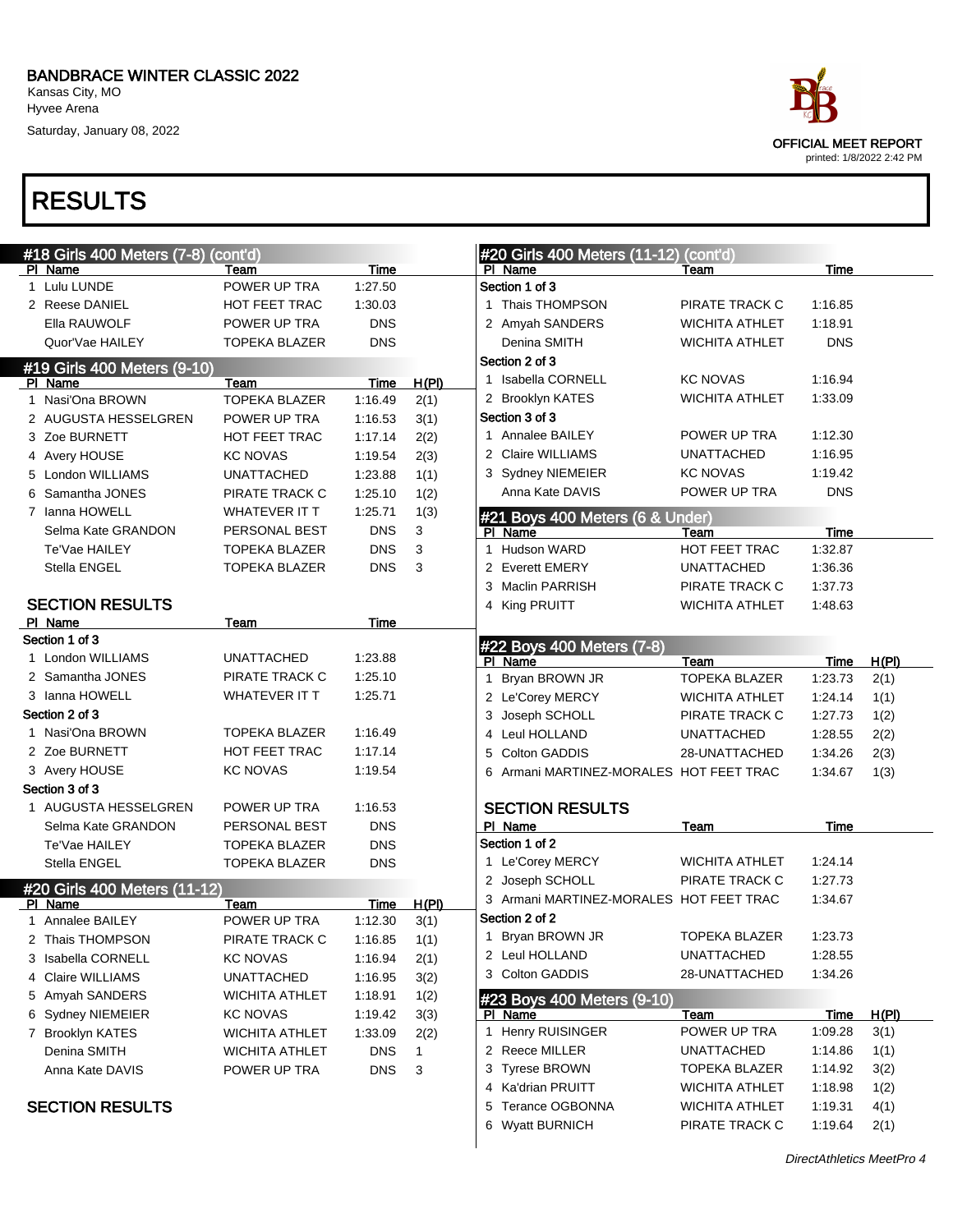Saturday, January 08, 2022



| #23 Boys 400 Meters (9-10) (cont'd) |                       |            |              | #24 Boys 400 Meters (11-12) (cont'd) |                       |             |
|-------------------------------------|-----------------------|------------|--------------|--------------------------------------|-----------------------|-------------|
| PI Name                             | Team                  | Time       | H(PI)        | PI Name                              | Team                  | <b>Time</b> |
| 7 Julian CURRIE                     | <b>WICHITA ATHLET</b> | 1:27.25    | 2(2)         | 2 Brantley CLEVELAND                 | <b>UNATTACHED</b>     | 1:09.97     |
| 8 Kyan BECK                         | <b>HOT FEET TRAC</b>  | 1:36.10    | 3(3)         | 3 Bennett BURNICH                    | PIRATE TRACK C        | 1:11.52     |
| Jhamauri RYCE                       | <b>TOPEKA BLAZER</b>  | <b>DNS</b> | 1            | Eli KNAPP                            | <b>UNATTACHED</b>     | <b>DNS</b>  |
| <b>Gabriel RASMUSSEN</b>            | PIRATE TRACK C        | <b>DNS</b> | $\mathbf{1}$ | Section 3 of 3                       |                       |             |
| Maddox GONZALES                     | <b>HOT FEET TRAC</b>  | <b>DNS</b> | 2            | 1 Brave RUPP                         | POWER UP TRA          | 1:03.03     |
| <b>Brennan BERG</b>                 | <b>UNATTACHED</b>     | <b>DNS</b> | 2            | 2 Levi MCGEE                         | <b>TOPEKA BLAZER</b>  | 1:04.09     |
| Corric DUNIGAN                      | HOT FEET TRAC         | <b>DNS</b> | 3            | 3 Jack MALONEY                       | <b>UNATTACHED</b>     | 1:09.94     |
|                                     |                       |            |              | 4 Ryder ROARK                        | POWER UP TRA          | 1:24.39     |
| <b>SECTION RESULTS</b>              |                       |            |              | #26 Girls 800 Meters (7-8)           |                       |             |
| PI Name                             | Team                  | Time       |              | PI Name                              | Team                  | <b>Time</b> |
| Section 1 of 4                      |                       |            |              | 1 Clara DEAN                         | HOT FEET TRAC         | 3:12.13     |
| 1 Reece MILLER                      | <b>UNATTACHED</b>     | 1:14.86    |              | 2 Kyra SUBELKA                       | NEXT LEVEL ELI        | 3:16.40     |
| 2 Ka'drian PRUITT                   | <b>WICHITA ATHLET</b> | 1:18.98    |              | 3 Harper COOK                        | <b>UNATTACHED</b>     | 3:36.11     |
| Jhamauri RYCE                       | <b>TOPEKA BLAZER</b>  | <b>DNS</b> |              | 4 Alexandria BURRIS                  | PIRATE TRACK C        | 3:50.65     |
| <b>Gabriel RASMUSSEN</b>            | PIRATE TRACK C        | <b>DNS</b> |              |                                      |                       |             |
| Section 2 of 4                      |                       |            |              | #27 Girls 800 Meters (9-10)          |                       |             |
| 1 Wyatt BURNICH                     | PIRATE TRACK C        | 1:19.64    |              | PI Name                              | Team                  | Time        |
| 2 Julian CURRIE                     | <b>WICHITA ATHLET</b> | 1:27.25    |              | 1 Selma Kate GRANDON                 | PERSONAL BEST         | 2:57.15     |
| Maddox GONZALES                     | <b>HOT FEET TRAC</b>  | <b>DNS</b> |              | 2 Claire BABCOCK                     | PIRATE TRACK C        | 3:09.53     |
| <b>Brennan BERG</b>                 | <b>UNATTACHED</b>     | <b>DNS</b> |              | 3 London WILLIAMS                    | <b>UNATTACHED</b>     | 3:46.01     |
| Section 3 of 4                      |                       |            |              | Ella NELSON                          | <b>WHATEVER IT T</b>  | <b>DNS</b>  |
| 1 Henry RUISINGER                   | POWER UP TRA          | 1:09.28    |              |                                      |                       |             |
| 2 Tyrese BROWN                      | <b>TOPEKA BLAZER</b>  | 1:14.92    |              | #28 Girls 800 Meters (11-12)         |                       |             |
| 3 Kyan BECK                         | HOT FEET TRAC         | 1:36.10    |              | <b>Prelims</b>                       |                       |             |
| Corric DUNIGAN                      | HOT FEET TRAC         | <b>DNS</b> |              | PI Name                              | Team                  | Time        |
| Section 4 of 4                      |                       |            |              | 1 Sydney NIEMEIER                    | <b>KC NOVAS</b>       | 3:04.06q    |
| 1 Terance OGBONNA                   | <b>WICHITA ATHLET</b> | 1:19.31    |              | <b>Brooklyn KATES</b>                | <b>WICHITA ATHLET</b> | <b>DNS</b>  |
| #24 Boys 400 Meters (11-12)         |                       |            |              | Anna Kate DAVIS                      | POWER UP TRA          | <b>DNS</b>  |
| PI Name                             | Team                  | Time       | H(PI)        |                                      |                       |             |
| 1 Brave RUPP                        | POWER UP TRA          | 1:03.03    | 3(1)         | #30 Boys 800 Meters (7-8)            |                       |             |
| 2 Levi MCGEE                        | <b>TOPEKA BLAZER</b>  | 1:04.09    | 3(2)         | PI Name                              | Team                  | <b>Time</b> |
| 3 Noah HARRELL                      | <b>UNATTACHED</b>     | 1:05.21    | 1(1)         | 1 Colton GADDIS                      | 28-UNATTACHED         | 3:51.97     |
| 4 Nasir BROWN                       | <b>TOPEKA BLAZER</b>  | 1:06.44    | 2(1)         |                                      |                       |             |
| 5 Jack MALONEY                      | <b>UNATTACHED</b>     | 1:09.94    | 3(3)         | #31 Boys 800 Meters (9-10)           |                       |             |
| 6 Brantley CLEVELAND                | <b>UNATTACHED</b>     | 1:09.97    | 2(2)         | <b>Prelims</b>                       |                       |             |
| 7 Bennett BURNICH                   | PIRATE TRACK C        | 1:11.52    | 2(3)         | PI Name                              | Team                  | Time        |
| 8 Ryder ROARK                       | POWER UP TRA          | 1:24.39    | 3(4)         | 1 Timothy DEAN                       | <b>UNATTACHED</b>     | 3:02.13q    |
| <b>Courtney SANDERS</b>             | <b>TOPEKA BLAZER</b>  | <b>DNS</b> | $\mathbf{1}$ | 2 Mack MONTGOMERY                    | <b>KC NOVAS</b>       | 3:34.28q    |
| Eli KNAPP                           | <b>UNATTACHED</b>     | <b>DNS</b> | 2            | Henry RUISINGER                      | POWER UP TRA          | <b>DNS</b>  |
|                                     |                       |            |              | Jaxon WHEELER                        | 28-UNATTACHED         | <b>DNS</b>  |
| <b>SECTION RESULTS</b>              |                       |            |              | <b>Brennan BERG</b>                  | <b>UNATTACHED</b>     | <b>DNS</b>  |
| PI Name<br>Section 1 of 3           | Team                  | Time       |              |                                      |                       |             |
| 1 Noah HARRELL                      | <b>UNATTACHED</b>     | 1:05.21    |              | #32 Boys 800 Meters (11-12)          |                       |             |
| <b>Courtney SANDERS</b>             | <b>TOPEKA BLAZER</b>  | <b>DNS</b> |              | PI Name                              | Team                  | <b>Time</b> |
| Section 2 of 3                      |                       |            |              | 1 Colt BRYER                         | HOT FEET TRAC         | 2:50.05     |
| 1 Nasir BROWN                       | <b>TOPEKA BLAZER</b>  | 1:06.44    |              | 2 Avery MOOS                         | <b>UNATTACHED</b>     | 2:50.81     |
|                                     |                       |            |              |                                      |                       |             |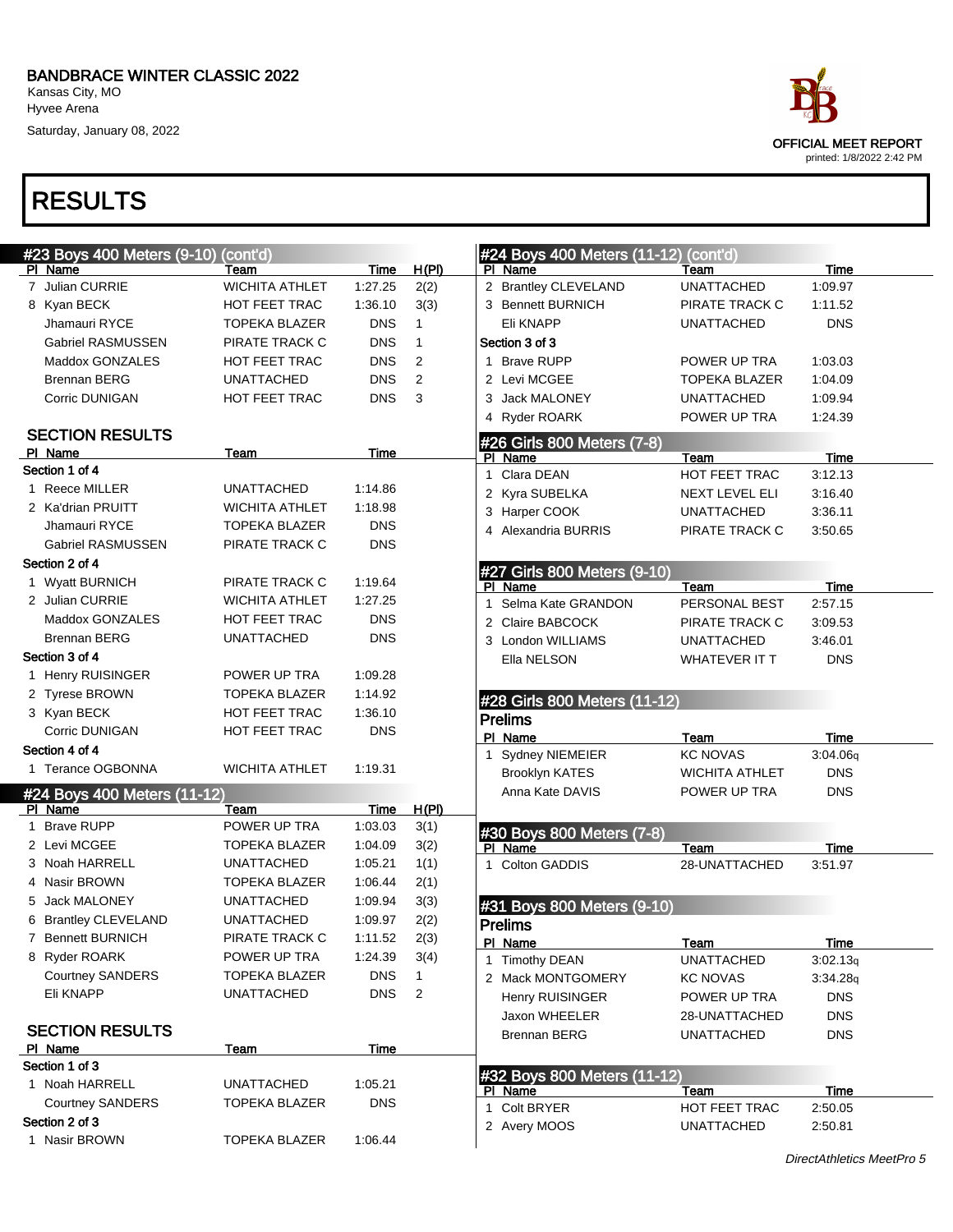Kansas City, MO Hyvee Arena

Saturday, January 08, 2022

#32 Boys 800 Meters (11-12

#33 Girls 200 Meters (6 & U

#34 Girls 200 Meters (7-8)

SECTION RESULTS

#35 Girls 200 Meters (9-10)

1 AUGUSTA HESSELGREN 2 Nasi'Ona BROWN 3 Anna KAMPMEYER 4 Jenae HOUPE 5 Avery HOUSE 6 Aubree MEADOWS

4 Grayson MASTERSON 5 Nathan NYAKARO

### RESULTS

Pl Name 3 Levi MCGEE

Pl Name

PI Name 1 Lulu LUNDE 2 Jada MILLER 3 Reese DANIEL 4 Harper COOK 5 Luella SCHOLL 6 Kalees AMOS 7 Laree CLARK Ella RAUWOLF Aubree DUNIGAN Quor'Vae HAILEY

Pl Name Section 1 of 3 1 Jada MILLER 2 Harper COOK 3 Luella SCHOLL Section 2 of 3 1 Kalees AMOS 2 Laree CLARK Ella RAUWOLF

Section 3 of 3 1 Lulu LUNDE 2 Reese DANIEL Aubree DUNIGAN Quor'Vae HAILEY

PI Name

1 Taliyah MERCY 2 Anna-Marie MOORE 3 Hannah HEFFERNAN Grace Helen DAVIS



| $2)$ (cont'd)         |             |              | #35 Girls 200 Meters (9-10) (cont'd) |                       |             |       |
|-----------------------|-------------|--------------|--------------------------------------|-----------------------|-------------|-------|
| Team                  | Time        |              | PI.<br>Name                          | Team                  | Time        | H(PI) |
| <b>TOPEKA BLAZER</b>  | 2:51.07     |              | 7 Ianna HOWELL                       | WHATEVER IT T         | 37.89       | 3(3)  |
| 28-UNATTACHED         | 2:54.29     |              | Lian THOMPSON<br>8                   | PIRATE TRACK C        | 37.95       | 1(1)  |
| <b>UNATTACHED</b>     | 2:58.10     |              | Stella ENGEL<br>9                    | TOPEKA BLAZER         | 39.31       | 4(3)  |
|                       |             |              | 10 London WILLIAMS                   | <b>UNATTACHED</b>     | 39.37       | 1(2)  |
| nder)                 |             |              | Samantha JONES                       | PIRATE TRACK C        | <b>DNS</b>  | 2     |
| Team                  | <b>Time</b> |              | Zoe BURNETT                          | HOT FEET TRAC         | <b>DNS</b>  | 3     |
| <b>WICHITA ATHLET</b> | 41.46       |              | Te'Vae HAILEY                        | TOPEKA BLAZER         | <b>DNS</b>  | 4     |
| POWER UP TRA          | 42.34       |              |                                      |                       |             |       |
| POWER UP TRA          | 42.87       |              | <b>SECTION RESULTS</b>               |                       |             |       |
| POWER UP TRA          | <b>DNS</b>  |              | PI Name                              | Team                  | Time        |       |
|                       |             |              | Section 1 of 4                       |                       |             |       |
|                       |             |              | 1 Lian THOMPSON                      | PIRATE TRACK C        | 37.95       |       |
| Team                  | Time        | H(PI)        | 2 London WILLIAMS                    | <b>UNATTACHED</b>     | 39.37       |       |
| POWER UP TRA          | 35.38       | 3(1)         | Section 2 of 4                       |                       |             |       |
| <b>UNATTACHED</b>     | 35.63       | 1(1)         | 1 Anna KAMPMEYER                     | PIRATE TRACK C        | 33.27       |       |
| HOT FEET TRAC         | 37.23       | 3(2)         | 2 Aubree MEADOWS                     | PIRATE TRACK C        | 35.99       |       |
| <b>UNATTACHED</b>     | 39.12       | 1(2)         | Samantha JONES                       | PIRATE TRACK C        | <b>DNS</b>  |       |
| PIRATE TRACK C        | 42.43       | 1(3)         | Section 3 of 4                       |                       |             |       |
| 22-UNATTACHED         | 44.22       | 2(1)         | 1 Jenae HOUPE                        | <b>KC REBELS</b>      | 33.46       |       |
| <b>HOT FEET TRAC</b>  | 46.58       | 2(2)         | 2 Avery HOUSE                        | <b>KC NOVAS</b>       | 35.60       |       |
| POWER UP TRA          | <b>DNS</b>  | 2            | 3 Ianna HOWELL                       | <b>WHATEVER IT T</b>  | 37.89       |       |
| HOT FEET TRAC         | <b>DNS</b>  | 3            | Zoe BURNETT                          | HOT FEET TRAC         | <b>DNS</b>  |       |
| <b>TOPEKA BLAZER</b>  | <b>DNS</b>  | 3            | Section 4 of 4                       |                       |             |       |
|                       |             |              | 1 AUGUSTA HESSELGREN                 | POWER UP TRA          | 32.29       |       |
|                       |             |              | 2 Nasi'Ona BROWN                     | TOPEKA BLAZER         | 32.32       |       |
| Team                  | Time        |              | 3 Stella ENGEL                       | <b>TOPEKA BLAZER</b>  | 39.31       |       |
|                       |             |              | Te'Vae HAILEY                        | <b>TOPEKA BLAZER</b>  | <b>DNS</b>  |       |
| <b>UNATTACHED</b>     | 35.63       |              | #36 Girls 200 Meters (11-12)         |                       |             |       |
| <b>UNATTACHED</b>     | 39.12       |              | PI Name                              | Team                  | Time        | H(PI) |
| PIRATE TRACK C        | 42.43       |              | Mekayla BANKS<br>1.                  | <b>WICHITA ATHLET</b> | 29.98       | 2(1)  |
|                       |             |              | 2 Annalee BAILEY                     | POWER UP TRA          | 31.65       | 3(1)  |
| 22-UNATTACHED         | 44.22       |              | Thais THOMPSON<br>3                  | PIRATE TRACK C        | 32.13       | 1(1)  |
| <b>HOT FEET TRAC</b>  | 46.58       |              | Claire WILLIAMS<br>4                 | <b>UNATTACHED</b>     | 32.42       | 3(2)  |
| POWER UP TRA          | <b>DNS</b>  |              | Kendall TURNER<br>5                  | <b>HOT FEET TRAC</b>  | 32.77       | 1(2)  |
|                       |             |              | 6 Amyah SANDERS                      | <b>WICHITA ATHLET</b> | 33.92       | 2(2)  |
| POWER UP TRA          | 35.38       |              | 7 Denina SMITH                       | <b>WICHITA ATHLET</b> | 35.80       | 4(1)  |
| HOT FEET TRAC         | 37.23       |              | 8 Isabella CORNELL                   | <b>KC NOVAS</b>       | 36.73       | 2(3)  |
| HOT FEET TRAC         | <b>DNS</b>  |              | 9 Sydney NIEMEIER                    | <b>KC NOVAS</b>       | 37.96       | 3(3)  |
| <b>TOPEKA BLAZER</b>  | <b>DNS</b>  |              | Anna Kate DAVIS                      | POWER UP TRA          | <b>DNS</b>  | 3     |
|                       |             |              |                                      |                       |             |       |
| <b>Team</b>           | <b>Time</b> | <u>H(PI)</u> | <b>SECTION RESULTS</b>               |                       |             |       |
| POWER UP TRA          | 32.29       | 4(1)         | PI Name                              | <b>Team</b>           | <u>Time</u> |       |
| <b>TOPEKA BLAZER</b>  | 32.32       | 4(2)         | Section 1 of 4                       |                       |             |       |
| PIRATE TRACK C        | 33.27       | 2(1)         | 1 Thais THOMPSON                     | PIRATE TRACK C        | 32.13       |       |
| <b>KC REBELS</b>      | 33.46       | 3(1)         | 2 Kendall TURNER                     | HOT FEET TRAC         | 32.77       |       |
| <b>KC NOVAS</b>       | 35.60       | 3(2)         | Section 2 of 4                       |                       |             |       |
| PIRATE TRACK C        | 35.99       | 2(2)         | 1 Mekayla BANKS                      | <b>WICHITA ATHLET</b> | 29.98       |       |
|                       |             |              |                                      |                       |             |       |

DirectAthletics MeetPro 6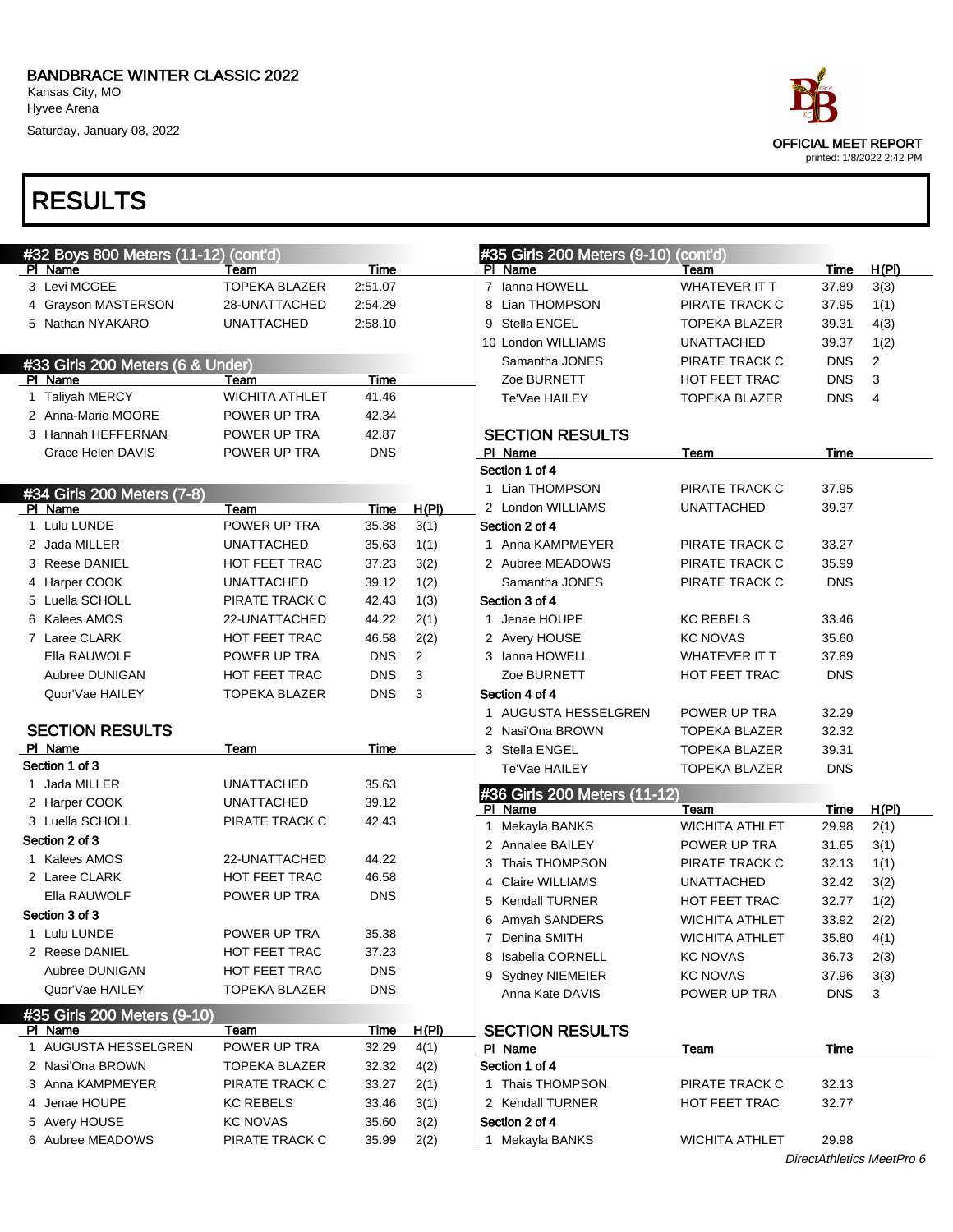Saturday, January 08, 2022

| #36 Girls 200 Meters (11-12) (cont'd)   |                       |            |       | #38 Boys 200 Meters (7-8) (cont'd)      |                                    |            |                |
|-----------------------------------------|-----------------------|------------|-------|-----------------------------------------|------------------------------------|------------|----------------|
| PI Name                                 | Team                  | Time       |       | PI Name                                 | Team                               | Time       |                |
| 2 Amyah SANDERS                         | <b>WICHITA ATHLET</b> | 33.92      |       | Section 2 of 3                          |                                    |            |                |
| 3 Isabella CORNELL                      | <b>KC NOVAS</b>       | 36.73      |       | 1 Le'Corey MERCY                        | <b>WICHITA ATHLET</b>              | 35.68      |                |
| Section 3 of 4                          |                       |            |       | 2 Joseph SCHOLL                         | PIRATE TRACK C                     | 40.10      |                |
| 1 Annalee BAILEY                        | POWER UP TRA          | 31.65      |       | 3 Cole RAINEY                           | <b>UNATTACHED</b>                  | 43.13      |                |
| 2 Claire WILLIAMS                       | <b>UNATTACHED</b>     | 32.42      |       | Section 3 of 3                          |                                    |            |                |
| 3 Sydney NIEMEIER                       | <b>KC NOVAS</b>       | 37.96      |       | 1 Bryan BROWN JR                        | <b>TOPEKA BLAZER</b>               | 34.56      |                |
| Anna Kate DAVIS                         | POWER UP TRA          | <b>DNS</b> |       | 2 Armani MARTINEZ-MORALES HOT FEET TRAC |                                    | 36.97      |                |
| Section 4 of 4                          |                       |            |       | Leul HOLLAND                            | <b>UNATTACHED</b>                  | <b>DNS</b> |                |
| 1 Denina SMITH                          | <b>WICHITA ATHLET</b> | 35.80      |       | #39 Boys 200 Meters (9-10)              |                                    |            |                |
| #37 Boys 200 Meters (6 & Under)         |                       |            |       | PI Name                                 | Team                               | Time       | H(PI)          |
| PI Name                                 | Team                  | Time       | H(PI) | 1 Henry RUISINGER                       | POWER UP TRA                       | 30.02      | 4(1)           |
| 1 Vaughan SMITH                         | <b>NEXT LEVEL ELI</b> | 38.62      | 1(1)  | 2 Tyrese BROWN                          | <b>TOPEKA BLAZER</b>               | 30.85      | 4(2)           |
| 2 Hudson WARD                           | <b>HOT FEET TRAC</b>  | 38.65      | 1(2)  | 3 Edje JACKSON                          | <b>KC NOVAS</b>                    | 31.54      | 3(1)           |
| 3 Everett EMERY                         | <b>UNATTACHED</b>     | 39.67      | 1(3)  | 4 Terance OGBONNA                       | <b>WICHITA ATHLET</b>              | 32.30      | 5(1)           |
| 4 King PRUITT                           | <b>WICHITA ATHLET</b> | 43.56      | 2(1)  | Jack AVEY<br>5                          | <b>KC NOVAS</b>                    | 32.34      | 3(2)           |
| 5 Prince JONES                          | PIRATE TRACK C        | 49.35      | 2(2)  | <b>Julian CURRIE</b><br>6               | <b>WICHITA ATHLET</b>              | 33.39      | 2(1)           |
| Maclin PARRISH                          | PIRATE TRACK C        | <b>DNS</b> | 2     | <b>Reece MILLER</b><br>7                | <b>UNATTACHED</b>                  | 33.41      | 1(1)           |
|                                         |                       |            |       | 8 Ka'drian PRUITT                       | <b>WICHITA ATHLET</b>              | 33.76      | 1(2)           |
| <b>SECTION RESULTS</b>                  |                       |            |       | 9 Wyatt BURNICH                         | PIRATE TRACK C                     | 33.94      | 2(2)           |
| PI Name                                 | Team                  | Time       |       | 10 Paul JONES III                       | PIRATE TRACK C                     | 33.95      | 2(3)           |
| Section 1 of 2                          |                       |            |       | 11 Corric DUNIGAN                       | HOT FEET TRAC                      | 35.98      | 3(3)           |
| 1 Vaughan SMITH                         | <b>NEXT LEVEL ELI</b> | 38.62      |       | 12 Kyan BECK                            | <b>HOT FEET TRAC</b>               | 41.71      | 3(4)           |
| 2 Hudson WARD                           | <b>HOT FEET TRAC</b>  | 38.65      |       | Maddox GONZALES                         | <b>HOT FEET TRAC</b>               | <b>DNS</b> | 4              |
| 3 Everett EMERY                         | <b>UNATTACHED</b>     | 39.67      |       | Jhamauri RYCE                           | <b>TOPEKA BLAZER</b>               | <b>DNS</b> | $\overline{4}$ |
| Section 2 of 2                          |                       |            |       |                                         |                                    |            |                |
| 1 King PRUITT                           | <b>WICHITA ATHLET</b> | 43.56      |       | <b>SECTION RESULTS</b>                  |                                    |            |                |
| 2 Prince JONES                          | PIRATE TRACK C        | 49.35      |       | PI Name                                 | Team                               | Time       |                |
| Maclin PARRISH                          | PIRATE TRACK C        | <b>DNS</b> |       | Section 1 of 5                          |                                    |            |                |
| #38 Boys 200 Meters (7-8)               |                       |            |       | 1 Reece MILLER                          | <b>UNATTACHED</b>                  | 33.41      |                |
| PI Name                                 | Team                  | Time       | H(PI) | 2 Ka'drian PRUITT                       | <b>WICHITA ATHLET</b>              | 33.76      |                |
| 1 Brandon WILLIAMS                      | PIRATE TRACK C        | 32.74      | 1(1)  | Section 2 of 5                          |                                    |            |                |
| 2 Rylan TYLER                           | <b>KC NOVAS</b>       | 33.32      | 1(2)  | 1 Julian CURRIE                         | <b>WICHITA ATHLET</b>              | 33.39      |                |
| 3 Bryan BROWN JR                        | <b>TOPEKA BLAZER</b>  | 34.56      | 3(1)  | 2 Wyatt BURNICH                         | PIRATE TRACK C<br>PIRATE TRACK C   | 33.94      |                |
| 4 Le'Corey MERCY                        | <b>WICHITA ATHLET</b> | 35.68      | 2(1)  | 3 Paul JONES III                        |                                    | 33.95      |                |
| 5 Armani MARTINEZ-MORALES HOT FEET TRAC |                       | 36.97      | 3(2)  | Section 3 of 5                          |                                    |            |                |
| 6 Joseph SCHOLL                         | PIRATE TRACK C        | 40.10      | 2(2)  | 1 Edje JACKSON                          | <b>KC NOVAS</b><br><b>KC NOVAS</b> | 31.54      |                |
| 7 Ashton YURKO                          | PIRATE TRACK C        | 42.27      | 1(3)  | 2 Jack AVEY                             |                                    | 32.34      |                |
| 8 Cole RAINEY                           | <b>UNATTACHED</b>     | 43.13      | 2(3)  | 3 Corric DUNIGAN<br>4 Kyan BECK         | HOT FEET TRAC                      | 35.98      |                |
| Leul HOLLAND                            | <b>UNATTACHED</b>     | <b>DNS</b> | 3     |                                         | HOT FEET TRAC                      | 41.71      |                |
| <b>SECTION RESULTS</b>                  |                       |            |       | Section 4 of 5<br>1 Henry RUISINGER     | POWER UP TRA                       | 30.02      |                |
| PI Name                                 | Team                  | Time       |       | 2 Tyrese BROWN                          | TOPEKA BLAZER                      | 30.85      |                |
| Section 1 of 3                          |                       |            |       | Maddox GONZALES                         | HOT FEET TRAC                      | <b>DNS</b> |                |
| 1 Brandon WILLIAMS                      | PIRATE TRACK C        | 32.74      |       | Jhamauri RYCE                           | <b>TOPEKA BLAZER</b>               | <b>DNS</b> |                |
| 2 Rylan TYLER                           | <b>KC NOVAS</b>       | 33.32      |       | Section 5 of 5                          |                                    |            |                |
| 3 Ashton YURKO                          | PIRATE TRACK C        | 42.27      |       | 1 Terance OGBONNA                       | <b>WICHITA ATHLET</b>              | 32.30      |                |
|                                         |                       |            |       |                                         |                                    |            |                |

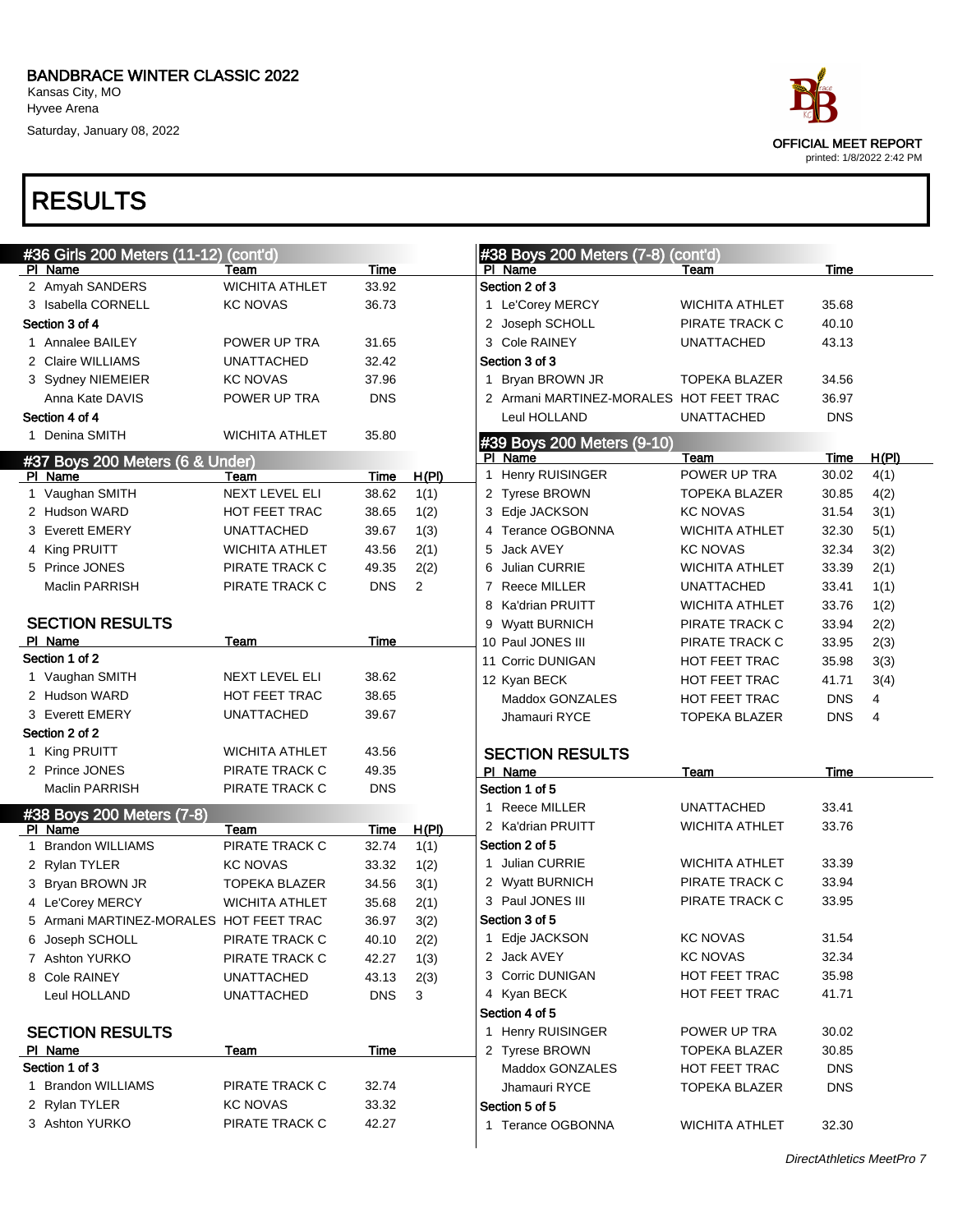Kansas City, MO Hyvee Arena

Saturday, January 08, 2022

### RESULTS

|   | #40 Boys 200 Meters (11-12)  |                      |            |       |   | #42 Girls 1 Mile Run (15-16)           |                      |            |              |
|---|------------------------------|----------------------|------------|-------|---|----------------------------------------|----------------------|------------|--------------|
|   | PI Name                      | Team                 | Time       | H(PI) |   | PI Name                                | Team                 | Time       |              |
|   | 1 Noah HARRELL               | <b>UNATTACHED</b>    | 25.77      | 4(1)  |   | 1 Kennedy BARTEE                       | 29-UNATTACHED        | 5:44.16    |              |
|   | 2 Brave RUPP                 | POWER UP TRA         | 27.12      | 4(2)  | 2 | Olivia BRILLHART                       | <b>COOL RUNNING</b>  | 5:48.88    |              |
|   | 3 Nasir BROWN                | <b>TOPEKA BLAZER</b> | 28.12      | 3(1)  | 3 | Sarah GALVAN                           | <b>COOL RUNNING</b>  | 6:00.81    |              |
|   | 4 Lake SUTTON                | <b>UNATTACHED</b>    | 29.72      | 3(2)  | 4 | Avelyn VANCE                           | <b>XLR8 IOWA TRA</b> | 6:03.57    |              |
|   | 5 Brantley CLEVELAND         | <b>UNATTACHED</b>    | 30.02      | 2(1)  | 5 | Kate BOONE                             | <b>COOL RUNNING</b>  | 6:14.67    |              |
|   | 6 Jackson PARKER             | <b>KC NOVAS</b>      | 30.12      | 1(1)  | 6 | Vivian JONES                           | <b>UNATTACHED</b>    | 6:23.29    |              |
|   | 7 Bennett BURNICH            | PIRATE TRACK C       | 30.65      | 3(3)  |   | 7 Megan KELLEY                         | <b>UNATTACHED</b>    | 6:46.83    |              |
| 8 | <b>Jack MALONEY</b>          | <b>UNATTACHED</b>    | 31.00      | 4(3)  | 8 | <b>Grace CASWELL</b>                   | <b>UNATTACHED</b>    | 6:47.21    |              |
|   | 9 Mason MILLER               | <b>UNATTACHED</b>    | 31.16      | 2(2)  | 9 | Reece QUINLIVAN                        | <b>UNATTACHED</b>    | 7:10.93    |              |
|   | 10 Jordan HAMILTON           | PIRATE TRACK C       | 31.72      | 2(3)  |   |                                        |                      |            |              |
|   | 11 Ryder ROARK               | POWER UP TRA         | 35.91      | 4(4)  |   | #43 Girls 1 Mile Run (17-18)           |                      |            |              |
|   | <b>Courtney SANDERS</b>      | <b>TOPEKA BLAZER</b> | <b>DNS</b> | 1     |   | PI Name                                | Team                 | Time       |              |
|   | Eli KNAPP                    | <b>UNATTACHED</b>    | <b>DNS</b> | 3     | 1 | Paityn NOE                             | <b>XLR8 IOWA TRA</b> | 5:02.25    |              |
|   |                              |                      |            |       | 2 | Faith NEAD                             | <b>XLR8 IOWA TRA</b> | 5:27.57    |              |
|   | <b>SECTION RESULTS</b>       |                      |            |       | 3 | Geneva TIMMERMAN                       | <b>XLR8 IOWA TRA</b> | 5:27.76    |              |
|   | PI Name                      | Team                 | Time       |       | 4 | Ella THIER                             | <b>UNATTACHED</b>    | 5:29.41    |              |
|   | Section 1 of 4               |                      |            |       | 5 | Kennedie RHEIN                         | PERSONAL BEST        | 5:37.75    |              |
|   | 1 Jackson PARKER             | <b>KC NOVAS</b>      | 30.12      |       |   | <b>Allie GRIFFITHS</b>                 | <b>UNATTACHED</b>    | <b>DNS</b> |              |
|   | <b>Courtney SANDERS</b>      | <b>TOPEKA BLAZER</b> | <b>DNS</b> |       |   | Reagan CLARK                           | <b>UNATTACHED</b>    | <b>DNS</b> |              |
|   | Section 2 of 4               |                      |            |       |   |                                        |                      |            |              |
|   | 1 Brantley CLEVELAND         | <b>UNATTACHED</b>    | 30.02      |       |   |                                        |                      |            |              |
|   | 2 Mason MILLER               | <b>UNATTACHED</b>    | 31.16      |       |   | #44 Boys 1 Mile Run (13-14)<br>PI Name | Team                 | Time       | <u>H(PI)</u> |
|   | 3 Jordan HAMILTON            | PIRATE TRACK C       | 31.72      |       | 1 | <b>Blaise VOHS</b>                     | HOT FEET TRAC        | 5:23.77    | 1(1)         |
|   | Section 3 of 4               |                      |            |       | 2 | Lane HOFFINE                           | <b>UNATTACHED</b>    | 5:26.03    | 1(2)         |
|   | 1 Nasir BROWN                | <b>TOPEKA BLAZER</b> | 28.12      |       | 3 | <b>Conner SOENDKER</b>                 | <b>UNATTACHED</b>    | 5:32.41    | 1(3)         |
|   | 2 Lake SUTTON                | <b>UNATTACHED</b>    | 29.72      |       | 4 | Jacob BOONE                            | <b>COOL RUNNING</b>  | 5:36.05    | 1(4)         |
|   | 3 Bennett BURNICH            | PIRATE TRACK C       | 30.65      |       | 5 | <b>Gus MALONE</b>                      | HOT FEET TRAC        | 5:47.62    | 1(5)         |
|   | Eli KNAPP                    | <b>UNATTACHED</b>    | <b>DNS</b> |       | 6 | Jack COON                              | PIRATE TRACK C       | 6:01.06    | 2(1)         |
|   | Section 4 of 4               |                      |            |       |   | 7 Hoyt HOFFINE                         | <b>UNATTACHED</b>    | 6:01.12    | 1(7)         |
|   | 1 Noah HARRELL               | <b>UNATTACHED</b>    | 25.77      |       |   | <b>Benton SPAULDING</b>                | HOT FEET TRAC        | 6:43.10    | 1(8)         |
|   | 2 Brave RUPP                 | POWER UP TRA         | 27.12      |       |   | Joe VARGAS                             | <b>COOL RUNNING</b>  | <b>DNS</b> | $\mathbf{1}$ |
|   | 3 Jack MALONEY               | <b>UNATTACHED</b>    | 31.00      |       |   | Jordan JAMIS                           | 28-UNATTACHED        | <b>DNS</b> | $\mathbf{1}$ |
|   |                              | POWER UP TRA         | 35.91      |       |   |                                        |                      |            |              |
|   | 4 Ryder ROARK                |                      |            |       |   | <b>SECTION RESULTS</b>                 |                      |            |              |
|   | #41 Girls 1 Mile Run (13-14) |                      |            |       |   | PI Name                                | Team                 | Time       |              |
|   | PI Name                      | Team                 | Time       |       |   | Section 1 of 2                         |                      |            |              |
|   | 1 Piper MESSERLY             | <b>XLR8 IOWA TRA</b> | 5:27.62    |       |   | 1 Blaise VOHS                          | <b>HOT FEET TRAC</b> | 5:23.77    |              |
|   | 2 Emma. STANLEY              | XLR8 IOWA TRA        | 5:43.79    |       |   | 2 Lane HOFFINE                         | UNATTACHED           | 5:26.03    |              |
|   | 3 Lily HURT                  | PURE TALENT E        | 5:53.20    |       |   | 3 Conner SOENDKER                      | UNATTACHED           | 5:32.41    |              |
|   | 4 Audrey HOWARD              | HOT FEET TRAC        | 6:01.76    |       |   | 4 Jacob BOONE                          | <b>COOL RUNNING</b>  | 5:36.05    |              |
|   | 5 Emelia HESSELGREN          | POWER UP TRA         | 6:24.01    |       |   | 5 Gus MALONE                           | <b>HOT FEET TRAC</b> | 5:47.62    |              |
|   | Jazlyn ALEXANDER             | <b>COOL RUNNING</b>  | <b>DNS</b> |       |   |                                        |                      |            |              |
|   | Grace CORLEW                 | POWER UP TRA         | <b>DNS</b> |       |   | 7 Hoyt HOFFINE                         | UNATTACHED           | 6:01.12    |              |
|   | <b>Elizabeth SCUDDER</b>     | POWER UP TRA         | <b>DNS</b> |       |   | 8 Benton SPAULDING                     | <b>HOT FEET TRAC</b> | 6:43.10    |              |
|   | Zorianna PRIMAVERA           | HOT FEET TRAC        | <b>DNS</b> |       |   | Joe VARGAS                             | <b>COOL RUNNING</b>  | <b>DNS</b> |              |
|   | Anna SCUDDER                 | POWER UP TRA         | <b>DNS</b> |       |   | Jordan JAMIS                           | 28-UNATTACHED        | <b>DNS</b> |              |
|   |                              |                      |            |       |   | Section 2 of 2                         |                      |            |              |
|   |                              |                      |            |       |   | 1 Jack COON                            | PIRATE TRACK C       | 6:01.06    |              |

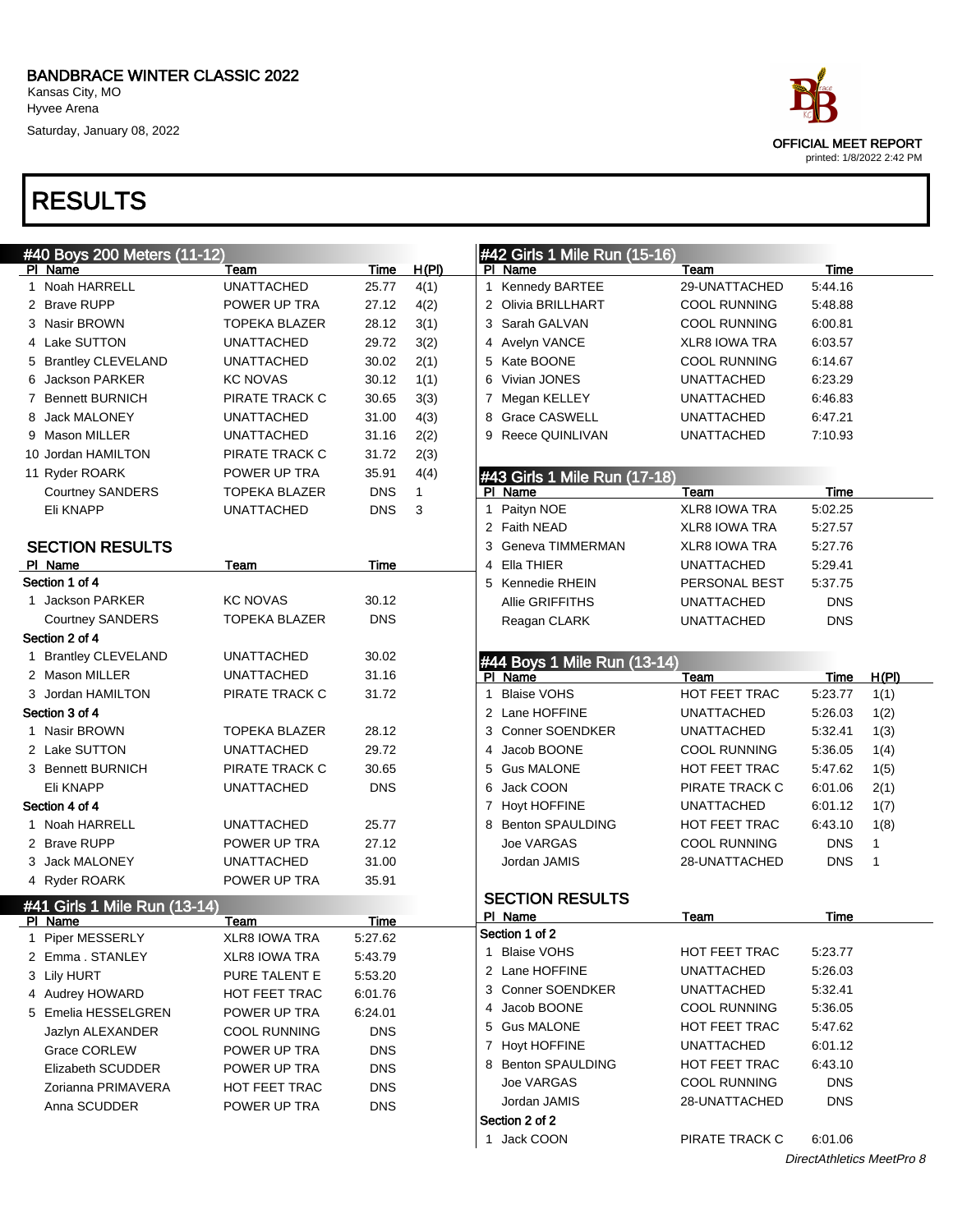Kansas City, MO Hyvee Arena

Saturday, January 08, 2022

### RESULTS

|                | #45 Boys 1 Mile Run (15-16)   |                       |             |              |
|----------------|-------------------------------|-----------------------|-------------|--------------|
|                | PI Name                       | <b>Team</b>           | <u>Time</u> |              |
| 1              | <b>James WORTHAM</b>          | <b>UNATTACHED</b>     | 4:38.02     |              |
| $\overline{2}$ | Sean FORQUER                  | <b>UNATTACHED</b>     | 4:54.76     |              |
| 3              | Jonah GODINA                  | <b>UNATTACHED</b>     | 4:57.76     |              |
| 4              | Chirstopher HEFFERNAN         | POWER UP TRA          | 5:05.16     |              |
| 5              | Collin HOUG                   | <b>XLR8 IOWA TRA</b>  | 5:08.81     |              |
| 6              | Abhi KUDARAVALLI              | <b>UNATTACHED</b>     | 5:10.04     |              |
| 7              | <b>Henry EDGELLER</b>         | 22-UNATTACHED         | 5:36.17     |              |
| 8              | <b>Brayden MERRILL</b>        | <b>NEXT LEVEL ELI</b> | 5:37.06     |              |
| 9              | Kenneth JOHNSON-MEAFOU        | <b>KAUFFMAN</b>       | 5:46.86     |              |
|                | 11 Caillou MCNEAL             | <b>KAUFFMAN</b>       | 6:01.51     |              |
|                | La Ron ALEXANDER              | <b>COOL RUNNING</b>   | <b>DNS</b>  |              |
|                | <b>Justin WALDRON</b>         | <b>UNATTACHED</b>     | <b>DNS</b>  |              |
|                |                               |                       |             |              |
|                | #46 Boys 1 Mile Run (17-18)   |                       |             |              |
|                | PI Name                       | Team                  | <u>Time</u> |              |
| 1              | Carson HOUG                   | <b>XLR8 IOWA TRA</b>  | 4:27.54     |              |
|                | 2 Hayden KUHN                 | <b>XLR8 IOWA TRA</b>  | 4:29.22     |              |
| 3              | Noah MCMULLEN                 | <b>UNATTACHED</b>     | 4:30.44     |              |
| 4              | Jaden VOHS                    | <b>HOT FEET TRAC</b>  | 4:42.53     |              |
|                | 5 Kon DUT                     | XLR8 IOWA TRA         | 4:50.99     |              |
|                | 6 Luke BROWNING               | <b>HOT FEET TRAC</b>  | 4:52.35     |              |
|                | 7 Bruce REED                  | <b>COOL RUNNING</b>   | 4:55.23     |              |
|                | 8 Austin LITTON               | <b>UNATTACHED</b>     | 5:01.20     |              |
| 9              | Cody LOGANBILL                | <b>UNATTACHED</b>     | 5:07.70     |              |
|                | 10 Jared PLAKE                | <b>UNATTACHED</b>     | 5:11.96     |              |
|                | 11 Dylan STEMMONS             | <b>UNATTACHED</b>     | 5.20.34     |              |
|                | 12 John (Jack) SPRAUL         | <b>UNATTACHED</b>     | 5:21.71     |              |
|                | 13 Brendon WOOD               | <b>UNATTACHED</b>     | 5:33.59     |              |
|                | 14 Creed SCHIMPF              | <b>UNATTACHED</b>     | 5:46.00     |              |
|                | <b>Jack RIDER</b>             | <b>UNATTACHED</b>     | <b>DNS</b>  |              |
|                | Jacob BLASSINGAME             | <b>UNATTACHED</b>     | <b>DNS</b>  |              |
|                |                               |                       |             |              |
|                | #47 Girls 60m Hurdles (13-14) |                       |             |              |
|                | PI Name                       | Team                  | Time        | <b>H(PI)</b> |
| 1              | Saniyah MOSLEY                | <b>KC NOVAS</b>       | 10.10       | 1(1)         |
| 2              | Layla PARKER                  | <b>KC NOVAS</b>       | 10.53       | 2(1)         |
|                | 3 Jordyn ELLIOT               | <b>UNATTACHED</b>     | 12.54       | 2(2)         |
|                |                               |                       |             |              |
|                | CEATIAN DECLILTE              |                       |             |              |

| <b>SECTION RESULTS</b> |                   |       |  |
|------------------------|-------------------|-------|--|
| PI Name                | Team              | Time  |  |
| Section 1 of 2         |                   |       |  |
| 1 Saniyah MOSLEY       | <b>KC NOVAS</b>   | 10.10 |  |
| Section 2 of 2         |                   |       |  |
| 1 Layla PARKER         | <b>KC NOVAS</b>   | 10.53 |  |
| 2 Jordyn ELLIOT        | <b>UNATTACHED</b> | 12.54 |  |
|                        |                   |       |  |

### #48 Girls 60m Hurdles (15-16) PI Name Team Team Time 1 Hannah JENSEN KC NOVAS 10.82 2 Mackenzie MORETINA PURE TALENT E 11.35 #49 Girls 60m Hurdles (17-18) PI Name Team Team Time H(PI) 1 Mackenzie CARNEY XLR8 IOWA TRA 8.95 2(1) 2 Maude KILMER HOT FEET TRAC 10.26 2(2) 3 Jada PIPPINS KC NOVAS 11.00 1(1) SECTION RESULTS PI Name Team Team Time Section 1 of 2 1 Jada PIPPINS KC NOVAS 11.00 Section 2 of 2 1 Mackenzie CARNEY XLR8 IOWA TRA 8.95 2 Maude KILMER **HOT FEET TRAC** 10.26 #50 Boys 60m Hurdles (13-14) PI Name Team Team Time 1 David JOHNSON HOT FEET TRAC 10.14 #51 Boys 60m Hurdles (15-16) PI Name Team Team Team Time H(PI) 1 Ethan MAGEE 28-UNATTACHED 8.41 5(1) 2 Nathan APPLE HOT FEET TRAC 9.12 3(1) 3 Jordan SMITH 28-UNATTACHED 9.23 1(1) 4 Ethan CLUBINE HOT FEET TRAC 9.61 2(1) 5 Kenneth JOHNSON-MEAFOU KAUFFMAN 10.68 5(2) 6 Billy BOUCEK HOT FEET TRAC 10.75 2(2) 7 Michael MILLS JR. KAUFFMAN 10.92 4(1) A.J. BANKS WICHITA ATHLET DNS 3 Talha AGHA UNATTACHED DNS 4 SECTION RESULTS PI Name Team Team Time Section 1 of 5 1 Jordan SMITH 28-UNATTACHED 9.23

|                     | <u>ZU UNATIAUTILU</u> | J.LU       |  |
|---------------------|-----------------------|------------|--|
| Section 2 of 5      |                       |            |  |
| 1 Ethan CLUBINE     | <b>HOT FEET TRAC</b>  | 9.61       |  |
| 2 Billy BOUCEK      | <b>HOT FEET TRAC</b>  | 10.75      |  |
| Section 3 of 5      |                       |            |  |
| 1 Nathan APPLE      | <b>HOT FEET TRAC</b>  | 9.12       |  |
| A.J. BANKS          | <b>WICHITA ATHLET</b> | <b>DNS</b> |  |
| Section 4 of 5      |                       |            |  |
| 1 Michael MILLS JR. | <b>KAUFFMAN</b>       | 10.92      |  |
| Talha AGHA          | <b>UNATTACHED</b>     | <b>DNS</b> |  |
| Section 5 of 5      |                       |            |  |
| 1 Ethan MAGEE       | 28-UNATTACHED         | 8.41       |  |

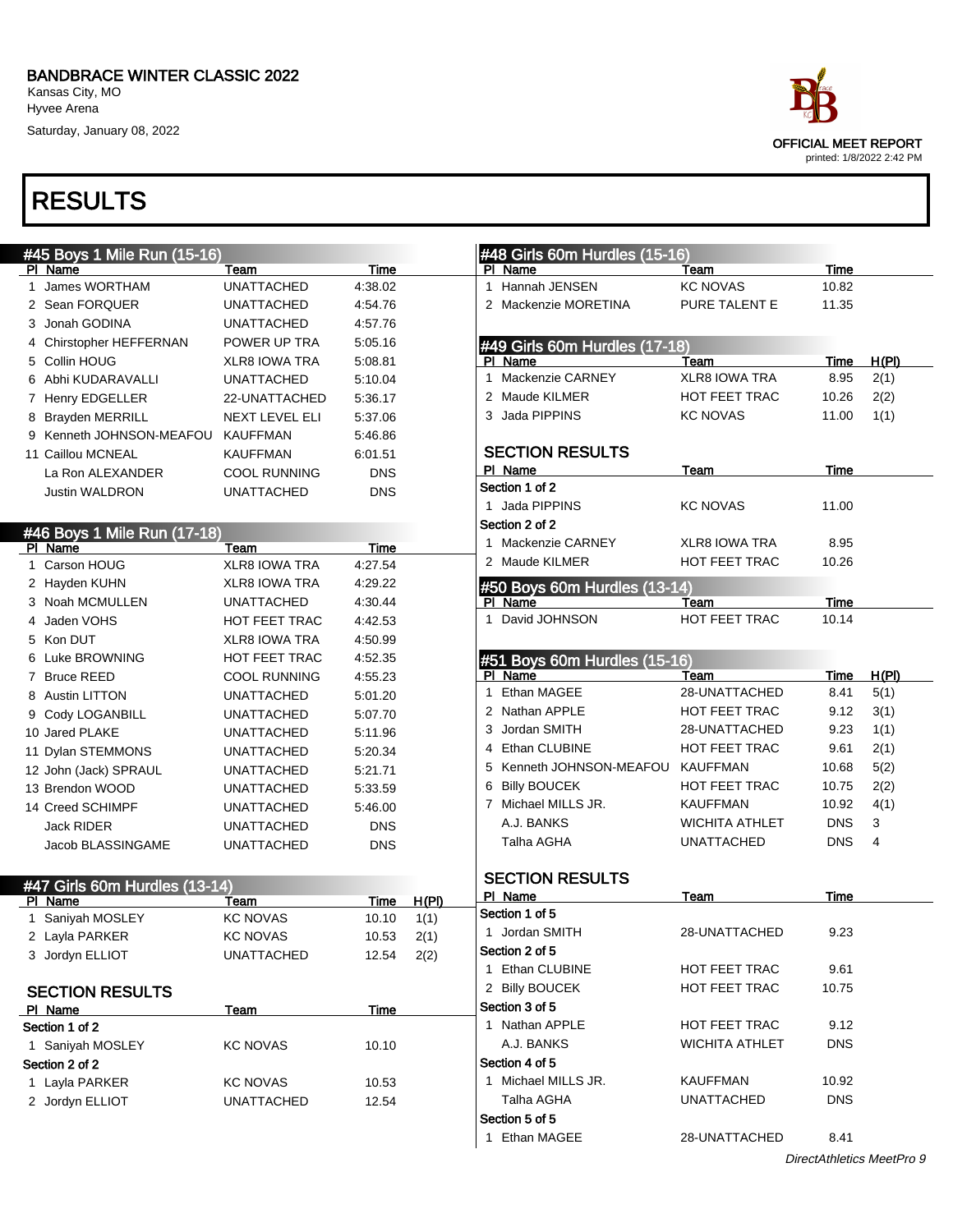Kansas City, MO Hyvee Arena

Saturday, January 08, 2022

| ace.                                                     |
|----------------------------------------------------------|
| <b>OFFICIAL MEET REPORT</b><br>printed: 1/8/2022 2:42 PM |
|                                                          |

| Time<br>PI Name<br>PI Name<br>Team<br>Team<br>Time<br>2 Kenneth JOHNSON-MEAFOU KAUFFMAN<br>10.68<br>3 Jordyn ELLIOT<br><b>UNATTACHED</b><br>9.14<br>Suzanna DANSEL<br><b>WHATEVER IT T</b><br><b>DNS</b><br>#52 Boys 60m Hurdles (17-18)<br>Section 4 of 4<br>H(PI)<br>PI Name<br><b>Team</b><br>Time<br>1 Hanna PELLANT<br><b>UNATTACHED</b><br>8.24<br>1 Mason DOBBINS<br>HOT FEET TRAC<br>1(1)<br>8.84<br>2 Jahnae JONES<br><b>TOPEKA BLAZER</b><br>8.58<br>2(1)<br>2 Christian LANEAR<br><b>UNATTACHED</b><br>9.50<br>3 Jasmine PIPPINS<br><b>KC NOVAS</b><br>8.64<br>1(2)<br>3 Michael CANSECO<br>9.70<br><b>KC NOVAS</b><br>Kinsley BUMP<br><b>KC NOVAS</b><br><b>DNS</b><br>2(2)<br>4 De'Vante MCNEAL<br><b>KAUFFMAN</b><br>12.55<br>#54 Girls 60 Meters (15-16)<br><b>SECTION RESULTS</b><br>H(PI)<br>PI Name<br>Team<br>Time<br>PI Name<br>Time<br>Team<br>1 Savannah HARVEY<br><b>KC NOVAS</b><br>3(1)<br>7.94<br>Section 1 of 2<br>2 Kamdyn WEDEL<br>8.32<br>1(1)<br><b>HOT FEET TRAC</b><br>1 Mason DOBBINS<br><b>HOT FEET TRAC</b><br>8.84<br>3 Mackenzie MORETINA<br>PURE TALENT E<br>8.37<br>1(2)<br>9.70<br>2 Michael CANSECO<br><b>KC NOVAS</b><br>4 Audrey BROWN<br>2(1)<br><b>UNATTACHED</b><br>8.47<br>Section 2 of 2<br>HOT FEET TRAC<br>8.50<br>3(2)<br>5 Katelyn WINK<br>1 Christian LANEAR<br><b>UNATTACHED</b><br>9.50<br>6 Natalie HILLEBERT<br><b>UNATTACHED</b><br>8.71<br>2(2)<br>2 De'Vante MCNEAL<br><b>KAUFFMAN</b><br>12.55<br>Juliana BRITT<br>POWER UP TRA<br>3(3)<br>7<br>8.83<br>8 Lauren SIMPSON<br>PERSONAL BEST<br>8.90<br>#53 Girls 60 Meters (13-14)<br>H(PI)<br>9 Hannah JENSEN<br><b>KC NOVAS</b><br>PI Name<br>Team<br>8.91<br>Time<br>1 Hanna PELLANT<br><b>UNATTACHED</b><br>4(1)<br>8.24<br>10 Evelyn OVERLEASE<br><b>UNATTACHED</b><br>8.95<br>2 Alexis KINNEY<br><b>KC REBELS</b><br>8.32<br>2(1)<br>11 Molly BROWN<br><b>UNATTACHED</b><br>9.18<br>3 Jahnae JONES<br><b>TOPEKA BLAZER</b><br>8.58<br>4(2)<br><b>DNS</b><br>3<br>Kailey BUMP<br><b>KC NOVAS</b><br>4 Saniyah MOSLEY<br><b>KC NOVAS</b><br>8.62<br>2(2)<br>4(3)<br><b>SECTION RESULTS</b><br>5 Jasmine PIPPINS<br><b>KC NOVAS</b><br>8.64<br>PI Name<br>6 Helen HESSELGREN<br>POWER UP TRA<br>8.82<br>3(1)<br>Team<br>Time<br>Section 1 of 3<br>3(2)<br>7 Mary DOWNAR-PATTERSON POWER UP TRA<br>8.91<br>1 Kamdyn WEDEL<br>HOT FEET TRAC<br>8.32<br>1(1)<br>8 Olivia THADANI<br>HOT FEET TRAC<br>9.02<br>2 Mackenzie MORETINA<br>PURE TALENT E<br>8.37<br>2(3)<br>9 Layla PARKER<br><b>KC NOVAS</b><br>9.06<br>3 Hannah JENSEN<br><b>KC NOVAS</b><br>8.91<br>1(2)<br>10 Jada PATTERSON<br><b>WICHITA ATHLET</b><br>9.10<br>4 Evelyn OVERLEASE<br><b>UNATTACHED</b><br>8.95<br>3(3)<br><b>UNATTACHED</b><br>9.14<br>11 Jordyn ELLIOT<br>Section 2 of 3<br>2(4)<br>12 Camarye GUICE<br>9.58<br><b>WICHITA ATHLET</b><br>1 Audrey BROWN<br><b>UNATTACHED</b><br>8.47<br>3<br>Suzanna DANSEL<br><b>WHATEVER IT T</b><br><b>DNS</b><br>2 Natalie HILLEBERT<br><b>UNATTACHED</b><br>8.71<br><b>DNS</b><br>Kinsley BUMP<br><b>KC NOVAS</b><br>4<br>3 Lauren SIMPSON<br>PERSONAL BEST<br>8.90<br><b>SECTION RESULTS</b><br>4 Molly BROWN<br><b>UNATTACHED</b><br>9.18<br>PI Name<br>Time<br>Section 3 of 3<br>Team<br>Section 1 of 4<br>1 Savannah HARVEY<br><b>KC NOVAS</b><br>7.94<br>1 Olivia THADANI<br>9.02<br><b>HOT FEET TRAC</b><br>2 Katelyn WINK<br>HOT FEET TRAC<br>8.50<br>2 Jada PATTERSON<br>9.10<br><b>WICHITA ATHLET</b><br>3 Juliana BRITT<br>POWER UP TRA<br>8.83<br>Section 2 of 4<br>Kailey BUMP<br><b>KC NOVAS</b><br><b>DNS</b><br>1 Alexis KINNEY<br>8.32<br><b>KC REBELS</b><br>#55 Girls 60 Meters (17-18)<br>8.62<br>2 Saniyah MOSLEY<br><b>KC NOVAS</b><br>PI Name<br><u>H(PI)</u><br>Team<br><u>Time</u><br><b>KC NOVAS</b><br>9.06<br>3 Layla PARKER<br>1 Kaliyah MCGINNIS<br><b>KC NOVAS</b><br>4(1)<br>7.74<br>9.58<br>4 Camarye GUICE<br><b>WICHITA ATHLET</b><br>2 Meghan WALKER<br><b>XLR8 IOWA TRA</b><br>8.09<br>3(1)<br>Section 3 of 4<br>3 Morgan ENGELS<br><b>XLR8 IOWA TRA</b><br>8.16<br>4(2)<br>1 Helen HESSELGREN<br>8.82<br>POWER UP TRA<br>4 Mackenzie CARNEY<br><b>XLR8 IOWA TRA</b><br>8.29<br>8.91<br>2 Mary DOWNAR-PATTERSON POWER UP TRA<br>5 Jada PIPPINS<br><b>KC NOVAS</b><br>8.38 | #51 Boys 60m Hurdles (15-16) (cont'd) |  | #53 Girls 60 Meters (13-14) | $\overline{(cont'd)}$ |      |
|-------------------------------------------------------------------------------------------------------------------------------------------------------------------------------------------------------------------------------------------------------------------------------------------------------------------------------------------------------------------------------------------------------------------------------------------------------------------------------------------------------------------------------------------------------------------------------------------------------------------------------------------------------------------------------------------------------------------------------------------------------------------------------------------------------------------------------------------------------------------------------------------------------------------------------------------------------------------------------------------------------------------------------------------------------------------------------------------------------------------------------------------------------------------------------------------------------------------------------------------------------------------------------------------------------------------------------------------------------------------------------------------------------------------------------------------------------------------------------------------------------------------------------------------------------------------------------------------------------------------------------------------------------------------------------------------------------------------------------------------------------------------------------------------------------------------------------------------------------------------------------------------------------------------------------------------------------------------------------------------------------------------------------------------------------------------------------------------------------------------------------------------------------------------------------------------------------------------------------------------------------------------------------------------------------------------------------------------------------------------------------------------------------------------------------------------------------------------------------------------------------------------------------------------------------------------------------------------------------------------------------------------------------------------------------------------------------------------------------------------------------------------------------------------------------------------------------------------------------------------------------------------------------------------------------------------------------------------------------------------------------------------------------------------------------------------------------------------------------------------------------------------------------------------------------------------------------------------------------------------------------------------------------------------------------------------------------------------------------------------------------------------------------------------------------------------------------------------------------------------------------------------------------------------------------------------------------------------------------------------------------------------------------------------------------------------------------------------------------------------------------------------------------------------------------------------------------------------------------------------------------------------------------------------------------------------------------------------------------------------------------------------------------------------------------------------------------------------------------------------------------------------------------------------------------------------------------------------------------------------------|---------------------------------------|--|-----------------------------|-----------------------|------|
|                                                                                                                                                                                                                                                                                                                                                                                                                                                                                                                                                                                                                                                                                                                                                                                                                                                                                                                                                                                                                                                                                                                                                                                                                                                                                                                                                                                                                                                                                                                                                                                                                                                                                                                                                                                                                                                                                                                                                                                                                                                                                                                                                                                                                                                                                                                                                                                                                                                                                                                                                                                                                                                                                                                                                                                                                                                                                                                                                                                                                                                                                                                                                                                                                                                                                                                                                                                                                                                                                                                                                                                                                                                                                                                                                                                                                                                                                                                                                                                                                                                                                                                                                                                                                                                 |                                       |  |                             |                       |      |
|                                                                                                                                                                                                                                                                                                                                                                                                                                                                                                                                                                                                                                                                                                                                                                                                                                                                                                                                                                                                                                                                                                                                                                                                                                                                                                                                                                                                                                                                                                                                                                                                                                                                                                                                                                                                                                                                                                                                                                                                                                                                                                                                                                                                                                                                                                                                                                                                                                                                                                                                                                                                                                                                                                                                                                                                                                                                                                                                                                                                                                                                                                                                                                                                                                                                                                                                                                                                                                                                                                                                                                                                                                                                                                                                                                                                                                                                                                                                                                                                                                                                                                                                                                                                                                                 |                                       |  |                             |                       |      |
|                                                                                                                                                                                                                                                                                                                                                                                                                                                                                                                                                                                                                                                                                                                                                                                                                                                                                                                                                                                                                                                                                                                                                                                                                                                                                                                                                                                                                                                                                                                                                                                                                                                                                                                                                                                                                                                                                                                                                                                                                                                                                                                                                                                                                                                                                                                                                                                                                                                                                                                                                                                                                                                                                                                                                                                                                                                                                                                                                                                                                                                                                                                                                                                                                                                                                                                                                                                                                                                                                                                                                                                                                                                                                                                                                                                                                                                                                                                                                                                                                                                                                                                                                                                                                                                 |                                       |  |                             |                       |      |
|                                                                                                                                                                                                                                                                                                                                                                                                                                                                                                                                                                                                                                                                                                                                                                                                                                                                                                                                                                                                                                                                                                                                                                                                                                                                                                                                                                                                                                                                                                                                                                                                                                                                                                                                                                                                                                                                                                                                                                                                                                                                                                                                                                                                                                                                                                                                                                                                                                                                                                                                                                                                                                                                                                                                                                                                                                                                                                                                                                                                                                                                                                                                                                                                                                                                                                                                                                                                                                                                                                                                                                                                                                                                                                                                                                                                                                                                                                                                                                                                                                                                                                                                                                                                                                                 |                                       |  |                             |                       |      |
|                                                                                                                                                                                                                                                                                                                                                                                                                                                                                                                                                                                                                                                                                                                                                                                                                                                                                                                                                                                                                                                                                                                                                                                                                                                                                                                                                                                                                                                                                                                                                                                                                                                                                                                                                                                                                                                                                                                                                                                                                                                                                                                                                                                                                                                                                                                                                                                                                                                                                                                                                                                                                                                                                                                                                                                                                                                                                                                                                                                                                                                                                                                                                                                                                                                                                                                                                                                                                                                                                                                                                                                                                                                                                                                                                                                                                                                                                                                                                                                                                                                                                                                                                                                                                                                 |                                       |  |                             |                       |      |
|                                                                                                                                                                                                                                                                                                                                                                                                                                                                                                                                                                                                                                                                                                                                                                                                                                                                                                                                                                                                                                                                                                                                                                                                                                                                                                                                                                                                                                                                                                                                                                                                                                                                                                                                                                                                                                                                                                                                                                                                                                                                                                                                                                                                                                                                                                                                                                                                                                                                                                                                                                                                                                                                                                                                                                                                                                                                                                                                                                                                                                                                                                                                                                                                                                                                                                                                                                                                                                                                                                                                                                                                                                                                                                                                                                                                                                                                                                                                                                                                                                                                                                                                                                                                                                                 |                                       |  |                             |                       |      |
|                                                                                                                                                                                                                                                                                                                                                                                                                                                                                                                                                                                                                                                                                                                                                                                                                                                                                                                                                                                                                                                                                                                                                                                                                                                                                                                                                                                                                                                                                                                                                                                                                                                                                                                                                                                                                                                                                                                                                                                                                                                                                                                                                                                                                                                                                                                                                                                                                                                                                                                                                                                                                                                                                                                                                                                                                                                                                                                                                                                                                                                                                                                                                                                                                                                                                                                                                                                                                                                                                                                                                                                                                                                                                                                                                                                                                                                                                                                                                                                                                                                                                                                                                                                                                                                 |                                       |  |                             |                       |      |
|                                                                                                                                                                                                                                                                                                                                                                                                                                                                                                                                                                                                                                                                                                                                                                                                                                                                                                                                                                                                                                                                                                                                                                                                                                                                                                                                                                                                                                                                                                                                                                                                                                                                                                                                                                                                                                                                                                                                                                                                                                                                                                                                                                                                                                                                                                                                                                                                                                                                                                                                                                                                                                                                                                                                                                                                                                                                                                                                                                                                                                                                                                                                                                                                                                                                                                                                                                                                                                                                                                                                                                                                                                                                                                                                                                                                                                                                                                                                                                                                                                                                                                                                                                                                                                                 |                                       |  |                             |                       |      |
|                                                                                                                                                                                                                                                                                                                                                                                                                                                                                                                                                                                                                                                                                                                                                                                                                                                                                                                                                                                                                                                                                                                                                                                                                                                                                                                                                                                                                                                                                                                                                                                                                                                                                                                                                                                                                                                                                                                                                                                                                                                                                                                                                                                                                                                                                                                                                                                                                                                                                                                                                                                                                                                                                                                                                                                                                                                                                                                                                                                                                                                                                                                                                                                                                                                                                                                                                                                                                                                                                                                                                                                                                                                                                                                                                                                                                                                                                                                                                                                                                                                                                                                                                                                                                                                 |                                       |  |                             |                       |      |
|                                                                                                                                                                                                                                                                                                                                                                                                                                                                                                                                                                                                                                                                                                                                                                                                                                                                                                                                                                                                                                                                                                                                                                                                                                                                                                                                                                                                                                                                                                                                                                                                                                                                                                                                                                                                                                                                                                                                                                                                                                                                                                                                                                                                                                                                                                                                                                                                                                                                                                                                                                                                                                                                                                                                                                                                                                                                                                                                                                                                                                                                                                                                                                                                                                                                                                                                                                                                                                                                                                                                                                                                                                                                                                                                                                                                                                                                                                                                                                                                                                                                                                                                                                                                                                                 |                                       |  |                             |                       |      |
|                                                                                                                                                                                                                                                                                                                                                                                                                                                                                                                                                                                                                                                                                                                                                                                                                                                                                                                                                                                                                                                                                                                                                                                                                                                                                                                                                                                                                                                                                                                                                                                                                                                                                                                                                                                                                                                                                                                                                                                                                                                                                                                                                                                                                                                                                                                                                                                                                                                                                                                                                                                                                                                                                                                                                                                                                                                                                                                                                                                                                                                                                                                                                                                                                                                                                                                                                                                                                                                                                                                                                                                                                                                                                                                                                                                                                                                                                                                                                                                                                                                                                                                                                                                                                                                 |                                       |  |                             |                       |      |
|                                                                                                                                                                                                                                                                                                                                                                                                                                                                                                                                                                                                                                                                                                                                                                                                                                                                                                                                                                                                                                                                                                                                                                                                                                                                                                                                                                                                                                                                                                                                                                                                                                                                                                                                                                                                                                                                                                                                                                                                                                                                                                                                                                                                                                                                                                                                                                                                                                                                                                                                                                                                                                                                                                                                                                                                                                                                                                                                                                                                                                                                                                                                                                                                                                                                                                                                                                                                                                                                                                                                                                                                                                                                                                                                                                                                                                                                                                                                                                                                                                                                                                                                                                                                                                                 |                                       |  |                             |                       |      |
|                                                                                                                                                                                                                                                                                                                                                                                                                                                                                                                                                                                                                                                                                                                                                                                                                                                                                                                                                                                                                                                                                                                                                                                                                                                                                                                                                                                                                                                                                                                                                                                                                                                                                                                                                                                                                                                                                                                                                                                                                                                                                                                                                                                                                                                                                                                                                                                                                                                                                                                                                                                                                                                                                                                                                                                                                                                                                                                                                                                                                                                                                                                                                                                                                                                                                                                                                                                                                                                                                                                                                                                                                                                                                                                                                                                                                                                                                                                                                                                                                                                                                                                                                                                                                                                 |                                       |  |                             |                       |      |
|                                                                                                                                                                                                                                                                                                                                                                                                                                                                                                                                                                                                                                                                                                                                                                                                                                                                                                                                                                                                                                                                                                                                                                                                                                                                                                                                                                                                                                                                                                                                                                                                                                                                                                                                                                                                                                                                                                                                                                                                                                                                                                                                                                                                                                                                                                                                                                                                                                                                                                                                                                                                                                                                                                                                                                                                                                                                                                                                                                                                                                                                                                                                                                                                                                                                                                                                                                                                                                                                                                                                                                                                                                                                                                                                                                                                                                                                                                                                                                                                                                                                                                                                                                                                                                                 |                                       |  |                             |                       |      |
|                                                                                                                                                                                                                                                                                                                                                                                                                                                                                                                                                                                                                                                                                                                                                                                                                                                                                                                                                                                                                                                                                                                                                                                                                                                                                                                                                                                                                                                                                                                                                                                                                                                                                                                                                                                                                                                                                                                                                                                                                                                                                                                                                                                                                                                                                                                                                                                                                                                                                                                                                                                                                                                                                                                                                                                                                                                                                                                                                                                                                                                                                                                                                                                                                                                                                                                                                                                                                                                                                                                                                                                                                                                                                                                                                                                                                                                                                                                                                                                                                                                                                                                                                                                                                                                 |                                       |  |                             |                       |      |
|                                                                                                                                                                                                                                                                                                                                                                                                                                                                                                                                                                                                                                                                                                                                                                                                                                                                                                                                                                                                                                                                                                                                                                                                                                                                                                                                                                                                                                                                                                                                                                                                                                                                                                                                                                                                                                                                                                                                                                                                                                                                                                                                                                                                                                                                                                                                                                                                                                                                                                                                                                                                                                                                                                                                                                                                                                                                                                                                                                                                                                                                                                                                                                                                                                                                                                                                                                                                                                                                                                                                                                                                                                                                                                                                                                                                                                                                                                                                                                                                                                                                                                                                                                                                                                                 |                                       |  |                             |                       |      |
|                                                                                                                                                                                                                                                                                                                                                                                                                                                                                                                                                                                                                                                                                                                                                                                                                                                                                                                                                                                                                                                                                                                                                                                                                                                                                                                                                                                                                                                                                                                                                                                                                                                                                                                                                                                                                                                                                                                                                                                                                                                                                                                                                                                                                                                                                                                                                                                                                                                                                                                                                                                                                                                                                                                                                                                                                                                                                                                                                                                                                                                                                                                                                                                                                                                                                                                                                                                                                                                                                                                                                                                                                                                                                                                                                                                                                                                                                                                                                                                                                                                                                                                                                                                                                                                 |                                       |  |                             |                       |      |
|                                                                                                                                                                                                                                                                                                                                                                                                                                                                                                                                                                                                                                                                                                                                                                                                                                                                                                                                                                                                                                                                                                                                                                                                                                                                                                                                                                                                                                                                                                                                                                                                                                                                                                                                                                                                                                                                                                                                                                                                                                                                                                                                                                                                                                                                                                                                                                                                                                                                                                                                                                                                                                                                                                                                                                                                                                                                                                                                                                                                                                                                                                                                                                                                                                                                                                                                                                                                                                                                                                                                                                                                                                                                                                                                                                                                                                                                                                                                                                                                                                                                                                                                                                                                                                                 |                                       |  |                             |                       | 2(3) |
|                                                                                                                                                                                                                                                                                                                                                                                                                                                                                                                                                                                                                                                                                                                                                                                                                                                                                                                                                                                                                                                                                                                                                                                                                                                                                                                                                                                                                                                                                                                                                                                                                                                                                                                                                                                                                                                                                                                                                                                                                                                                                                                                                                                                                                                                                                                                                                                                                                                                                                                                                                                                                                                                                                                                                                                                                                                                                                                                                                                                                                                                                                                                                                                                                                                                                                                                                                                                                                                                                                                                                                                                                                                                                                                                                                                                                                                                                                                                                                                                                                                                                                                                                                                                                                                 |                                       |  |                             |                       | 1(3) |
|                                                                                                                                                                                                                                                                                                                                                                                                                                                                                                                                                                                                                                                                                                                                                                                                                                                                                                                                                                                                                                                                                                                                                                                                                                                                                                                                                                                                                                                                                                                                                                                                                                                                                                                                                                                                                                                                                                                                                                                                                                                                                                                                                                                                                                                                                                                                                                                                                                                                                                                                                                                                                                                                                                                                                                                                                                                                                                                                                                                                                                                                                                                                                                                                                                                                                                                                                                                                                                                                                                                                                                                                                                                                                                                                                                                                                                                                                                                                                                                                                                                                                                                                                                                                                                                 |                                       |  |                             |                       | 1(4) |
|                                                                                                                                                                                                                                                                                                                                                                                                                                                                                                                                                                                                                                                                                                                                                                                                                                                                                                                                                                                                                                                                                                                                                                                                                                                                                                                                                                                                                                                                                                                                                                                                                                                                                                                                                                                                                                                                                                                                                                                                                                                                                                                                                                                                                                                                                                                                                                                                                                                                                                                                                                                                                                                                                                                                                                                                                                                                                                                                                                                                                                                                                                                                                                                                                                                                                                                                                                                                                                                                                                                                                                                                                                                                                                                                                                                                                                                                                                                                                                                                                                                                                                                                                                                                                                                 |                                       |  |                             |                       | 2(4) |
|                                                                                                                                                                                                                                                                                                                                                                                                                                                                                                                                                                                                                                                                                                                                                                                                                                                                                                                                                                                                                                                                                                                                                                                                                                                                                                                                                                                                                                                                                                                                                                                                                                                                                                                                                                                                                                                                                                                                                                                                                                                                                                                                                                                                                                                                                                                                                                                                                                                                                                                                                                                                                                                                                                                                                                                                                                                                                                                                                                                                                                                                                                                                                                                                                                                                                                                                                                                                                                                                                                                                                                                                                                                                                                                                                                                                                                                                                                                                                                                                                                                                                                                                                                                                                                                 |                                       |  |                             |                       |      |
|                                                                                                                                                                                                                                                                                                                                                                                                                                                                                                                                                                                                                                                                                                                                                                                                                                                                                                                                                                                                                                                                                                                                                                                                                                                                                                                                                                                                                                                                                                                                                                                                                                                                                                                                                                                                                                                                                                                                                                                                                                                                                                                                                                                                                                                                                                                                                                                                                                                                                                                                                                                                                                                                                                                                                                                                                                                                                                                                                                                                                                                                                                                                                                                                                                                                                                                                                                                                                                                                                                                                                                                                                                                                                                                                                                                                                                                                                                                                                                                                                                                                                                                                                                                                                                                 |                                       |  |                             |                       |      |
|                                                                                                                                                                                                                                                                                                                                                                                                                                                                                                                                                                                                                                                                                                                                                                                                                                                                                                                                                                                                                                                                                                                                                                                                                                                                                                                                                                                                                                                                                                                                                                                                                                                                                                                                                                                                                                                                                                                                                                                                                                                                                                                                                                                                                                                                                                                                                                                                                                                                                                                                                                                                                                                                                                                                                                                                                                                                                                                                                                                                                                                                                                                                                                                                                                                                                                                                                                                                                                                                                                                                                                                                                                                                                                                                                                                                                                                                                                                                                                                                                                                                                                                                                                                                                                                 |                                       |  |                             |                       |      |
|                                                                                                                                                                                                                                                                                                                                                                                                                                                                                                                                                                                                                                                                                                                                                                                                                                                                                                                                                                                                                                                                                                                                                                                                                                                                                                                                                                                                                                                                                                                                                                                                                                                                                                                                                                                                                                                                                                                                                                                                                                                                                                                                                                                                                                                                                                                                                                                                                                                                                                                                                                                                                                                                                                                                                                                                                                                                                                                                                                                                                                                                                                                                                                                                                                                                                                                                                                                                                                                                                                                                                                                                                                                                                                                                                                                                                                                                                                                                                                                                                                                                                                                                                                                                                                                 |                                       |  |                             |                       |      |
|                                                                                                                                                                                                                                                                                                                                                                                                                                                                                                                                                                                                                                                                                                                                                                                                                                                                                                                                                                                                                                                                                                                                                                                                                                                                                                                                                                                                                                                                                                                                                                                                                                                                                                                                                                                                                                                                                                                                                                                                                                                                                                                                                                                                                                                                                                                                                                                                                                                                                                                                                                                                                                                                                                                                                                                                                                                                                                                                                                                                                                                                                                                                                                                                                                                                                                                                                                                                                                                                                                                                                                                                                                                                                                                                                                                                                                                                                                                                                                                                                                                                                                                                                                                                                                                 |                                       |  |                             |                       |      |
|                                                                                                                                                                                                                                                                                                                                                                                                                                                                                                                                                                                                                                                                                                                                                                                                                                                                                                                                                                                                                                                                                                                                                                                                                                                                                                                                                                                                                                                                                                                                                                                                                                                                                                                                                                                                                                                                                                                                                                                                                                                                                                                                                                                                                                                                                                                                                                                                                                                                                                                                                                                                                                                                                                                                                                                                                                                                                                                                                                                                                                                                                                                                                                                                                                                                                                                                                                                                                                                                                                                                                                                                                                                                                                                                                                                                                                                                                                                                                                                                                                                                                                                                                                                                                                                 |                                       |  |                             |                       |      |
|                                                                                                                                                                                                                                                                                                                                                                                                                                                                                                                                                                                                                                                                                                                                                                                                                                                                                                                                                                                                                                                                                                                                                                                                                                                                                                                                                                                                                                                                                                                                                                                                                                                                                                                                                                                                                                                                                                                                                                                                                                                                                                                                                                                                                                                                                                                                                                                                                                                                                                                                                                                                                                                                                                                                                                                                                                                                                                                                                                                                                                                                                                                                                                                                                                                                                                                                                                                                                                                                                                                                                                                                                                                                                                                                                                                                                                                                                                                                                                                                                                                                                                                                                                                                                                                 |                                       |  |                             |                       |      |
|                                                                                                                                                                                                                                                                                                                                                                                                                                                                                                                                                                                                                                                                                                                                                                                                                                                                                                                                                                                                                                                                                                                                                                                                                                                                                                                                                                                                                                                                                                                                                                                                                                                                                                                                                                                                                                                                                                                                                                                                                                                                                                                                                                                                                                                                                                                                                                                                                                                                                                                                                                                                                                                                                                                                                                                                                                                                                                                                                                                                                                                                                                                                                                                                                                                                                                                                                                                                                                                                                                                                                                                                                                                                                                                                                                                                                                                                                                                                                                                                                                                                                                                                                                                                                                                 |                                       |  |                             |                       |      |
|                                                                                                                                                                                                                                                                                                                                                                                                                                                                                                                                                                                                                                                                                                                                                                                                                                                                                                                                                                                                                                                                                                                                                                                                                                                                                                                                                                                                                                                                                                                                                                                                                                                                                                                                                                                                                                                                                                                                                                                                                                                                                                                                                                                                                                                                                                                                                                                                                                                                                                                                                                                                                                                                                                                                                                                                                                                                                                                                                                                                                                                                                                                                                                                                                                                                                                                                                                                                                                                                                                                                                                                                                                                                                                                                                                                                                                                                                                                                                                                                                                                                                                                                                                                                                                                 |                                       |  |                             |                       |      |
|                                                                                                                                                                                                                                                                                                                                                                                                                                                                                                                                                                                                                                                                                                                                                                                                                                                                                                                                                                                                                                                                                                                                                                                                                                                                                                                                                                                                                                                                                                                                                                                                                                                                                                                                                                                                                                                                                                                                                                                                                                                                                                                                                                                                                                                                                                                                                                                                                                                                                                                                                                                                                                                                                                                                                                                                                                                                                                                                                                                                                                                                                                                                                                                                                                                                                                                                                                                                                                                                                                                                                                                                                                                                                                                                                                                                                                                                                                                                                                                                                                                                                                                                                                                                                                                 |                                       |  |                             |                       |      |
|                                                                                                                                                                                                                                                                                                                                                                                                                                                                                                                                                                                                                                                                                                                                                                                                                                                                                                                                                                                                                                                                                                                                                                                                                                                                                                                                                                                                                                                                                                                                                                                                                                                                                                                                                                                                                                                                                                                                                                                                                                                                                                                                                                                                                                                                                                                                                                                                                                                                                                                                                                                                                                                                                                                                                                                                                                                                                                                                                                                                                                                                                                                                                                                                                                                                                                                                                                                                                                                                                                                                                                                                                                                                                                                                                                                                                                                                                                                                                                                                                                                                                                                                                                                                                                                 |                                       |  |                             |                       |      |
|                                                                                                                                                                                                                                                                                                                                                                                                                                                                                                                                                                                                                                                                                                                                                                                                                                                                                                                                                                                                                                                                                                                                                                                                                                                                                                                                                                                                                                                                                                                                                                                                                                                                                                                                                                                                                                                                                                                                                                                                                                                                                                                                                                                                                                                                                                                                                                                                                                                                                                                                                                                                                                                                                                                                                                                                                                                                                                                                                                                                                                                                                                                                                                                                                                                                                                                                                                                                                                                                                                                                                                                                                                                                                                                                                                                                                                                                                                                                                                                                                                                                                                                                                                                                                                                 |                                       |  |                             |                       |      |
|                                                                                                                                                                                                                                                                                                                                                                                                                                                                                                                                                                                                                                                                                                                                                                                                                                                                                                                                                                                                                                                                                                                                                                                                                                                                                                                                                                                                                                                                                                                                                                                                                                                                                                                                                                                                                                                                                                                                                                                                                                                                                                                                                                                                                                                                                                                                                                                                                                                                                                                                                                                                                                                                                                                                                                                                                                                                                                                                                                                                                                                                                                                                                                                                                                                                                                                                                                                                                                                                                                                                                                                                                                                                                                                                                                                                                                                                                                                                                                                                                                                                                                                                                                                                                                                 |                                       |  |                             |                       |      |
|                                                                                                                                                                                                                                                                                                                                                                                                                                                                                                                                                                                                                                                                                                                                                                                                                                                                                                                                                                                                                                                                                                                                                                                                                                                                                                                                                                                                                                                                                                                                                                                                                                                                                                                                                                                                                                                                                                                                                                                                                                                                                                                                                                                                                                                                                                                                                                                                                                                                                                                                                                                                                                                                                                                                                                                                                                                                                                                                                                                                                                                                                                                                                                                                                                                                                                                                                                                                                                                                                                                                                                                                                                                                                                                                                                                                                                                                                                                                                                                                                                                                                                                                                                                                                                                 |                                       |  |                             |                       |      |
|                                                                                                                                                                                                                                                                                                                                                                                                                                                                                                                                                                                                                                                                                                                                                                                                                                                                                                                                                                                                                                                                                                                                                                                                                                                                                                                                                                                                                                                                                                                                                                                                                                                                                                                                                                                                                                                                                                                                                                                                                                                                                                                                                                                                                                                                                                                                                                                                                                                                                                                                                                                                                                                                                                                                                                                                                                                                                                                                                                                                                                                                                                                                                                                                                                                                                                                                                                                                                                                                                                                                                                                                                                                                                                                                                                                                                                                                                                                                                                                                                                                                                                                                                                                                                                                 |                                       |  |                             |                       |      |
|                                                                                                                                                                                                                                                                                                                                                                                                                                                                                                                                                                                                                                                                                                                                                                                                                                                                                                                                                                                                                                                                                                                                                                                                                                                                                                                                                                                                                                                                                                                                                                                                                                                                                                                                                                                                                                                                                                                                                                                                                                                                                                                                                                                                                                                                                                                                                                                                                                                                                                                                                                                                                                                                                                                                                                                                                                                                                                                                                                                                                                                                                                                                                                                                                                                                                                                                                                                                                                                                                                                                                                                                                                                                                                                                                                                                                                                                                                                                                                                                                                                                                                                                                                                                                                                 |                                       |  |                             |                       |      |
|                                                                                                                                                                                                                                                                                                                                                                                                                                                                                                                                                                                                                                                                                                                                                                                                                                                                                                                                                                                                                                                                                                                                                                                                                                                                                                                                                                                                                                                                                                                                                                                                                                                                                                                                                                                                                                                                                                                                                                                                                                                                                                                                                                                                                                                                                                                                                                                                                                                                                                                                                                                                                                                                                                                                                                                                                                                                                                                                                                                                                                                                                                                                                                                                                                                                                                                                                                                                                                                                                                                                                                                                                                                                                                                                                                                                                                                                                                                                                                                                                                                                                                                                                                                                                                                 |                                       |  |                             |                       |      |
|                                                                                                                                                                                                                                                                                                                                                                                                                                                                                                                                                                                                                                                                                                                                                                                                                                                                                                                                                                                                                                                                                                                                                                                                                                                                                                                                                                                                                                                                                                                                                                                                                                                                                                                                                                                                                                                                                                                                                                                                                                                                                                                                                                                                                                                                                                                                                                                                                                                                                                                                                                                                                                                                                                                                                                                                                                                                                                                                                                                                                                                                                                                                                                                                                                                                                                                                                                                                                                                                                                                                                                                                                                                                                                                                                                                                                                                                                                                                                                                                                                                                                                                                                                                                                                                 |                                       |  |                             |                       |      |
|                                                                                                                                                                                                                                                                                                                                                                                                                                                                                                                                                                                                                                                                                                                                                                                                                                                                                                                                                                                                                                                                                                                                                                                                                                                                                                                                                                                                                                                                                                                                                                                                                                                                                                                                                                                                                                                                                                                                                                                                                                                                                                                                                                                                                                                                                                                                                                                                                                                                                                                                                                                                                                                                                                                                                                                                                                                                                                                                                                                                                                                                                                                                                                                                                                                                                                                                                                                                                                                                                                                                                                                                                                                                                                                                                                                                                                                                                                                                                                                                                                                                                                                                                                                                                                                 |                                       |  |                             |                       |      |
|                                                                                                                                                                                                                                                                                                                                                                                                                                                                                                                                                                                                                                                                                                                                                                                                                                                                                                                                                                                                                                                                                                                                                                                                                                                                                                                                                                                                                                                                                                                                                                                                                                                                                                                                                                                                                                                                                                                                                                                                                                                                                                                                                                                                                                                                                                                                                                                                                                                                                                                                                                                                                                                                                                                                                                                                                                                                                                                                                                                                                                                                                                                                                                                                                                                                                                                                                                                                                                                                                                                                                                                                                                                                                                                                                                                                                                                                                                                                                                                                                                                                                                                                                                                                                                                 |                                       |  |                             |                       |      |
|                                                                                                                                                                                                                                                                                                                                                                                                                                                                                                                                                                                                                                                                                                                                                                                                                                                                                                                                                                                                                                                                                                                                                                                                                                                                                                                                                                                                                                                                                                                                                                                                                                                                                                                                                                                                                                                                                                                                                                                                                                                                                                                                                                                                                                                                                                                                                                                                                                                                                                                                                                                                                                                                                                                                                                                                                                                                                                                                                                                                                                                                                                                                                                                                                                                                                                                                                                                                                                                                                                                                                                                                                                                                                                                                                                                                                                                                                                                                                                                                                                                                                                                                                                                                                                                 |                                       |  |                             |                       |      |
|                                                                                                                                                                                                                                                                                                                                                                                                                                                                                                                                                                                                                                                                                                                                                                                                                                                                                                                                                                                                                                                                                                                                                                                                                                                                                                                                                                                                                                                                                                                                                                                                                                                                                                                                                                                                                                                                                                                                                                                                                                                                                                                                                                                                                                                                                                                                                                                                                                                                                                                                                                                                                                                                                                                                                                                                                                                                                                                                                                                                                                                                                                                                                                                                                                                                                                                                                                                                                                                                                                                                                                                                                                                                                                                                                                                                                                                                                                                                                                                                                                                                                                                                                                                                                                                 |                                       |  |                             |                       |      |
|                                                                                                                                                                                                                                                                                                                                                                                                                                                                                                                                                                                                                                                                                                                                                                                                                                                                                                                                                                                                                                                                                                                                                                                                                                                                                                                                                                                                                                                                                                                                                                                                                                                                                                                                                                                                                                                                                                                                                                                                                                                                                                                                                                                                                                                                                                                                                                                                                                                                                                                                                                                                                                                                                                                                                                                                                                                                                                                                                                                                                                                                                                                                                                                                                                                                                                                                                                                                                                                                                                                                                                                                                                                                                                                                                                                                                                                                                                                                                                                                                                                                                                                                                                                                                                                 |                                       |  |                             |                       |      |
|                                                                                                                                                                                                                                                                                                                                                                                                                                                                                                                                                                                                                                                                                                                                                                                                                                                                                                                                                                                                                                                                                                                                                                                                                                                                                                                                                                                                                                                                                                                                                                                                                                                                                                                                                                                                                                                                                                                                                                                                                                                                                                                                                                                                                                                                                                                                                                                                                                                                                                                                                                                                                                                                                                                                                                                                                                                                                                                                                                                                                                                                                                                                                                                                                                                                                                                                                                                                                                                                                                                                                                                                                                                                                                                                                                                                                                                                                                                                                                                                                                                                                                                                                                                                                                                 |                                       |  |                             |                       |      |
|                                                                                                                                                                                                                                                                                                                                                                                                                                                                                                                                                                                                                                                                                                                                                                                                                                                                                                                                                                                                                                                                                                                                                                                                                                                                                                                                                                                                                                                                                                                                                                                                                                                                                                                                                                                                                                                                                                                                                                                                                                                                                                                                                                                                                                                                                                                                                                                                                                                                                                                                                                                                                                                                                                                                                                                                                                                                                                                                                                                                                                                                                                                                                                                                                                                                                                                                                                                                                                                                                                                                                                                                                                                                                                                                                                                                                                                                                                                                                                                                                                                                                                                                                                                                                                                 |                                       |  |                             |                       |      |
|                                                                                                                                                                                                                                                                                                                                                                                                                                                                                                                                                                                                                                                                                                                                                                                                                                                                                                                                                                                                                                                                                                                                                                                                                                                                                                                                                                                                                                                                                                                                                                                                                                                                                                                                                                                                                                                                                                                                                                                                                                                                                                                                                                                                                                                                                                                                                                                                                                                                                                                                                                                                                                                                                                                                                                                                                                                                                                                                                                                                                                                                                                                                                                                                                                                                                                                                                                                                                                                                                                                                                                                                                                                                                                                                                                                                                                                                                                                                                                                                                                                                                                                                                                                                                                                 |                                       |  |                             |                       | 4(3) |
|                                                                                                                                                                                                                                                                                                                                                                                                                                                                                                                                                                                                                                                                                                                                                                                                                                                                                                                                                                                                                                                                                                                                                                                                                                                                                                                                                                                                                                                                                                                                                                                                                                                                                                                                                                                                                                                                                                                                                                                                                                                                                                                                                                                                                                                                                                                                                                                                                                                                                                                                                                                                                                                                                                                                                                                                                                                                                                                                                                                                                                                                                                                                                                                                                                                                                                                                                                                                                                                                                                                                                                                                                                                                                                                                                                                                                                                                                                                                                                                                                                                                                                                                                                                                                                                 |                                       |  |                             |                       | 3(2) |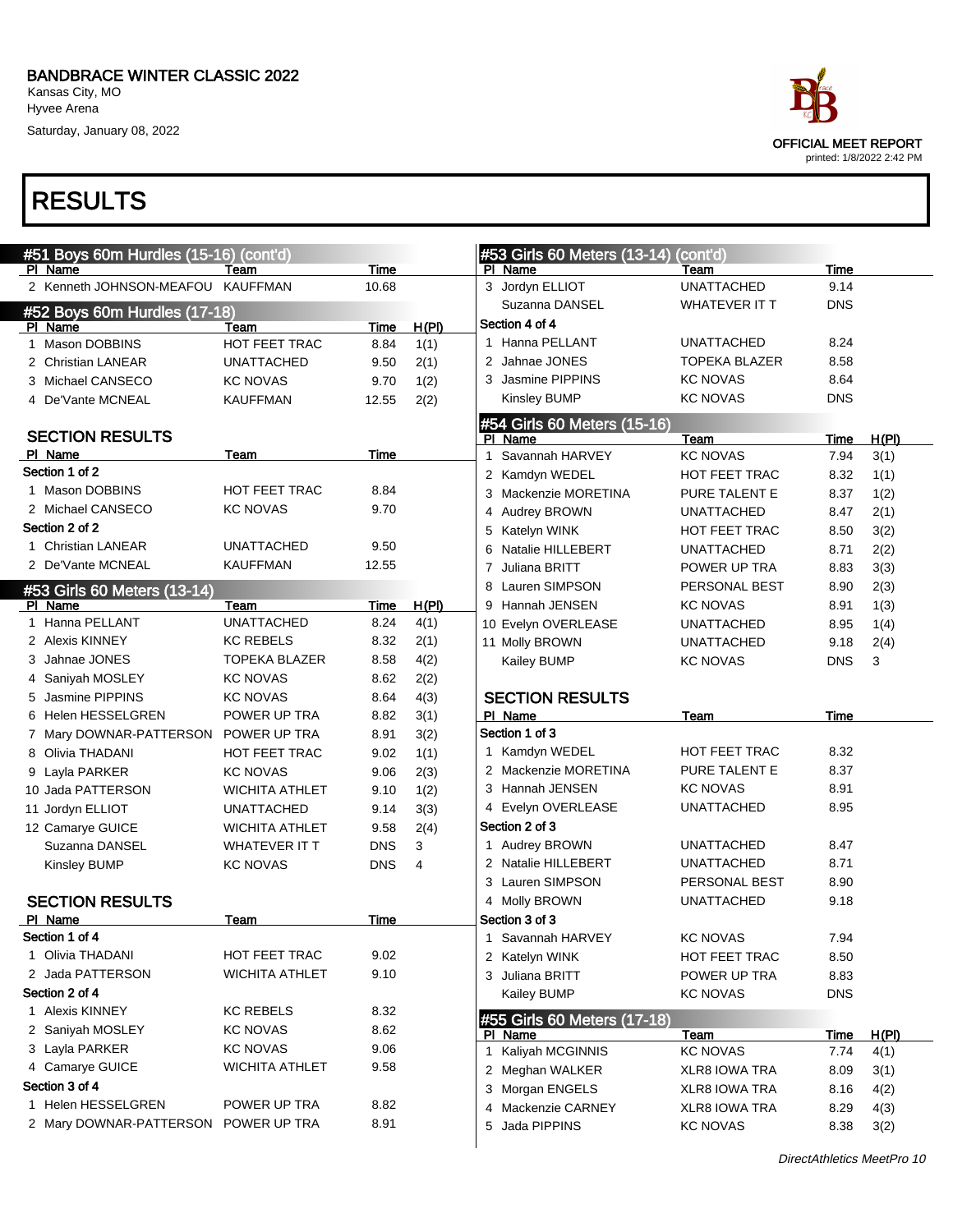Kansas City, MO Hyvee Arena

Saturday, January 08, 2022

| #55 Girls 60 Meters (17-18)<br>PI Name | (cont'd)<br>Team             | Time       | H(PI) | #56 Boys 60 Meters (13-14)<br>PI Name | $($ cont'd)<br>Team                 | <b>Time</b>  |               |
|----------------------------------------|------------------------------|------------|-------|---------------------------------------|-------------------------------------|--------------|---------------|
| 6 Tynee LEGGETT                        | <b>KC NOVAS</b>              | 8.59       | 3(3)  | 1 Kayin REEVES                        | <b>WHATEVER IT T</b>                | 8.21         |               |
| 7 Alayna JOHNSON                       | <b>KAUFFMAN</b>              | 8.69       | 2(1)  | 2 Tobi OYETUNJI                       | <b>UNATTACHED</b>                   | 8.46         |               |
| 8 Carissa MARTIN                       | 28-UNATTACHED                | 8.70       | 2(2)  | 3 Jack EMISON                         | HOT FEET TRAC                       | 9.25         |               |
| 9 Leah WHITE                           | <b>UNATTACHED</b>            | 8.73       | 1(1)  | Section 3 of 3                        |                                     |              |               |
| 10 Aydan BECK                          | HOT FEET TRAC                | 8.73       | 2(3)  | 1 Malachi MURPH                       | <b>TOPEKA BLAZER</b>                | 7.44         |               |
| 11 Nina KALMUS                         | <b>UNATTACHED</b>            | 9.04       | 2(4)  | 2 Treyvionn BARR                      | <b>TOPEKA BLAZER</b>                | 7.75         |               |
| 12 Miranda HILLEBERT                   | <b>UNATTACHED</b>            | 9.12       | 1(2)  | 3 Hudson BRITT                        | POWER UP TRA                        | 8.05         |               |
| <b>Alexis SUMMERS</b>                  | <b>KAUFFMAN</b>              | <b>DNS</b> | 4     |                                       |                                     |              |               |
|                                        |                              |            |       | #57 Boys 60 Meters (15-16)            |                                     |              |               |
| <b>SECTION RESULTS</b>                 |                              |            |       | PI Name<br>1 LaMar LYNCH JR           | Team<br><b>UNATTACHED</b>           | Time<br>7.45 | H(PI)<br>1(1) |
| PI Name                                | Team                         | Time       |       | 2 Ashton CARTER                       | PURE TALENT E                       | 7.48         | 3(1)          |
| Section 1 of 4                         |                              |            |       | 3 Cade MANN                           | POWER UP TRA                        | 7.49         | 6(1)          |
| 1 Leah WHITE                           | <b>UNATTACHED</b>            | 8.73       |       | Jordan SMITH<br>4                     | 28-UNATTACHED                       |              |               |
| 2 Miranda HILLEBERT                    | <b>UNATTACHED</b>            | 9.12       |       |                                       |                                     | 7.50         | 2(1)          |
| Section 2 of 4                         |                              |            |       | 5 Avi BELAUSTEGUI<br>6 Crayton RAUCH  | <b>UNATTACHED</b><br>NEXT LEVEL ELI | 7.51<br>7.59 | 6(2)          |
| 1 Alayna JOHNSON                       | <b>KAUFFMAN</b>              | 8.69       |       | 7 A.J. BANKS                          |                                     |              | 2(2)          |
| 2 Carissa MARTIN                       | 28-UNATTACHED                | 8.70       |       |                                       | <b>WICHITA ATHLET</b>               | 7.61         | 4(1)          |
| 3 Aydan BECK                           | <b>HOT FEET TRAC</b>         | 8.73       |       | 8 Michael MILLS JR.                   | <b>KAUFFMAN</b>                     | 7.62         | 5(1)          |
| 4 Nina KALMUS                          | <b>UNATTACHED</b>            | 9.04       |       | Adysen ENG<br>9                       | <b>UNATTACHED</b>                   | 7.64         | 3(2)          |
| Section 3 of 4                         |                              |            |       | 10 Noah ALLEN                         | <b>KC NOVAS</b>                     | 7.70         | 6(3)          |
| 1 Meghan WALKER                        | <b>XLR8 IOWA TRA</b>         | 8.09       |       | 11 Kendall VENYARD                    | <b>KC REBELS</b>                    | 7.74         | 1(2)          |
| 2 Jada PIPPINS                         | <b>KC NOVAS</b>              | 8.38       |       | 12 Keaton WATERS                      | <b>UNATTACHED</b>                   | 7.81         | 5(2)          |
| 3 Tynee LEGGETT                        | <b>KC NOVAS</b>              | 8.59       |       | 13 Brooks TOMLINSON                   | POWER UP TRA                        | 7.82         | 5(3)          |
| Section 4 of 4                         |                              |            |       | 14 Nathan APPLE                       | HOT FEET TRAC                       | 7.92         | 4(2)          |
| 1 Kaliyah MCGINNIS                     | <b>KC NOVAS</b>              | 7.74       |       | 15 Alescio BATSON                     | TOPEKA BLAZER                       | 7.97         | 5(4)          |
| 2 Morgan ENGELS                        | <b>XLR8 IOWA TRA</b>         | 8.16       |       | 16 Cade WILLIAMS                      | <b>UNATTACHED</b>                   | 8.04         | 6(4)          |
| 3 Mackenzie CARNEY                     | <b>XLR8 IOWA TRA</b>         | 8.29       |       | 17 Billy BOUCEK                       | <b>HOT FEET TRAC</b>                | 8.15         | 4(3)          |
| <b>Alexis SUMMERS</b>                  | <b>KAUFFMAN</b>              | <b>DNS</b> |       | 18 Talha AGHA                         | <b>UNATTACHED</b>                   | 8.85         | 4(4)          |
|                                        |                              |            |       | Caiden WANNAMAKER                     | <b>UNATTACHED</b>                   | <b>DNS</b>   | 1             |
| #56 Boys 60 Meters (13-14)             |                              |            |       | <b>Jabbar TANNER</b>                  | <b>UNATTACHED</b>                   | <b>DNS</b>   | 2             |
| PI Name                                | Team<br><b>TOPEKA BLAZER</b> | Time       | H(PI) | Martel JACKSON                        | <b>WICHITA ATHLET</b>               | <b>DNS</b>   | 3             |
| 1 Malachi MURPH                        |                              | 7.44       | 3(1)  |                                       |                                     |              |               |
| 2 Treyvionn BARR<br>3 Hudson BRITT     | <b>TOPEKA BLAZER</b>         | 7.75       | 3(2)  | <b>SECTION RESULTS</b>                |                                     |              |               |
|                                        | POWER UP TRA                 | 8.05       | 3(3)  | PI Name                               | Team                                | <b>Time</b>  |               |
| 4 Ja'Marcus VORNES                     | <b>NEXT LEVEL ELI</b>        | 8.18       | 1(1)  | Section 1 of 6                        |                                     |              |               |
| 5 Kayin REEVES                         | <b>WHATEVER IT T</b>         | 8.21       | 2(1)  | 1 LaMar LYNCH JR                      | UNATTACHED                          | 7.45         |               |
| 6 Tobi OYETUNJI                        | UNATTACHED                   | 8.46       | 2(2)  | 2 Kendall VENYARD                     | KC REBELS                           | 7.74         |               |
| 7 Mikhayah DENATALE                    | HOT FEET TRAC                | 8.46       | 1(2)  | Caiden WANNAMAKER                     | <b>UNATTACHED</b>                   | <b>DNS</b>   |               |
| 8 Jake HOUSE                           | <b>KC NOVAS</b>              | 8.52       | 1(3)  | Section 2 of 6                        |                                     |              |               |
| 9 Jack EMISON                          | HOT FEET TRAC                | 9.25       | 2(3)  | 1 Jordan SMITH                        | 28-UNATTACHED                       | 7.50         |               |
|                                        |                              |            |       | 2 Crayton RAUCH                       | NEXT LEVEL ELI                      | 7.59         |               |
| <b>SECTION RESULTS</b>                 |                              |            |       | Jabbar TANNER                         | <b>UNATTACHED</b>                   | <b>DNS</b>   |               |
| PI Name<br>Section 1 of 3              | Team                         | Time       |       | Section 3 of 6                        |                                     |              |               |
|                                        | <b>NEXT LEVEL ELI</b>        |            |       | 1 Ashton CARTER                       | PURE TALENT E                       | 7.48         |               |
| 1 Ja'Marcus VORNES                     |                              | 8.18       |       | 2 Adysen ENG                          | <b>UNATTACHED</b>                   | 7.64         |               |
| 2 Mikhayah DENATALE                    | HOT FEET TRAC                | 8.46       |       | Martel JACKSON                        | <b>WICHITA ATHLET</b>               | <b>DNS</b>   |               |
| 3 Jake HOUSE                           | <b>KC NOVAS</b>              | 8.52       |       | Section 4 of 6                        |                                     |              |               |
| Section 2 of 3                         |                              |            |       |                                       |                                     |              |               |

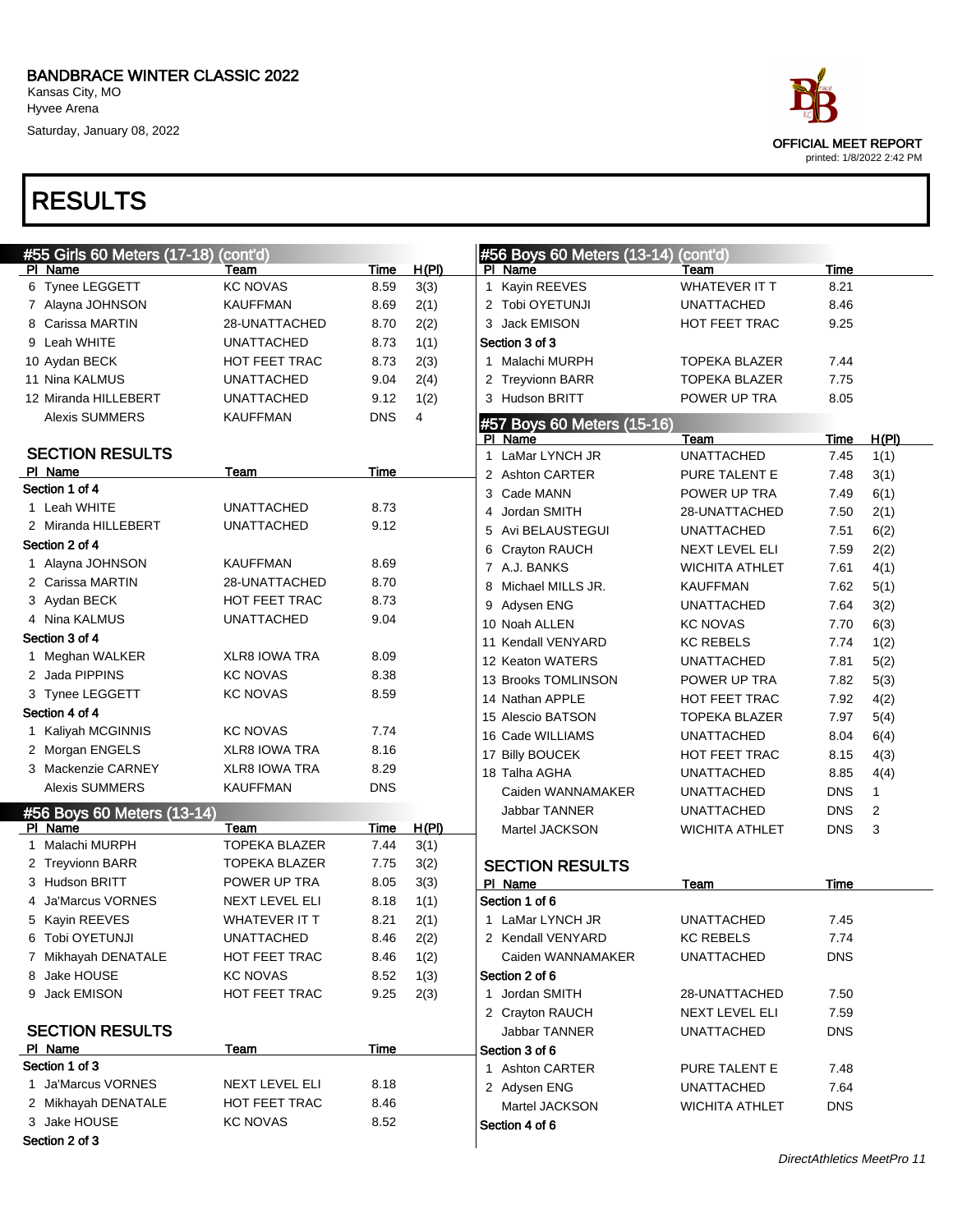Hyvee Arena Saturday, January 08, 2022

RESULTS



#### #57 Boys 60 Meters (15-16) (cont'd) PI Name Team Team Time 1 A.J. BANKS WICHITA ATHLET 7.61 2 Nathan APPLE HOT FEET TRAC 7.92 3 Billy BOUCEK HOT FEET TRAC 8.15 4 Talha AGHA UNATTACHED 8.85 Section 5 of 6 1 Michael MILLS JR. KAUFFMAN 7.62 2 Keaton WATERS UNATTACHED 7.81 3 Brooks TOMLINSON POWER UP TRA 7.82 Alescio BATSON TOPEKA BLAZER 7.97 Section 6 of 6 1 Cade MANN POWER UP TRA 7.49 2 Avi BELAUSTEGUI UNATTACHED 7.51 3 Noah ALLEN KC NOVAS 7.70 4 Cade WILLIAMS UNATTACHED 8.04 #58 Boys 60 Meters (17-18) PI Name  $\qquad \qquad$  Team  $\qquad \qquad$  Time  $H(P)$ 1 Jacob PARRISH KC NOVAS 7.22 5(1) 2 Marcus PAIGE **KAUFFMAN** 7.25 5(2) 3 Kelon SMITH KC REBELS 7.32 1(1) 4 Tristan MADDEN KC NOVAS 7.35 5(3) 5 Michael CANSECO KC NOVAS 7.38 5(4) 6 Jadon ENGSTROM VERTI-GO TRAC 7.38 2(1) 7 Anthony FUQUA KC REBELS 7.50 2(2) 8 Zayveon WEST KAUFFMAN 7.51 4(1) 9 Troy MOSBY JR UNATTACHED 7.52 3(1) 10 Mason DOBBINS HOT FEET TRAC 7.52 2(3) 11 Brayden SCHOMAKER UNATTACHED 7.53 1(2) 12 Charles LEE KAUFFMAN 7.63 4(2) 13 Brandon LOPEZ KC NOVAS 7.91 4(3) 14 Landis JOHNSON UNATTACHED 8.01 3(2) 15 Dylan COUCH KC NOVAS 8.04 4(4) 16 Jerome RAGIN WICHITA ATHLET 8.05 1(3) 17 De'Vante MCNEAL KAUFFMAN 8.72 3(3) Anthony PITTMAN 22-UNATTACHED DNS 3 SECTION RESULTS PI Name Team Team Time Section 1 of 5 1 Kelon SMITH KC REBELS 7.32 2 Brayden SCHOMAKER UNATTACHED 7.53 3 Jerome RAGIN WICHITA ATHLET 8.05 Section 2 of 5 1 Jadon ENGSTROM VERTI-GO TRAC 7.38 2 Anthony FUQUA KC REBELS 7.50 3 Mason DOBBINS HOT FEET TRAC 7.52 Section 3 of 5 #58 Boys 60 Meters (17-18) (cont'd) Pl Name Team Team Time 1 Troy MOSBY JR UNATTACHED 7.52 2 Landis JOHNSON UNATTACHED 8.01 3 De'Vante MCNEAL KAUFFMAN 8.72 Anthony PITTMAN 22-UNATTACHED DNS Section 4 of 5 1 Zayveon WEST KAUFFMAN 7.51 2 Charles LEE KAUFFMAN 7.63 3 Brandon LOPEZ KC NOVAS 7.91 4 Dylan COUCH KC NOVAS 8.04 Section 5 of 5 1 Jacob PARRISH KC NOVAS 7.22 2 Marcus PAIGE KAUFFMAN 7.25 3 Tristan MADDEN KC NOVAS 7.35 4 Michael CANSECO KC NOVAS 7.38 59 Girls 400 Meters (13-14) PI Name  $\qquad \qquad$  Team  $\qquad \qquad$  Time  $H(P)$ 1 Helen HESSELGREN POWER UP TRA 59.29 4(1) 2 Emma RAMBOLDT UNATTACHED 1:04.96 2(1) 3 Sydney MAIZE HOT FEET TRAC 1:07.06 4(2) 4 Anna SCUDDER POWER UP TRA 1:07.43 3(1) 5 Jahnae JONES TOPEKA BLAZER 1:08.37 3(2) 6 Kate SCUDDER POWER UP TRA 1:09.25 3(3) 7 Elizabeth SCUDDER POWER UP TRA 1:13.74 2(2) 8 Grace CORLEW POWER UP TRA 1:21.08 2(3) Zorianna PRIMAVERA HOT FEET TRAC DNS 3 Jazlyn ALEXANDER COOL RUNNING DNS 1 Suzanna DANSEL WHATEVER IT T DNS 1 Camarye GUICE **WICHITA ATHLET** DNS 1 Hanna PELLANT UNATTACHED DNS 4 Mary DOWNAR-PATTERSON POWER UP TRA DNS 4 SECTION RESULTS PI Name Team Team Time Section 1 of 4 Jazlyn ALEXANDER COOL RUNNING DNS Suzanna DANSEL WHATEVER IT T Camarye GUICE WICHITA ATHLET DNS Section 2 of 4 1 Emma RAMBOLDT UNATTACHED 1:04.96 2 Elizabeth SCUDDER POWER UP TRA 1:13.74 3 Grace CORLEW POWER UP TRA 1:21.08 Section 3 of 4 1 Anna SCUDDER POWER UP TRA 1:07.43 2 Jahnae JONES TOPEKA BLAZER 1:08.37 3 Kate SCUDDER POWER UP TRA 1:09.25 Zorianna PRIMAVERA HOT FEET TRAC DNS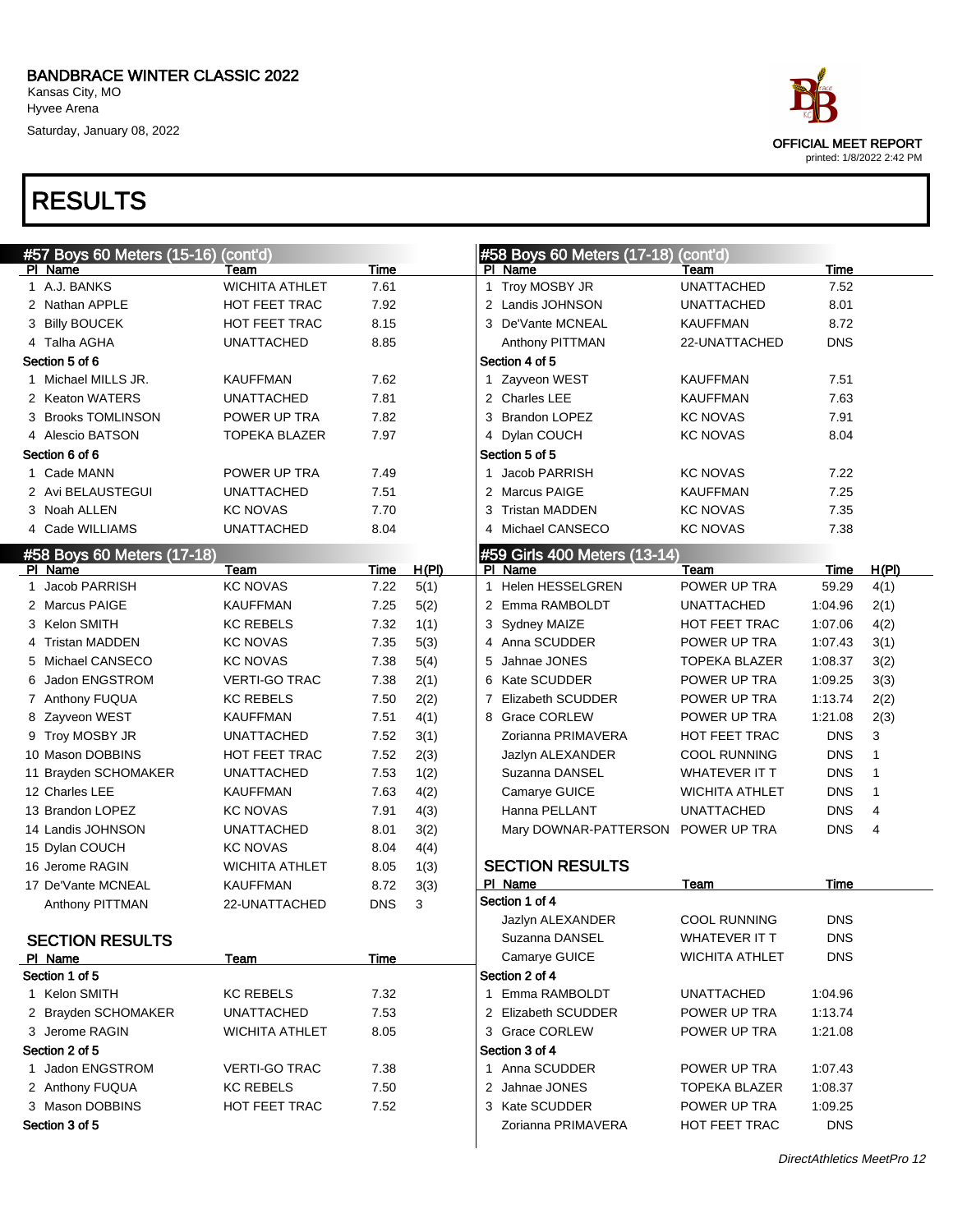Saturday, January 08, 2022

| race                                                     |  |
|----------------------------------------------------------|--|
| <b>OFFICIAL MEET REPORT</b><br>printed: 1/8/2022 2:42 PM |  |

|                        | #59 Girls 400 Meters (13-14) (cont'd) |                       |             |              | #62 Boys 400 Meters (13-14)  |                       |                            |                |
|------------------------|---------------------------------------|-----------------------|-------------|--------------|------------------------------|-----------------------|----------------------------|----------------|
| PI Name                |                                       | Team                  | Time        |              | PI Name                      | Team                  | Time                       | H(PI)          |
| Section 4 of 4         |                                       |                       |             |              | <b>Ja'Marcus VORNES</b><br>1 | <b>NEXT LEVEL ELI</b> | 56.88                      | 3(1)           |
| 1 Helen HESSELGREN     |                                       | POWER UP TRA          | 59.29       |              | 2 Malachi MURPH              | <b>TOPEKA BLAZER</b>  | 58.12                      | 3(2)           |
| 2 Sydney MAIZE         |                                       | <b>HOT FEET TRAC</b>  | 1:07.06     |              | 3 Jake HOUSE                 | <b>KC NOVAS</b>       | 1:00.35                    | 2(1)           |
| Hanna PELLANT          |                                       | <b>UNATTACHED</b>     | <b>DNS</b>  |              | 4 Jackson BURNS              | <b>HOT FEET TRAC</b>  | 1:01.19                    | 3(3)           |
|                        | Mary DOWNAR-PATTERSON POWER UP TRA    |                       | <b>DNS</b>  |              | 5 Tobi OYETUNJI              | <b>UNATTACHED</b>     | 1:01.82                    | 1(1)           |
|                        | #60 Girls 400 Meters (15-16)          |                       |             |              | 6 David JOHNSON              | HOT FEET TRAC         | 1:03.56                    | 1(2)           |
| PI Name                |                                       | Team                  | Time        | H(PI)        | 7 Treyvionn BARR             | <b>TOPEKA BLAZER</b>  | 1:07.26                    | 3(4)           |
| 1 Audrey BROWN         |                                       | <b>UNATTACHED</b>     | 1:03.90     | 2(1)         | 8 Mikhayah DENATALE          | HOT FEET TRAC         | 1:09.50                    | 1(3)           |
| 2 Emma VOHS            |                                       | HOT FEET TRAC         | 1:05.21     | 2(2)         | 9 Jack EMISON                | HOT FEET TRAC         | 1:10.62                    | 2(2)           |
| 3 Juliana BRITT        |                                       | POWER UP TRA          | 1:05.43     | 2(3)         | 10 Nicholas FLOWERS          | PIRATE TRACK C        | 1:10.65                    | 2(3)           |
| 4 Evelyn OVERLEASE     |                                       | <b>UNATTACHED</b>     | 1:08.63     | 1(1)         | <b>Benton SPAULDING</b>      | <b>HOT FEET TRAC</b>  | <b>DNS</b>                 | $\overline{2}$ |
| Lauren SIMPSON         |                                       | PERSONAL BEST         | <b>DNS</b>  | $\mathbf{1}$ |                              |                       |                            |                |
|                        |                                       |                       |             |              | <b>SECTION RESULTS</b>       |                       |                            |                |
| <b>SECTION RESULTS</b> |                                       |                       |             |              | PI Name                      | Team                  | Time                       |                |
| PI Name                |                                       | Team                  | <b>Time</b> |              | Section 1 of 3               |                       |                            |                |
| Section 1 of 2         |                                       |                       |             |              | 1 Tobi OYETUNJI              | <b>UNATTACHED</b>     | 1:01.82                    |                |
| 1 Evelyn OVERLEASE     |                                       | <b>UNATTACHED</b>     | 1:08.63     |              | 2 David JOHNSON              | HOT FEET TRAC         | 1:03.56                    |                |
| Lauren SIMPSON         |                                       | PERSONAL BEST         | <b>DNS</b>  |              | 3 Mikhayah DENATALE          | HOT FEET TRAC         | 1:09.50                    |                |
| Section 2 of 2         |                                       |                       |             |              | Section 2 of 3               |                       |                            |                |
| 1 Audrey BROWN         |                                       | <b>UNATTACHED</b>     | 1:03.90     |              | Jake HOUSE<br>1.             | <b>KC NOVAS</b>       | 1:00.35                    |                |
| 2 Emma VOHS            |                                       | <b>HOT FEET TRAC</b>  | 1:05.21     |              | 2 Jack EMISON                | HOT FEET TRAC         | 1:10.62                    |                |
| 3 Juliana BRITT        |                                       | POWER UP TRA          | 1:05.43     |              | 3 Nicholas FLOWERS           | PIRATE TRACK C        | 1:10.65                    |                |
|                        |                                       |                       |             |              | <b>Benton SPAULDING</b>      | HOT FEET TRAC         | <b>DNS</b>                 |                |
|                        | #61 Girls 400 Meters (17-18)          |                       |             |              | Section 3 of 3               |                       |                            |                |
| PI Name                |                                       | Team                  | Time        | H(PI)        | 1 Ja'Marcus VORNES           | NEXT LEVEL ELI        | 56.88                      |                |
| 1 Morgan ENGELS        |                                       | <b>XLR8 IOWA TRA</b>  | 1:01.57     | 2(1)         | 2 Malachi MURPH              | <b>TOPEKA BLAZER</b>  | 58.12                      |                |
| 2 Mackenzie CARNEY     |                                       | <b>XLR8 IOWA TRA</b>  | 1:02.83     | 2(2)         | 3 Jackson BURNS              | HOT FEET TRAC         | 1:01.19                    |                |
| 3 Aydan BECK           |                                       | <b>HOT FEET TRAC</b>  | 1:08.45     | 1(1)         | 4 Treyvionn BARR             | <b>TOPEKA BLAZER</b>  | 1:07.26                    |                |
| 4 Kate HUISINGA        |                                       | <b>XLR8 IOWA TRA</b>  | 1:08.48     | 2(3)         |                              |                       |                            |                |
| 5 Reese FORD           |                                       | <b>VERTI-GO TRAC</b>  | 1:15.76     | 1(2)         | #63 Boys 400 Meters (15-16)  |                       |                            |                |
| 6 MonTaja ELLIS        |                                       | <b>WICHITA ATHLET</b> | 1:20.43     | 1(3)         | PI Name                      | Team                  | <b>Time</b>                | H(PI)          |
| Ava RUSH               |                                       | <b>XLR8 IOWA TRA</b>  | <b>DNS</b>  | $\mathbf{1}$ | Cade MANN<br>$\mathbf{1}$    | POWER UP TRA          | 53.32                      | 4(1)           |
| Kennedie RHEIN         |                                       | PERSONAL BEST         | <b>DNS</b>  | 2            | 2 Cade WILLIAMS              | <b>UNATTACHED</b>     | 55.98                      | 4(2)           |
|                        |                                       |                       |             |              | 3 Alescio BATSON             | <b>TOPEKA BLAZER</b>  | 57.09                      | 4(3)           |
| <b>SECTION RESULTS</b> |                                       |                       |             |              | 4 Adysen ENG                 | <b>UNATTACHED</b>     | 57.30                      | 2(1)           |
| PI Name                |                                       | Team                  | Time        |              | 5 Ethan HERNANDEZ            | <b>UNATTACHED</b>     | 57.37                      | 2(2)           |
| Section 1 of 2         |                                       |                       |             |              | 6 Johnny MAIZE               | HOT FEET TRAC         | 58.36                      | 4(4)           |
| 1 Aydan BECK           |                                       | HOT FEET TRAC         | 1:08.45     |              | 7 Brooks TOMLINSON           | POWER UP TRA          | 59.83                      | 3(1)           |
| 2 Reese FORD           |                                       | <b>VERTI-GO TRAC</b>  | 1:15.76     |              | 8 Gael MONTOYA VELASCO       | <b>KAUFFMAN</b>       | 1:04.29                    | 3(2)           |
| 3 MonTaja ELLIS        |                                       | <b>WICHITA ATHLET</b> | 1:20.43     |              | Kendall VENYARD              | <b>KC REBELS</b>      | <b>DNS</b>                 | $\mathbf{1}$   |
| Ava RUSH               |                                       | XLR8 IOWA TRA         | <b>DNS</b>  |              | Caiden WANNAMAKER            | <b>UNATTACHED</b>     | <b>DNS</b>                 | $\mathbf{1}$   |
| Section 2 of 2         |                                       |                       |             |              | Martel JACKSON               | <b>WICHITA ATHLET</b> | <b>DNS</b>                 | $\overline{2}$ |
| 1 Morgan ENGELS        |                                       | XLR8 IOWA TRA         | 1:01.57     |              |                              |                       |                            |                |
| 2 Mackenzie CARNEY     |                                       | XLR8 IOWA TRA         | 1:02.83     |              | <b>SECTION RESULTS</b>       |                       |                            |                |
| 3 Kate HUISINGA        |                                       | XLR8 IOWA TRA         | 1:08.48     |              | PI Name                      | <u>Team</u>           | Time                       |                |
| Kennedie RHEIN         |                                       | PERSONAL BEST         | <b>DNS</b>  |              | Section 1 of 4               |                       |                            |                |
|                        |                                       |                       |             |              | Kendall VENYARD              | <b>KC REBELS</b>      | <b>DNS</b>                 |                |
|                        |                                       |                       |             |              | Caiden WANNAMAKER            | <b>UNATTACHED</b>     | <b>DNS</b>                 |                |
|                        |                                       |                       |             |              |                              |                       | DirectAthletics MeetPro 13 |                |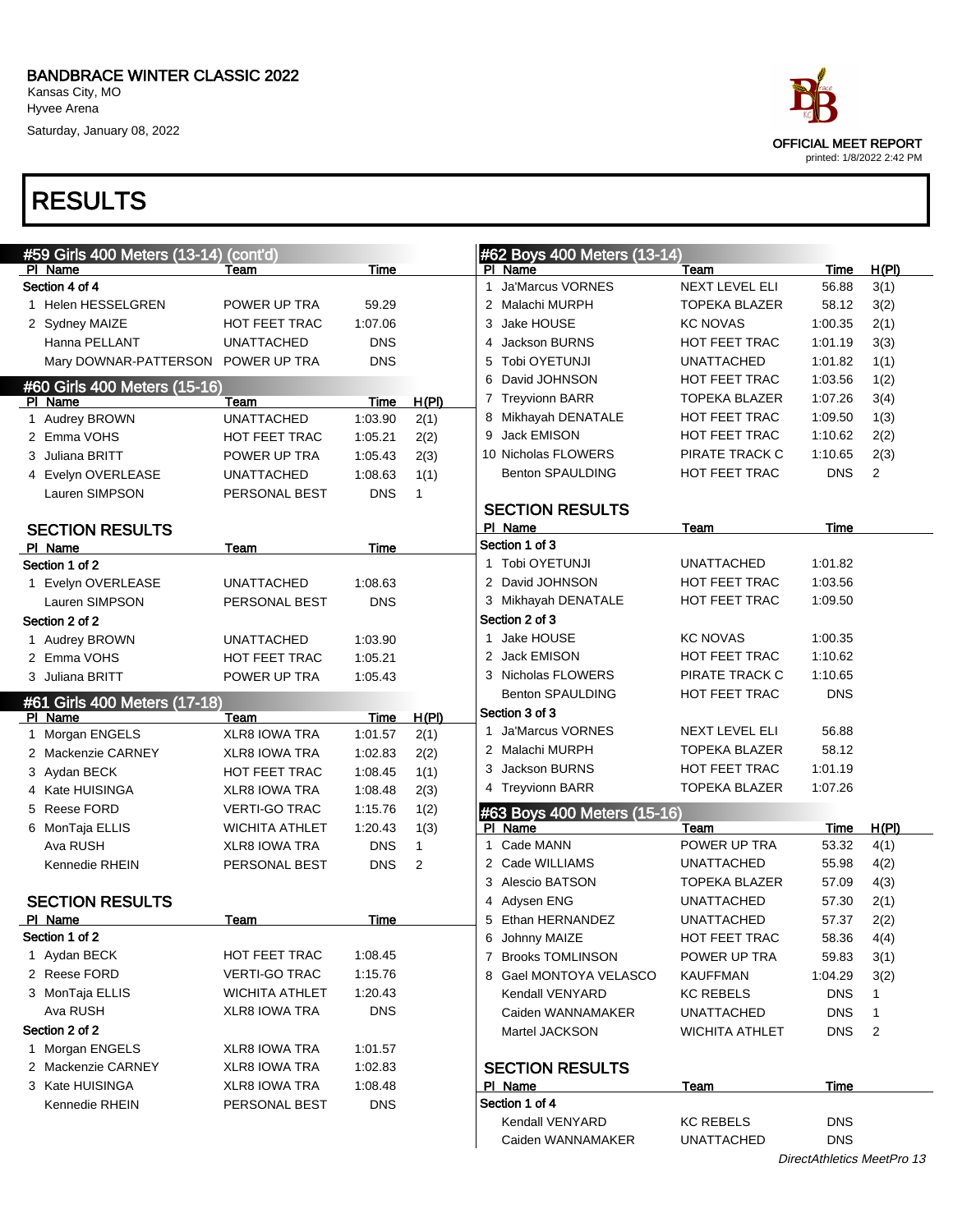Hyvee Arena

Saturday, January 08, 2022



| #63 Boys 400 Meters (15-16) (cont'd)   |                              |            |   | #67 Girls 800 Meters (17-18) (cont'd)  |                      |                            |
|----------------------------------------|------------------------------|------------|---|----------------------------------------|----------------------|----------------------------|
| PI Name                                | Team                         | Time       |   | PI Name                                | Team                 | Time                       |
| Section 2 of 4                         |                              |            |   | Ella THIER                             | <b>UNATTACHED</b>    | <b>DNS</b>                 |
| 1 Adysen ENG                           | UNATTACHED                   | 57.30      |   | <b>Faith NEAD</b>                      | <b>XLR8 IOWA TRA</b> | <b>DNS</b>                 |
| 2 Ethan HERNANDEZ                      | <b>UNATTACHED</b>            | 57.37      |   | <b>Lily JOHANNES</b>                   | <b>XLR8 IOWA TRA</b> | <b>DNS</b>                 |
| Martel JACKSON                         | WICHITA ATHLET               | <b>DNS</b> |   |                                        |                      |                            |
| Section 3 of 4                         |                              |            |   | #68 Boys 800 Meters (13-14)            |                      |                            |
| 1 Brooks TOMLINSON                     | POWER UP TRA                 | 59.83      |   | PI Name                                | Team                 | Time                       |
| 2 Gael MONTOYA VELASCO                 | <b>KAUFFMAN</b>              | 1:04.29    | 1 | <b>Blaise VOHS</b>                     | HOT FEET TRAC        | 2:22.05                    |
| Section 4 of 4                         |                              |            |   | 2 Conner SOENDKER                      | <b>UNATTACHED</b>    | 2:23.49                    |
| 1 Cade MANN                            | POWER UP TRA                 | 53.32      | 3 | Jacob BOONE                            | <b>COOL RUNNING</b>  | 2:26.45                    |
| 2 Cade WILLIAMS                        | UNATTACHED                   | 55.98      |   | 4 Lane HOFFINE                         | <b>UNATTACHED</b>    | 2:34.78                    |
| 3 Alescio BATSON                       | TOPEKA BLAZER                | 57.09      | 5 | <b>Henry MARTIN</b>                    | <b>UNATTACHED</b>    | 2:35.81                    |
| 4 Johnny MAIZE                         | HOT FEET TRAC                | 58.36      | 6 | <b>Gus MALONE</b>                      | <b>HOT FEET TRAC</b> | 2:38.03                    |
|                                        |                              |            | 7 | <b>Benton SPAULDING</b>                | <b>HOT FEET TRAC</b> | 2:55.99                    |
| #64 Boys 400 Meters (17-18)<br>PI Name | Team                         | Time       | 8 | Jack COON                              | PIRATE TRACK C       | 3:01.68                    |
| 1 Brody LUCAS                          | XLR8 IOWA TRA                | 53.84      |   | 9 Nicholas FLOWERS                     | PIRATE TRACK C       | 3:06.71                    |
| 2 Landis JOHNSON                       | <b>UNATTACHED</b>            | 1:00.32    |   | <b>Joe VARGAS</b>                      | <b>COOL RUNNING</b>  | <b>DNS</b>                 |
| Jackson MACE-MAYNARD                   | <b>XLR8 IOWA TRA</b>         | <b>DNS</b> |   | <b>Hoyt HOFFINE</b>                    | <b>UNATTACHED</b>    | <b>DNS</b>                 |
|                                        |                              |            |   |                                        |                      |                            |
|                                        |                              |            |   |                                        |                      |                            |
| #65 Girls 800 Meters (13-14)           |                              | Time       |   | #69 Boys 800 Meters (15-16)<br>PI Name | Team                 | <b>Time</b>                |
| PI Name<br>1 Piper MESSERLY            | Team<br><b>XLR8 IOWA TRA</b> | 2:30.39    | 1 | James WORTHAM                          | <b>UNATTACHED</b>    | 2:08.27                    |
| 2 Emma. STANLEY                        | <b>XLR8 IOWA TRA</b>         | 2:35.94    |   | 2 Jonah GODINA                         | <b>UNATTACHED</b>    | 2:12.15                    |
| 3 Audrey HOWARD                        | HOT FEET TRAC                | 2:40.90    |   | 3 Chirstopher HEFFERNAN                | POWER UP TRA         | 2:15.46                    |
|                                        |                              |            |   | 4 Aidan FUGATE                         | HOT FEET TRAC        | 2:17.82                    |
| 4 Lily HURT                            | PURE TALENT E                | 2:44.92    |   | 5 Kenneth JOHNSON-MEAFOU               | <b>KAUFFMAN</b>      | 2:20.42                    |
| 5 Emelia HESSELGREN                    | POWER UP TRA                 | 3:01.17    |   | 6 Collin HOUG                          | <b>XLR8 IOWA TRA</b> | 2:20.94                    |
| 6 Grace CORLEW                         | POWER UP TRA                 | 3:11.21    | 7 | <b>Brayden MERRILL</b>                 | NEXT LEVEL ELI       | 2:30.81                    |
| Jazlyn ALEXANDER                       | <b>COOL RUNNING</b>          | <b>DNS</b> |   | 8 Caillou MCNEAL                       | <b>KAUFFMAN</b>      | 2:52.96                    |
| Zorianna PRIMAVERA                     | <b>HOT FEET TRAC</b>         | <b>DNS</b> |   | La Ron ALEXANDER                       | <b>COOL RUNNING</b>  | <b>DNS</b>                 |
|                                        |                              |            |   |                                        |                      | <b>DNS</b>                 |
| #66 Girls 800 Meters (15-16)           |                              |            |   | Gael MONTOYA VELASCO                   | <b>KAUFFMAN</b>      |                            |
| PI Name                                | <b>Team</b>                  | Time       |   | Preetish CHIGURUKOTA                   | <b>UNATTACHED</b>    | <b>DNS</b>                 |
| 1 Kate BOONE                           | <b>COOL RUNNING</b>          | 2:43.09    |   |                                        |                      |                            |
| 2 Sarah GALVAN                         | <b>COOL RUNNING</b>          | 2:44.63    |   | #70 Boys 800 Meters (17-18)            |                      |                            |
| 3 Vivian JONES                         | <b>UNATTACHED</b>            | 2:47.00    |   | PI Name                                | Team                 | Time                       |
| 4 Emma VOHS                            | <b>HOT FEET TRAC</b>         | 2:47.59    | 1 | Jackson MACE-MAYNARD                   | <b>XLR8 IOWA TRA</b> | 1:58.67                    |
| 5 Grace CASWELL                        | <b>UNATTACHED</b>            | 3:11.65    |   | 2 Noah MCMULLEN                        | <b>UNATTACHED</b>    | 1:59.80                    |
| Reece QUINLIVAN                        | <b>UNATTACHED</b>            | DNS.       |   | 3 Jaden VOHS                           | HOT FEET TRAC        | 2:05.35                    |
| Olivia BRILLHART                       | <b>COOL RUNNING</b>          | <b>DNS</b> |   | 4 Luke BROWNING                        | HOT FEET TRAC        | 2:05.56                    |
|                                        |                              |            |   | 5 Carson HOUG                          | <b>XLR8 IOWA TRA</b> | 2:05.96                    |
| #67 Girls 800 Meters (17-18)           |                              |            |   | 6 Kon DUT                              | <b>XLR8 IOWA TRA</b> | 2:08.73                    |
| PI Name                                | Team                         | Time       |   | 7 Brody LUCAS                          | <b>XLR8 IOWA TRA</b> | 2:12.54                    |
| 1 Geneva TIMMERMAN                     | <b>XLR8 IOWA TRA</b>         | 2:27.63    |   | 8 Cody LOGANBILL                       | <b>UNATTACHED</b>    | 2:13.58                    |
| 2 Kennedie RHEIN                       | PERSONAL BEST                | 2:29.02    |   | 9 Bruce REED                           | <b>COOL RUNNING</b>  | 2:14.25                    |
| 3 Ava RUSH                             | XLR8 IOWA TRA                | 2:32.16    |   | 10 Austin LITTON                       | <b>UNATTACHED</b>    | 2:17.22                    |
| 4 Kate HUISINGA                        | <b>XLR8 IOWA TRA</b>         | 2:50.62    |   | 11 Jacob BLASSINGAME                   | UNATTACHED           | 2:20.78                    |
| 5 Sarah SENYARD                        | <b>UNATTACHED</b>            | 3:10.09    |   | 12 Creed SCHIMPF                       | <b>UNATTACHED</b>    | 2:31.72                    |
|                                        |                              |            |   | Brendon WOOD                           | UNATTACHED           | <b>DNS</b>                 |
|                                        |                              |            |   |                                        |                      | DirectAthletics MeetPro 14 |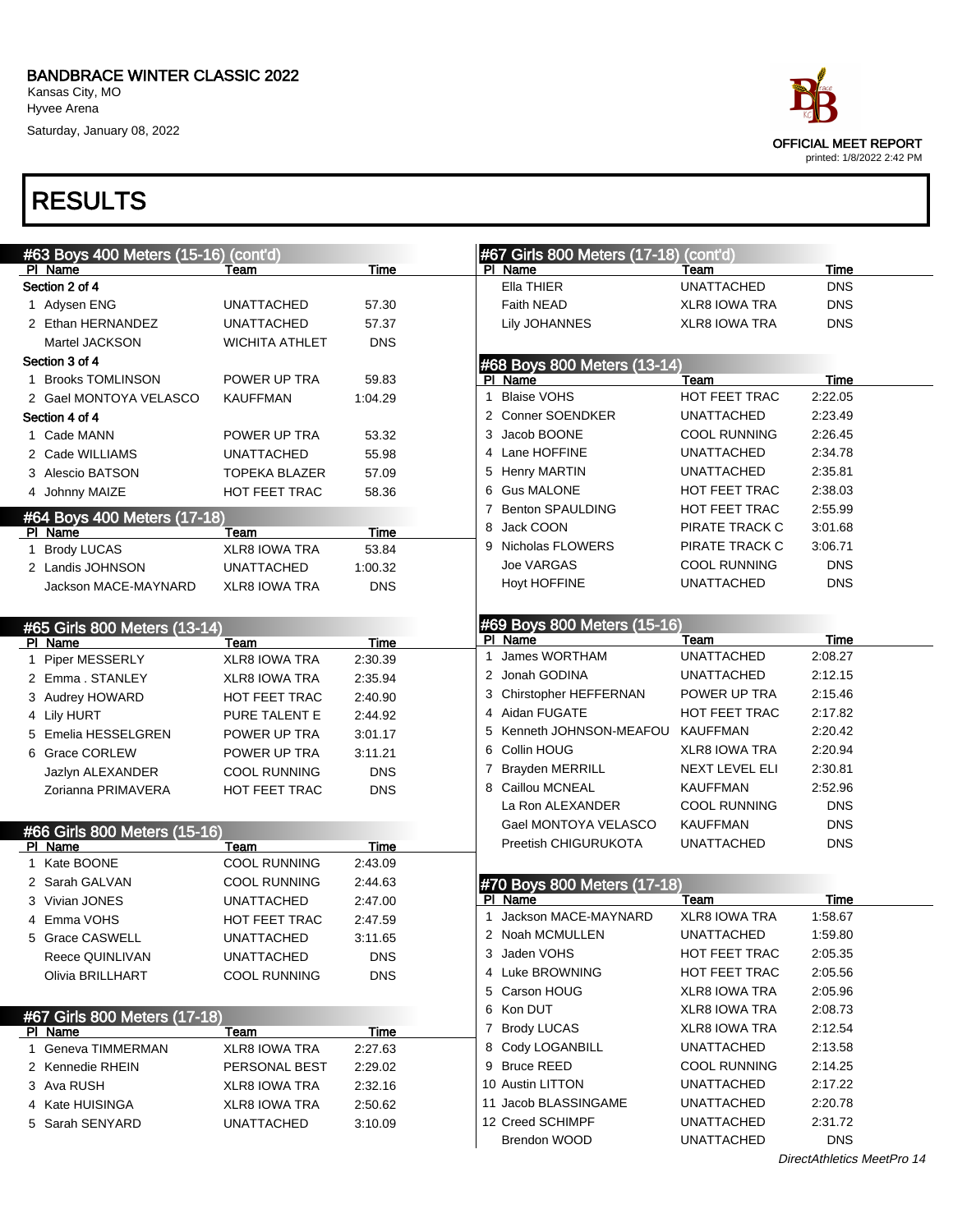Kansas City, MO Hyvee Arena

Saturday, January 08, 2022

# RESULTS

| race                                                     |
|----------------------------------------------------------|
| <b>OFFICIAL MEET REPORT</b><br>printed: 1/8/2022 2:42 PM |

| #70 Boys 800 Meters (17-18) (cont'd) |                                   |                        |                |              |  |  |  |  |
|--------------------------------------|-----------------------------------|------------------------|----------------|--------------|--|--|--|--|
|                                      | Name                              | Team                   | <b>Time</b>    |              |  |  |  |  |
|                                      | <b>Jack RIDER</b>                 | <b>UNATTACHED</b>      | <b>DNS</b>     |              |  |  |  |  |
|                                      | <b>Jared PLAKE</b>                | <b>UNATTACHED</b>      | <b>DNS</b>     |              |  |  |  |  |
|                                      |                                   |                        |                |              |  |  |  |  |
|                                      | #71 Girls 200 Meters (13-14)      |                        |                |              |  |  |  |  |
| PI.                                  | Name                              | Team                   | Time           | <u>H(PI)</u> |  |  |  |  |
| 1.                                   | <b>Helen HESSELGREN</b>           | POWER UP TRA           | 26.68          | 4(1)         |  |  |  |  |
|                                      | 2 Hanna PELLANT                   | <b>UNATTACHED</b>      | 27.36          | 4(2)         |  |  |  |  |
|                                      | 3 Alexis KINNEY                   | <b>KC REBELS</b>       | 27.94          | 2(1)         |  |  |  |  |
|                                      | 4 Jasmine PIPPINS                 | <b>KC NOVAS</b>        | 28.52          | 3(1)         |  |  |  |  |
|                                      | 5 Emma RAMBOLDT                   | <b>UNATTACHED</b>      | 28.57          | 3(2)         |  |  |  |  |
|                                      | 6 Mary DOWNAR-PATTERSON           | POWER UP TRA           | 29.02          | 4(3)         |  |  |  |  |
|                                      | 7 Saniyah MOSLEY                  | <b>KC NOVAS</b>        | 29.04          | 1(1)         |  |  |  |  |
| 8                                    | Sydney MAIZE                      | <b>HOT FEET TRAC</b>   | 29.30          | 3(3)         |  |  |  |  |
|                                      | 9 Layla PARKER                    | <b>KC NOVAS</b>        | 30.18          | 1(2)         |  |  |  |  |
|                                      | 10 Jada PATTERSON                 | <b>WICHITA ATHLET</b>  | 31.25          | 1(3)         |  |  |  |  |
|                                      | 11 Jordyn ELLIOT                  | <b>UNATTACHED</b>      | 32.95          | 2(2)         |  |  |  |  |
|                                      | 12 Camarye GUICE                  | <b>WICHITA ATHLET</b>  | 32.99          | 2(3)         |  |  |  |  |
|                                      | 13 Jahnae JONES                   | <b>TOPEKA BLAZER</b>   | 33.88          | 4(4)         |  |  |  |  |
|                                      | Suzanna DANSEL                    | <b>WHATEVER IT T</b>   | <b>DNS</b>     | 2            |  |  |  |  |
|                                      | Kate SCUDDER                      | POWER UP TRA           | <b>DNS</b>     | 3            |  |  |  |  |
|                                      |                                   |                        |                |              |  |  |  |  |
|                                      | <b>SECTION RESULTS</b>            |                        |                |              |  |  |  |  |
|                                      | PI Name                           | <b>Team</b>            | <b>Time</b>    |              |  |  |  |  |
|                                      |                                   |                        |                |              |  |  |  |  |
|                                      | Section 1 of 4                    |                        |                |              |  |  |  |  |
| 1                                    | Saniyah MOSLEY                    | <b>KC NOVAS</b>        | 29.04          |              |  |  |  |  |
|                                      | 2 Layla PARKER                    | <b>KC NOVAS</b>        | 30.18          |              |  |  |  |  |
|                                      | 3 Jada PATTERSON                  | <b>WICHITA ATHLET</b>  | 31.25          |              |  |  |  |  |
|                                      | Section 2 of 4                    |                        |                |              |  |  |  |  |
| 1.                                   | <b>Alexis KINNEY</b>              | <b>KC REBELS</b>       | 27.94          |              |  |  |  |  |
|                                      | 2 Jordyn ELLIOT                   | <b>UNATTACHED</b>      | 32.95          |              |  |  |  |  |
|                                      | 3 Camarye GUICE                   | <b>WICHITA ATHLET</b>  | 32.99          |              |  |  |  |  |
|                                      | Suzanna DANSEL                    | WHATEVER IT T          | <b>DNS</b>     |              |  |  |  |  |
|                                      | Section 3 of 4                    |                        |                |              |  |  |  |  |
| 1                                    | Jasmine PIPPINS                   | <b>KC NOVAS</b>        | 28.52          |              |  |  |  |  |
|                                      | 2 Emma RAMBOLDT                   | <b>UNATTACHED</b>      | 28.57          |              |  |  |  |  |
|                                      | 3 Sydney MAIZE                    | HOT FEET TRAC          | 29.30          |              |  |  |  |  |
|                                      | Kate SCUDDER                      | POWER UP TRA           | DNS            |              |  |  |  |  |
|                                      | Section 4 of 4                    |                        |                |              |  |  |  |  |
|                                      | 1 Helen HESSELGREN                | POWER UP TRA           | 26.68          |              |  |  |  |  |
|                                      | 2 Hanna PELLANT                   | UNATTACHED             | 27.36          |              |  |  |  |  |
| 3                                    | Mary DOWNAR-PATTERSON             | POWER UP TRA           | 29.02          |              |  |  |  |  |
| 4                                    | Jahnae JONES                      | TOPEKA BLAZER          | 33.88          |              |  |  |  |  |
|                                      | #72 Girls 200 Meters (15-16)      |                        |                |              |  |  |  |  |
| PI                                   | Name                              | <u>Team</u>            | <u>Time</u>    | <u>H(PI)</u> |  |  |  |  |
| 1                                    | Savannah HARVEY<br>2 Audrey BROWN | KC NOVAS<br>UNATTACHED | 27.22<br>27.60 | 3(1)<br>3(2) |  |  |  |  |

| #72 Girls 200 Meters (15-16) (cont'd)<br><u>H(PI)</u><br>PI Name<br>Time<br>Team<br>3 Kamdyn WEDEL<br><b>HOT FEET TRAC</b><br>27.86<br>2(1)<br>4 Katelyn WINK<br><b>HOT FEET TRAC</b><br>3(3)<br>28.46<br>5 Juliana BRITT<br>POWER UP TRA<br>3(4)<br>28.64<br>6 Natalie HILLEBERT<br><b>UNATTACHED</b><br>2(2)<br>28.79<br>7 Evelyn OVERLEASE<br><b>UNATTACHED</b><br>2(3)<br>29.67<br>8 Lauren SIMPSON<br>PERSONAL BEST<br>1(1)<br>29.71<br>9 Hannah JENSEN<br><b>KC NOVAS</b><br>2(4)<br>30.07<br>10 Molly BROWN<br>UNATTACHED<br>1(2)<br>30.58<br><b>SECTION RESULTS</b><br>PI Name<br><b>Team</b><br>Time<br>Section 1 of 3<br>1 Lauren SIMPSON<br>PERSONAL BEST<br>29.71<br>2 Molly BROWN<br><b>UNATTACHED</b><br>30.58<br>Section 2 of 3<br>1 Kamdyn WEDEL<br><b>HOT FEET TRAC</b><br>27.86<br>2 Natalie HILLEBERT<br><b>UNATTACHED</b><br>28.79<br>3 Evelyn OVERLEASE<br><b>UNATTACHED</b><br>29.67<br>4 Hannah JENSEN<br><b>KC NOVAS</b><br>30.07<br>Section 3 of 3<br>1 Savannah HARVEY<br><b>KC NOVAS</b><br>27.22<br><b>UNATTACHED</b><br>2 Audrey BROWN<br>27.60<br>3 Katelyn WINK<br><b>HOT FEET TRAC</b><br>28.46<br>4 Juliana BRITT<br>POWER UP TRA<br>28.64<br>#73 Girls 200 Meters (17-18)<br><u>H(PI)</u><br>PI Name<br><u>Team</u><br><u>Time</u><br>Kaliyah MCGINNIS<br><b>KC NOVAS</b><br>24.82<br>5(1)<br>1<br>2 Meghan WALKER<br><b>XLR8 IOWA TRA</b><br>26.55<br>5(2)<br>3 Morgan ENGELS<br><b>XLR8 IOWA TRA</b><br>26.85<br>5(3)<br>4 Mackenzie CARNEY<br><b>XLR8 IOWA TRA</b><br>27.36<br>5(4)<br><b>KC NOVAS</b><br>Tynee LEGGETT<br>27.85<br>4(1)<br>5<br>6 Maude KILMER<br><b>HOT FEET TRAC</b><br>28.35<br>4(2)<br>7 Aydan BECK<br><b>HOT FEET TRAC</b><br>3(1)<br>28.89<br>Alayna JOHNSON<br><b>KAUFFMAN</b><br>29.54<br>3(2)<br>8<br>Leah WHITE<br>UNATTACHED<br>3(3)<br>9<br>29.92<br>10 Miranda HILLEBERT<br><b>UNATTACHED</b><br>1(1)<br>30.02<br>11 Nina KALMUS<br><b>UNATTACHED</b><br>2(1)<br>30.43<br>12 Reese FORD<br><b>VERTI-GO TRAC</b><br>2(2)<br>32.48 |                  |                       |            |   |
|-----------------------------------------------------------------------------------------------------------------------------------------------------------------------------------------------------------------------------------------------------------------------------------------------------------------------------------------------------------------------------------------------------------------------------------------------------------------------------------------------------------------------------------------------------------------------------------------------------------------------------------------------------------------------------------------------------------------------------------------------------------------------------------------------------------------------------------------------------------------------------------------------------------------------------------------------------------------------------------------------------------------------------------------------------------------------------------------------------------------------------------------------------------------------------------------------------------------------------------------------------------------------------------------------------------------------------------------------------------------------------------------------------------------------------------------------------------------------------------------------------------------------------------------------------------------------------------------------------------------------------------------------------------------------------------------------------------------------------------------------------------------------------------------------------------------------------------------------------------------------------------------------------------------------------------------------------------------------------------------------------|------------------|-----------------------|------------|---|
|                                                                                                                                                                                                                                                                                                                                                                                                                                                                                                                                                                                                                                                                                                                                                                                                                                                                                                                                                                                                                                                                                                                                                                                                                                                                                                                                                                                                                                                                                                                                                                                                                                                                                                                                                                                                                                                                                                                                                                                                     |                  |                       |            |   |
|                                                                                                                                                                                                                                                                                                                                                                                                                                                                                                                                                                                                                                                                                                                                                                                                                                                                                                                                                                                                                                                                                                                                                                                                                                                                                                                                                                                                                                                                                                                                                                                                                                                                                                                                                                                                                                                                                                                                                                                                     |                  |                       |            |   |
|                                                                                                                                                                                                                                                                                                                                                                                                                                                                                                                                                                                                                                                                                                                                                                                                                                                                                                                                                                                                                                                                                                                                                                                                                                                                                                                                                                                                                                                                                                                                                                                                                                                                                                                                                                                                                                                                                                                                                                                                     |                  |                       |            |   |
|                                                                                                                                                                                                                                                                                                                                                                                                                                                                                                                                                                                                                                                                                                                                                                                                                                                                                                                                                                                                                                                                                                                                                                                                                                                                                                                                                                                                                                                                                                                                                                                                                                                                                                                                                                                                                                                                                                                                                                                                     |                  |                       |            |   |
|                                                                                                                                                                                                                                                                                                                                                                                                                                                                                                                                                                                                                                                                                                                                                                                                                                                                                                                                                                                                                                                                                                                                                                                                                                                                                                                                                                                                                                                                                                                                                                                                                                                                                                                                                                                                                                                                                                                                                                                                     |                  |                       |            |   |
|                                                                                                                                                                                                                                                                                                                                                                                                                                                                                                                                                                                                                                                                                                                                                                                                                                                                                                                                                                                                                                                                                                                                                                                                                                                                                                                                                                                                                                                                                                                                                                                                                                                                                                                                                                                                                                                                                                                                                                                                     |                  |                       |            |   |
|                                                                                                                                                                                                                                                                                                                                                                                                                                                                                                                                                                                                                                                                                                                                                                                                                                                                                                                                                                                                                                                                                                                                                                                                                                                                                                                                                                                                                                                                                                                                                                                                                                                                                                                                                                                                                                                                                                                                                                                                     |                  |                       |            |   |
|                                                                                                                                                                                                                                                                                                                                                                                                                                                                                                                                                                                                                                                                                                                                                                                                                                                                                                                                                                                                                                                                                                                                                                                                                                                                                                                                                                                                                                                                                                                                                                                                                                                                                                                                                                                                                                                                                                                                                                                                     |                  |                       |            |   |
|                                                                                                                                                                                                                                                                                                                                                                                                                                                                                                                                                                                                                                                                                                                                                                                                                                                                                                                                                                                                                                                                                                                                                                                                                                                                                                                                                                                                                                                                                                                                                                                                                                                                                                                                                                                                                                                                                                                                                                                                     |                  |                       |            |   |
|                                                                                                                                                                                                                                                                                                                                                                                                                                                                                                                                                                                                                                                                                                                                                                                                                                                                                                                                                                                                                                                                                                                                                                                                                                                                                                                                                                                                                                                                                                                                                                                                                                                                                                                                                                                                                                                                                                                                                                                                     |                  |                       |            |   |
|                                                                                                                                                                                                                                                                                                                                                                                                                                                                                                                                                                                                                                                                                                                                                                                                                                                                                                                                                                                                                                                                                                                                                                                                                                                                                                                                                                                                                                                                                                                                                                                                                                                                                                                                                                                                                                                                                                                                                                                                     |                  |                       |            |   |
|                                                                                                                                                                                                                                                                                                                                                                                                                                                                                                                                                                                                                                                                                                                                                                                                                                                                                                                                                                                                                                                                                                                                                                                                                                                                                                                                                                                                                                                                                                                                                                                                                                                                                                                                                                                                                                                                                                                                                                                                     |                  |                       |            |   |
|                                                                                                                                                                                                                                                                                                                                                                                                                                                                                                                                                                                                                                                                                                                                                                                                                                                                                                                                                                                                                                                                                                                                                                                                                                                                                                                                                                                                                                                                                                                                                                                                                                                                                                                                                                                                                                                                                                                                                                                                     |                  |                       |            |   |
|                                                                                                                                                                                                                                                                                                                                                                                                                                                                                                                                                                                                                                                                                                                                                                                                                                                                                                                                                                                                                                                                                                                                                                                                                                                                                                                                                                                                                                                                                                                                                                                                                                                                                                                                                                                                                                                                                                                                                                                                     |                  |                       |            |   |
|                                                                                                                                                                                                                                                                                                                                                                                                                                                                                                                                                                                                                                                                                                                                                                                                                                                                                                                                                                                                                                                                                                                                                                                                                                                                                                                                                                                                                                                                                                                                                                                                                                                                                                                                                                                                                                                                                                                                                                                                     |                  |                       |            |   |
|                                                                                                                                                                                                                                                                                                                                                                                                                                                                                                                                                                                                                                                                                                                                                                                                                                                                                                                                                                                                                                                                                                                                                                                                                                                                                                                                                                                                                                                                                                                                                                                                                                                                                                                                                                                                                                                                                                                                                                                                     |                  |                       |            |   |
|                                                                                                                                                                                                                                                                                                                                                                                                                                                                                                                                                                                                                                                                                                                                                                                                                                                                                                                                                                                                                                                                                                                                                                                                                                                                                                                                                                                                                                                                                                                                                                                                                                                                                                                                                                                                                                                                                                                                                                                                     |                  |                       |            |   |
|                                                                                                                                                                                                                                                                                                                                                                                                                                                                                                                                                                                                                                                                                                                                                                                                                                                                                                                                                                                                                                                                                                                                                                                                                                                                                                                                                                                                                                                                                                                                                                                                                                                                                                                                                                                                                                                                                                                                                                                                     |                  |                       |            |   |
|                                                                                                                                                                                                                                                                                                                                                                                                                                                                                                                                                                                                                                                                                                                                                                                                                                                                                                                                                                                                                                                                                                                                                                                                                                                                                                                                                                                                                                                                                                                                                                                                                                                                                                                                                                                                                                                                                                                                                                                                     |                  |                       |            |   |
|                                                                                                                                                                                                                                                                                                                                                                                                                                                                                                                                                                                                                                                                                                                                                                                                                                                                                                                                                                                                                                                                                                                                                                                                                                                                                                                                                                                                                                                                                                                                                                                                                                                                                                                                                                                                                                                                                                                                                                                                     |                  |                       |            |   |
|                                                                                                                                                                                                                                                                                                                                                                                                                                                                                                                                                                                                                                                                                                                                                                                                                                                                                                                                                                                                                                                                                                                                                                                                                                                                                                                                                                                                                                                                                                                                                                                                                                                                                                                                                                                                                                                                                                                                                                                                     |                  |                       |            |   |
|                                                                                                                                                                                                                                                                                                                                                                                                                                                                                                                                                                                                                                                                                                                                                                                                                                                                                                                                                                                                                                                                                                                                                                                                                                                                                                                                                                                                                                                                                                                                                                                                                                                                                                                                                                                                                                                                                                                                                                                                     |                  |                       |            |   |
|                                                                                                                                                                                                                                                                                                                                                                                                                                                                                                                                                                                                                                                                                                                                                                                                                                                                                                                                                                                                                                                                                                                                                                                                                                                                                                                                                                                                                                                                                                                                                                                                                                                                                                                                                                                                                                                                                                                                                                                                     |                  |                       |            |   |
|                                                                                                                                                                                                                                                                                                                                                                                                                                                                                                                                                                                                                                                                                                                                                                                                                                                                                                                                                                                                                                                                                                                                                                                                                                                                                                                                                                                                                                                                                                                                                                                                                                                                                                                                                                                                                                                                                                                                                                                                     |                  |                       |            |   |
|                                                                                                                                                                                                                                                                                                                                                                                                                                                                                                                                                                                                                                                                                                                                                                                                                                                                                                                                                                                                                                                                                                                                                                                                                                                                                                                                                                                                                                                                                                                                                                                                                                                                                                                                                                                                                                                                                                                                                                                                     |                  |                       |            |   |
|                                                                                                                                                                                                                                                                                                                                                                                                                                                                                                                                                                                                                                                                                                                                                                                                                                                                                                                                                                                                                                                                                                                                                                                                                                                                                                                                                                                                                                                                                                                                                                                                                                                                                                                                                                                                                                                                                                                                                                                                     |                  |                       |            |   |
|                                                                                                                                                                                                                                                                                                                                                                                                                                                                                                                                                                                                                                                                                                                                                                                                                                                                                                                                                                                                                                                                                                                                                                                                                                                                                                                                                                                                                                                                                                                                                                                                                                                                                                                                                                                                                                                                                                                                                                                                     |                  |                       |            |   |
|                                                                                                                                                                                                                                                                                                                                                                                                                                                                                                                                                                                                                                                                                                                                                                                                                                                                                                                                                                                                                                                                                                                                                                                                                                                                                                                                                                                                                                                                                                                                                                                                                                                                                                                                                                                                                                                                                                                                                                                                     |                  |                       |            |   |
|                                                                                                                                                                                                                                                                                                                                                                                                                                                                                                                                                                                                                                                                                                                                                                                                                                                                                                                                                                                                                                                                                                                                                                                                                                                                                                                                                                                                                                                                                                                                                                                                                                                                                                                                                                                                                                                                                                                                                                                                     |                  |                       |            |   |
|                                                                                                                                                                                                                                                                                                                                                                                                                                                                                                                                                                                                                                                                                                                                                                                                                                                                                                                                                                                                                                                                                                                                                                                                                                                                                                                                                                                                                                                                                                                                                                                                                                                                                                                                                                                                                                                                                                                                                                                                     |                  |                       |            |   |
|                                                                                                                                                                                                                                                                                                                                                                                                                                                                                                                                                                                                                                                                                                                                                                                                                                                                                                                                                                                                                                                                                                                                                                                                                                                                                                                                                                                                                                                                                                                                                                                                                                                                                                                                                                                                                                                                                                                                                                                                     |                  |                       |            |   |
|                                                                                                                                                                                                                                                                                                                                                                                                                                                                                                                                                                                                                                                                                                                                                                                                                                                                                                                                                                                                                                                                                                                                                                                                                                                                                                                                                                                                                                                                                                                                                                                                                                                                                                                                                                                                                                                                                                                                                                                                     |                  |                       |            |   |
|                                                                                                                                                                                                                                                                                                                                                                                                                                                                                                                                                                                                                                                                                                                                                                                                                                                                                                                                                                                                                                                                                                                                                                                                                                                                                                                                                                                                                                                                                                                                                                                                                                                                                                                                                                                                                                                                                                                                                                                                     |                  |                       |            |   |
|                                                                                                                                                                                                                                                                                                                                                                                                                                                                                                                                                                                                                                                                                                                                                                                                                                                                                                                                                                                                                                                                                                                                                                                                                                                                                                                                                                                                                                                                                                                                                                                                                                                                                                                                                                                                                                                                                                                                                                                                     |                  |                       |            |   |
|                                                                                                                                                                                                                                                                                                                                                                                                                                                                                                                                                                                                                                                                                                                                                                                                                                                                                                                                                                                                                                                                                                                                                                                                                                                                                                                                                                                                                                                                                                                                                                                                                                                                                                                                                                                                                                                                                                                                                                                                     |                  |                       |            |   |
|                                                                                                                                                                                                                                                                                                                                                                                                                                                                                                                                                                                                                                                                                                                                                                                                                                                                                                                                                                                                                                                                                                                                                                                                                                                                                                                                                                                                                                                                                                                                                                                                                                                                                                                                                                                                                                                                                                                                                                                                     |                  |                       |            |   |
|                                                                                                                                                                                                                                                                                                                                                                                                                                                                                                                                                                                                                                                                                                                                                                                                                                                                                                                                                                                                                                                                                                                                                                                                                                                                                                                                                                                                                                                                                                                                                                                                                                                                                                                                                                                                                                                                                                                                                                                                     |                  |                       |            |   |
|                                                                                                                                                                                                                                                                                                                                                                                                                                                                                                                                                                                                                                                                                                                                                                                                                                                                                                                                                                                                                                                                                                                                                                                                                                                                                                                                                                                                                                                                                                                                                                                                                                                                                                                                                                                                                                                                                                                                                                                                     |                  |                       |            |   |
|                                                                                                                                                                                                                                                                                                                                                                                                                                                                                                                                                                                                                                                                                                                                                                                                                                                                                                                                                                                                                                                                                                                                                                                                                                                                                                                                                                                                                                                                                                                                                                                                                                                                                                                                                                                                                                                                                                                                                                                                     |                  |                       |            |   |
|                                                                                                                                                                                                                                                                                                                                                                                                                                                                                                                                                                                                                                                                                                                                                                                                                                                                                                                                                                                                                                                                                                                                                                                                                                                                                                                                                                                                                                                                                                                                                                                                                                                                                                                                                                                                                                                                                                                                                                                                     |                  |                       |            |   |
|                                                                                                                                                                                                                                                                                                                                                                                                                                                                                                                                                                                                                                                                                                                                                                                                                                                                                                                                                                                                                                                                                                                                                                                                                                                                                                                                                                                                                                                                                                                                                                                                                                                                                                                                                                                                                                                                                                                                                                                                     | Serenity JACKSON | <b>WICHITA ATHLET</b> | <b>DNS</b> | 1 |
| Kaylin CLARK<br>HOT FEET TRAC<br><b>DNS</b><br>2                                                                                                                                                                                                                                                                                                                                                                                                                                                                                                                                                                                                                                                                                                                                                                                                                                                                                                                                                                                                                                                                                                                                                                                                                                                                                                                                                                                                                                                                                                                                                                                                                                                                                                                                                                                                                                                                                                                                                    |                  |                       |            |   |
| MonTaja ELLIS<br><b>WICHITA ATHLET</b><br><b>DNS</b><br>2                                                                                                                                                                                                                                                                                                                                                                                                                                                                                                                                                                                                                                                                                                                                                                                                                                                                                                                                                                                                                                                                                                                                                                                                                                                                                                                                                                                                                                                                                                                                                                                                                                                                                                                                                                                                                                                                                                                                           |                  |                       |            |   |
| Jada PIPPINS<br>3<br><b>KC NOVAS</b><br><b>DNS</b>                                                                                                                                                                                                                                                                                                                                                                                                                                                                                                                                                                                                                                                                                                                                                                                                                                                                                                                                                                                                                                                                                                                                                                                                                                                                                                                                                                                                                                                                                                                                                                                                                                                                                                                                                                                                                                                                                                                                                  |                  |                       |            |   |
| 4<br><b>Alexis SUMMERS</b><br><b>KAUFFMAN</b><br><b>DNS</b>                                                                                                                                                                                                                                                                                                                                                                                                                                                                                                                                                                                                                                                                                                                                                                                                                                                                                                                                                                                                                                                                                                                                                                                                                                                                                                                                                                                                                                                                                                                                                                                                                                                                                                                                                                                                                                                                                                                                         |                  |                       |            |   |
| <b>Lily JOHANNES</b><br>XLR8 IOWA TRA<br><b>DNS</b><br>4                                                                                                                                                                                                                                                                                                                                                                                                                                                                                                                                                                                                                                                                                                                                                                                                                                                                                                                                                                                                                                                                                                                                                                                                                                                                                                                                                                                                                                                                                                                                                                                                                                                                                                                                                                                                                                                                                                                                            |                  |                       |            |   |

### SECTION RESULTS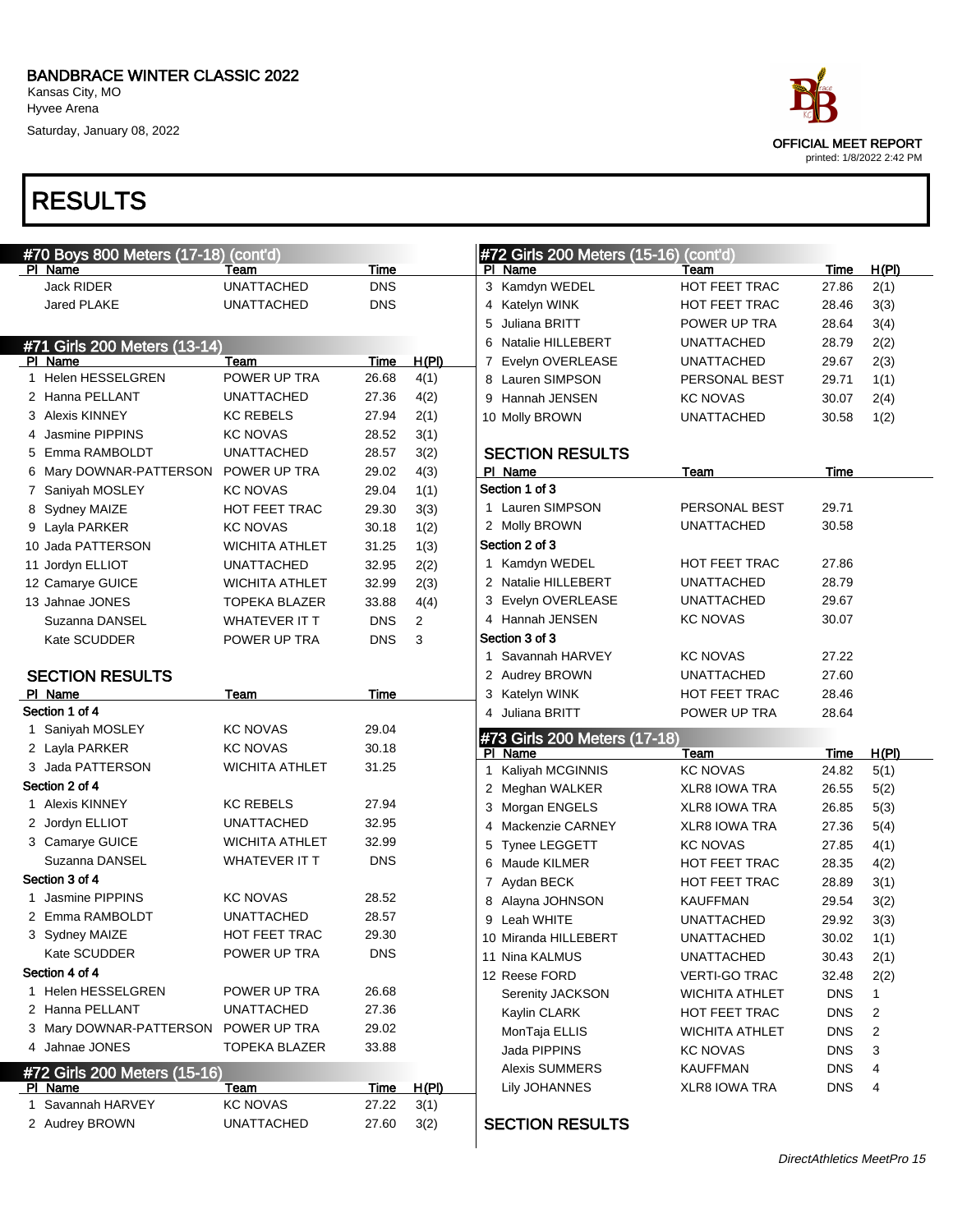Saturday, January 08, 2022

| #73 Girls 200 Meters (17-18) (cont'd)              |                              |               |       | #74 Boys 200 Meters (13-14) (cont'd) |                       |                          |       |
|----------------------------------------------------|------------------------------|---------------|-------|--------------------------------------|-----------------------|--------------------------|-------|
| PI Name                                            | Team                         | Time          |       | PI Name                              | Team                  | Time                     |       |
| Section 1 of 5                                     |                              |               |       | Section 3 of 3                       |                       |                          |       |
| 1 Miranda HILLEBERT                                | <b>UNATTACHED</b>            | 30.02         |       | 1 Malachi MURPH                      | TOPEKA BLAZER         | 24.61                    |       |
| Serenity JACKSON                                   | <b>WICHITA ATHLET</b>        | <b>DNS</b>    |       | Ja'Marcus VORNES                     | NEXT LEVEL ELI        | 25.91                    |       |
| Section 2 of 5                                     |                              |               |       | 3 Hudson BRITT                       | POWER UP TRA          | 26.10                    |       |
| 1 Nina KALMUS                                      | <b>UNATTACHED</b>            | 30.43         |       | 4 Treyvionn BARR                     | <b>TOPEKA BLAZER</b>  | 26.73                    |       |
| 2 Reese FORD                                       | <b>VERTI-GO TRAC</b>         | 32.48         |       | #75 Boys 200 Meters (15-16)          |                       |                          |       |
| Kaylin CLARK                                       | HOT FEET TRAC                | <b>DNS</b>    |       | PI Name                              | Team                  | Time                     | H(PI) |
| MonTaja ELLIS                                      | <b>WICHITA ATHLET</b>        | <b>DNS</b>    |       | 1 Cade MANN                          | POWER UP TRA          | 23.42                    | 5(1)  |
| Section 3 of 5                                     |                              |               |       | 2 LaMar LYNCH JR                     | <b>UNATTACHED</b>     | 23.85                    | 5(2)  |
| 1 Aydan BECK                                       | HOT FEET TRAC                | 28.89         |       | 3 Ashton CARTER                      | PURE TALENT E         | 24.23                    | 2(1)  |
| 2 Alayna JOHNSON                                   | <b>KAUFFMAN</b>              | 29.54         |       | Noah ALLEN<br>4                      | <b>KC NOVAS</b>       | 24.63                    | 4(1)  |
| 3 Leah WHITE                                       | <b>UNATTACHED</b>            | 29.92         |       | Avi BELAUSTEGUI<br>5                 | <b>UNATTACHED</b>     | 24.66                    | 3(1)  |
| Jada PIPPINS                                       | <b>KC NOVAS</b>              | <b>DNS</b>    |       | 6 A.J. BANKS                         | <b>WICHITA ATHLET</b> | 24.69                    | 3(2)  |
| Section 4 of 5                                     |                              |               |       | 7 Crayton RAUCH                      | NEXT LEVEL ELI        | 25.01                    | 2(2)  |
| 1 Tynee LEGGETT                                    | <b>KC NOVAS</b>              | 27.85         |       | 8 Brooks TOMLINSON                   | POWER UP TRA          | 25.31                    | 5(3)  |
| 2 Maude KILMER                                     | HOT FEET TRAC                | 28.35         |       | Jabbar TANNER<br>9                   | <b>UNATTACHED</b>     | 25.46                    | 1(1)  |
| <b>Alexis SUMMERS</b>                              | <b>KAUFFMAN</b>              | <b>DNS</b>    |       | 10 Alescio BATSON                    | <b>TOPEKA BLAZER</b>  | 25.54                    | 5(4)  |
| <b>Lily JOHANNES</b>                               | <b>XLR8 IOWA TRA</b>         | <b>DNS</b>    |       | 11 Kendall VENYARD                   | <b>KC REBELS</b>      | 26.15                    | 1(2)  |
| Section 5 of 5                                     |                              |               |       | 12 Keaton WATERS                     | <b>UNATTACHED</b>     | 26.21                    | 4(2)  |
| 1 Kaliyah MCGINNIS                                 | <b>KC NOVAS</b>              | 24.82         |       | 13 Brandon LANEAR                    | <b>UNATTACHED</b>     | 27.47                    | 4(3)  |
| 2 Meghan WALKER                                    | <b>XLR8 IOWA TRA</b>         | 26.55         |       | 14 Michael MILLS JR.                 | <b>KAUFFMAN</b>       | 28.02                    | 4(4)  |
| 3 Morgan ENGELS                                    | <b>XLR8 IOWA TRA</b>         | 26.85         |       | 15 Talha AGHA                        | <b>UNATTACHED</b>     | 29.53                    | 3(3)  |
| 4 Mackenzie CARNEY                                 | <b>XLR8 IOWA TRA</b>         | 27.36         |       | Caiden WANNAMAKER                    | <b>UNATTACHED</b>     | <b>DNS</b>               | 1     |
|                                                    |                              |               |       |                                      |                       |                          | 2     |
| #74 Boys 200 Meters (13-14)                        |                              |               |       | Martel JACKSON                       | WICHITA ATHLET        | <b>DNS</b><br><b>DNS</b> | 3     |
| PI Name<br>1 Malachi MURPH                         | Team<br><b>TOPEKA BLAZER</b> | Time<br>24.61 | H(PI) | Cade WILLIAMS                        | <b>UNATTACHED</b>     |                          |       |
| 2 Ja'Marcus VORNES                                 |                              | 25.91         | 3(1)  | <b>SECTION RESULTS</b>               |                       |                          |       |
|                                                    | NEXT LEVEL ELI               |               | 3(2)  | PI Name                              | Team                  | Time                     |       |
| 3 Hudson BRITT                                     | POWER UP TRA                 | 26.10         | 3(3)  | Section 1 of 5                       |                       |                          |       |
| 4 Treyvionn BARR                                   | <b>TOPEKA BLAZER</b>         | 26.73         | 3(4)  | 1 Jabbar TANNER                      | <b>UNATTACHED</b>     | 25.46                    |       |
| 5 Jackson BURNS                                    | HOT FEET TRAC                | 27.36         | 2(1)  | 2 Kendall VENYARD                    | <b>KC REBELS</b>      | 26.15                    |       |
| 6 Kayin REEVES                                     | <b>WHATEVER IT T</b>         | 27.57         | 2(2)  | Caiden WANNAMAKER                    | <b>UNATTACHED</b>     | <b>DNS</b>               |       |
| 7 Tobi OYETUNJI                                    | <b>UNATTACHED</b>            | 27.88         | 1(1)  | Section 2 of 5                       |                       |                          |       |
| 8 Jake HOUSE                                       | <b>KC NOVAS</b>              | 28.19         | 1(2)  | 1 Ashton CARTER                      |                       | 24.23                    |       |
| 9 Mikhayah DENATALE                                | HOT FEET TRAC                | 29.75         | 1(3)  |                                      | PURE TALENT E         | 25.01                    |       |
| 10 Jack EMISON                                     | HOT FEET TRAC                | 31.77         | 2(3)  | 2 Crayton RAUCH                      | NEXT LEVEL ELI        |                          |       |
|                                                    |                              |               |       | Martel JACKSON                       | WICHITA ATHLET        | <b>DNS</b>               |       |
|                                                    |                              |               |       |                                      |                       |                          |       |
| <b>SECTION RESULTS</b>                             |                              |               |       | Section 3 of 5                       |                       |                          |       |
| PI Name                                            | <b>Team</b>                  | Time          |       | 1 Avi BELAUSTEGUI                    | <b>UNATTACHED</b>     | 24.66                    |       |
|                                                    |                              |               |       | 2 A.J. BANKS                         | WICHITA ATHLET        | 24.69                    |       |
| 1 Tobi OYETUNJI                                    | <b>UNATTACHED</b>            | 27.88         |       | 3 Talha AGHA                         | UNATTACHED            | 29.53                    |       |
| 2 Jake HOUSE                                       | <b>KC NOVAS</b>              | 28.19         |       | Cade WILLIAMS                        | UNATTACHED            | <b>DNS</b>               |       |
| 3 Mikhayah DENATALE                                | HOT FEET TRAC                | 29.75         |       | Section 4 of 5                       |                       |                          |       |
|                                                    |                              |               |       | 1 Noah ALLEN                         | <b>KC NOVAS</b>       | 24.63                    |       |
| 1 Jackson BURNS                                    | HOT FEET TRAC                | 27.36         |       | 2 Keaton WATERS                      | UNATTACHED            | 26.21                    |       |
| Section 1 of 3<br>Section 2 of 3<br>2 Kayin REEVES | WHATEVER IT T                | 27.57         |       | 3 Brandon LANEAR                     | UNATTACHED            | 27.47                    |       |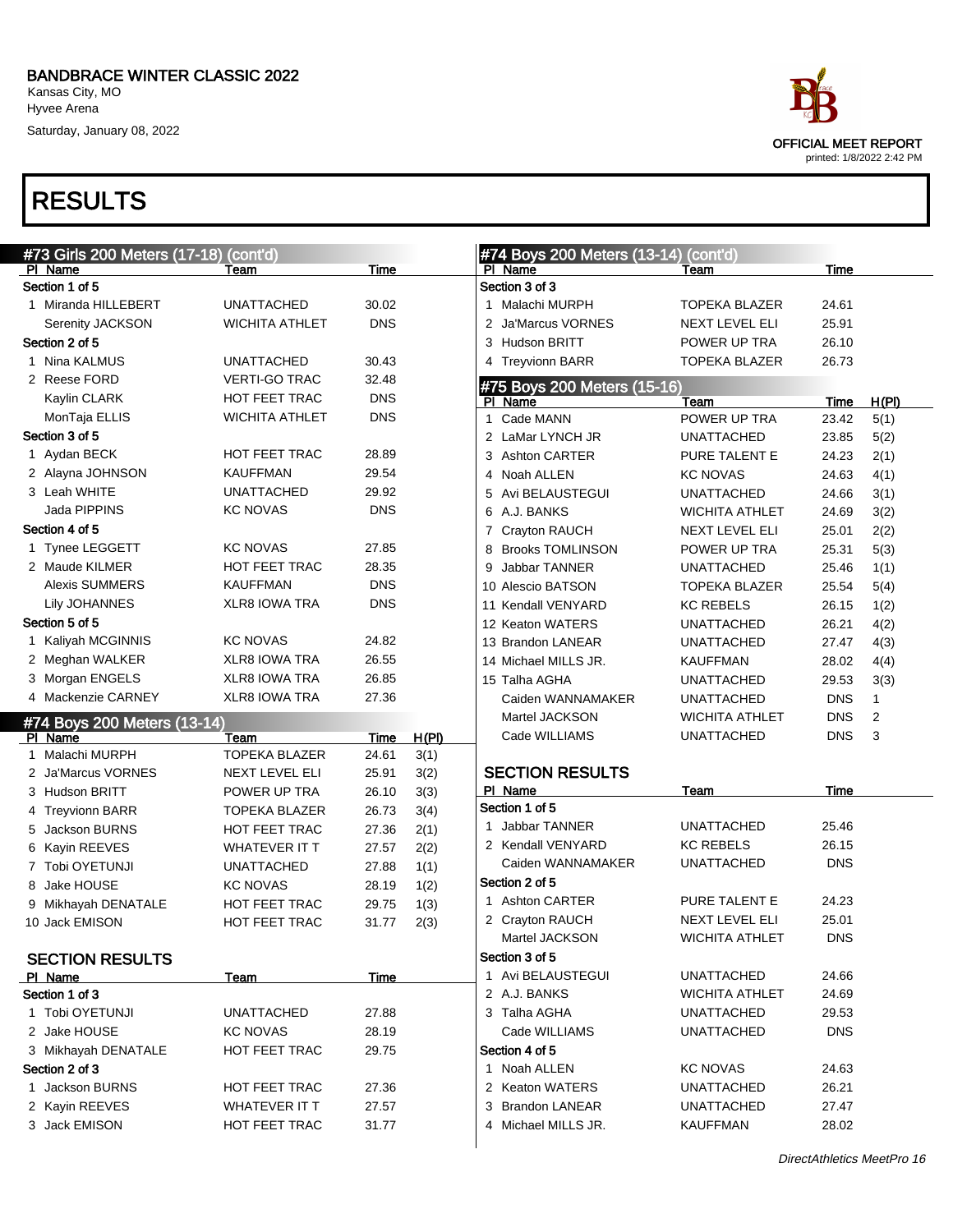Saturday, January 08, 2022

| #75 Boys 200 Meters (15-16) (cont'd) |                             |                       |             |              |  |  |  |  |
|--------------------------------------|-----------------------------|-----------------------|-------------|--------------|--|--|--|--|
| ΡI                                   | Name                        | Team                  | <b>Time</b> |              |  |  |  |  |
|                                      | Section 5 of 5              |                       |             |              |  |  |  |  |
| $\mathbf 1$                          | Cade MANN                   | POWER UP TRA          | 23.42       |              |  |  |  |  |
| 2                                    | LaMar LYNCH JR              | UNATTACHED            | 23.85       |              |  |  |  |  |
|                                      | 3 Brooks TOMLINSON          | POWER UP TRA          | 25.31       |              |  |  |  |  |
|                                      | 4 Alescio BATSON            | <b>TOPEKA BLAZER</b>  | 25.54       |              |  |  |  |  |
|                                      | #76 Boys 200 Meters (17-18) |                       |             |              |  |  |  |  |
| PI                                   | Name                        | Team                  | <u>Time</u> | <u>H(PI)</u> |  |  |  |  |
| 1                                    | <b>Jacob PARRISH</b>        | <b>KC NOVAS</b>       | 22.85       | 5(1)         |  |  |  |  |
|                                      | 2 Kelon SMITH               | <b>KC REBELS</b>      | 23.54       | 1(1)         |  |  |  |  |
|                                      | 3 Tristan MADDEN            | <b>KC NOVAS</b>       | 23.88       | 5(2)         |  |  |  |  |
|                                      | 4 Jadon ENGSTROM            | <b>VERTI-GO TRAC</b>  | 23.93       | 2(1)         |  |  |  |  |
|                                      | 5 Marcus PAIGE              | <b>KAUFFMAN</b>       | 24.20       | 4(1)         |  |  |  |  |
|                                      | 6 Brayden SCHOMAKER         | <b>UNATTACHED</b>     | 24.50       | 1(2)         |  |  |  |  |
|                                      | 7 Anthony FUQUA             | <b>KC REBELS</b>      | 24.66       | 2(2)         |  |  |  |  |
|                                      | 8 Brandon LOPEZ             | <b>KC NOVAS</b>       | 25.22       | 4(2)         |  |  |  |  |
|                                      | 9 Landis JOHNSON            | UNATTACHED            | 25.38       | 5(3)         |  |  |  |  |
|                                      | 10 Christian LANEAR         | UNATTACHED            | 25.48       | 4(3)         |  |  |  |  |
|                                      | 11 Dylan COUCH              | <b>KC NOVAS</b>       | 25.94       | 3(1)         |  |  |  |  |
|                                      | 12 Zayveon WEST             | <b>KAUFFMAN</b>       | 25.96       | 3(2)         |  |  |  |  |
|                                      | 13 Jerome RAGIN             | <b>WICHITA ATHLET</b> | 27.07       | 2(3)         |  |  |  |  |
|                                      | 14 De'Vante MCNEAL          | <b>KAUFFMAN</b>       | 30.13       | 3(3)         |  |  |  |  |
|                                      | Anthony PITTMAN             | 22-UNATTACHED         | <b>DNS</b>  | 3            |  |  |  |  |
|                                      | Michael CANSECO             | <b>KC NOVAS</b>       | <b>DNS</b>  | 4            |  |  |  |  |
|                                      | Troy MOSBY JR               | UNATTACHED            | DNS         | 5            |  |  |  |  |
|                                      | <b>SECTION RESULTS</b>      |                       |             |              |  |  |  |  |
|                                      | PI Name                     | <b>Team</b>           | <u>Time</u> |              |  |  |  |  |
|                                      | Section 1 of 5              |                       |             |              |  |  |  |  |
|                                      | 1 Kelon SMITH               | <b>KC REBELS</b>      | 23.54       |              |  |  |  |  |
|                                      | 2 Brayden SCHOMAKER         | UNATTACHED            | 24.50       |              |  |  |  |  |
|                                      | Section 2 of 5              |                       |             |              |  |  |  |  |
|                                      | 1 Jadon ENGSTROM            | <b>VERTI-GO TRAC</b>  | 23.93       |              |  |  |  |  |
|                                      | 2 Anthony FUQUA             | <b>KC REBELS</b>      | 24.66       |              |  |  |  |  |
|                                      | 3 Jerome RAGIN              | WICHITA ATHLET        | 27.07       |              |  |  |  |  |
|                                      | Section 3 of 5              |                       |             |              |  |  |  |  |
|                                      | 1 Dylan COUCH               | <b>KC NOVAS</b>       | 25.94       |              |  |  |  |  |
|                                      | 2 Zayveon WEST              | KAUFFMAN              | 25.96       |              |  |  |  |  |
|                                      | 3 De'Vante MCNEAL           | KAUFFMAN              | 30.13       |              |  |  |  |  |
|                                      | Anthony PITTMAN             | 22-UNATTACHED         | <b>DNS</b>  |              |  |  |  |  |
|                                      | Section 4 of 5              |                       |             |              |  |  |  |  |
|                                      | 1 Marcus PAIGE              | KAUFFMAN              | 24.20       |              |  |  |  |  |
|                                      | 2 Brandon LOPEZ             | <b>KC NOVAS</b>       | 25.22       |              |  |  |  |  |
|                                      | 3 Christian LANEAR          | UNATTACHED            | 25.48       |              |  |  |  |  |
|                                      | Michael CANSECO             | <b>KC NOVAS</b>       | <b>DNS</b>  |              |  |  |  |  |
|                                      | Section 5 of 5              |                       |             |              |  |  |  |  |
| 1                                    | Jacob PARRISH               | <b>KC NOVAS</b>       | 22.85       |              |  |  |  |  |
|                                      |                             |                       |             |              |  |  |  |  |



|    | #76 Boys 200 Meters (17-18) (cont'd)     |                                          |                          |  |
|----|------------------------------------------|------------------------------------------|--------------------------|--|
|    | PI Name                                  | Team                                     | <b>Time</b>              |  |
| 2  | <b>Tristan MADDEN</b>                    | <b>KC NOVAS</b>                          | 23.88                    |  |
|    | 3 Landis JOHNSON                         | <b>UNATTACHED</b>                        | 25.38                    |  |
|    | Troy MOSBY JR                            | <b>UNATTACHED</b>                        | <b>DNS</b>               |  |
|    | #77 Girls 3000 Meters (13-14)            |                                          |                          |  |
| ΡI | Name                                     | Team                                     | Time                     |  |
| 1  | Anna SCUDDER                             | POWER UP TRA                             | 11:52.07                 |  |
|    | 2 Kate SCUDDER                           | POWER UP TRA                             | 12:13.38                 |  |
|    | 3 Elizabeth SCUDDER                      | POWER UP TRA                             | 12:21.94                 |  |
|    | Audrey HOWARD                            | <b>HOT FEET TRAC</b>                     | <b>DNS</b>               |  |
|    | <b>Grace CORLEW</b>                      | POWER UP TRA                             | <b>DNS</b>               |  |
|    | Zorianna PRIMAVERA                       | <b>HOT FEET TRAC</b>                     | <b>DNS</b>               |  |
|    |                                          |                                          |                          |  |
|    | #78 Girls 3000 Meters (15-16)<br>PI Name | Team                                     | Time                     |  |
| 1  | Kennedy BARTEE                           | 29-UNATTACHED                            | 11:42.79                 |  |
|    | 2 Olivia BRILLHART                       | COOL RUNNING                             | 11:45.86                 |  |
|    | 3 Avelyn VANCE                           | <b>XLR8 IOWA TRA</b>                     | 11:53.88                 |  |
|    | 4 Sarah GALVAN                           | <b>COOL RUNNING</b>                      | 12:18.14                 |  |
|    | 5 Kate BOONE                             | <b>COOL RUNNING</b>                      | 12:18.90                 |  |
|    | 6 Megan KELLEY                           | <b>UNATTACHED</b>                        | 13:53.78                 |  |
|    | <b>Grace CASWELL</b>                     |                                          |                          |  |
|    |                                          | <b>UNATTACHED</b>                        | <b>DNS</b>               |  |
|    | Reece QUINLIVAN                          | <b>UNATTACHED</b>                        | <b>DNS</b>               |  |
|    |                                          |                                          |                          |  |
|    | #79 Girls 3000 Meters (17-18)            |                                          |                          |  |
|    | PI Name                                  | Team                                     | <u>Time</u>              |  |
|    | 1 Paityn NOE                             | <b>XLR8 IOWA TRA</b>                     | 10:09.45                 |  |
|    | 2 Ella THIER                             | <b>UNATTACHED</b>                        | 11:07.37                 |  |
|    | 3 Faith NEAD                             | <b>XLR8 IOWA TRA</b>                     | 11:17.62                 |  |
|    | Reagan CLARK                             | <b>UNATTACHED</b>                        | <b>DNS</b>               |  |
|    |                                          |                                          |                          |  |
|    | #80 Boys 3000 Meters (13-14)<br>PI Name  | Team                                     | Time                     |  |
| 1. | Jacob BOONE                              | <b>COOL RUNNING</b>                      | 11:56.93                 |  |
|    | <b>Joe VARGAS</b>                        | COOL RUNNING                             | <b>DNS</b>               |  |
|    |                                          |                                          |                          |  |
|    | #81 Boys 3000 Meters (15-16)             |                                          |                          |  |
| 1  | PI Name                                  | <b>Team</b><br>UNATTACHED                | <b>Time</b><br>8:48.10   |  |
|    | Sage WILDE<br>2 Sean FORQUER             | <b>UNATTACHED</b>                        | 9:57.37                  |  |
|    |                                          |                                          |                          |  |
|    | 3 Abhi KUDARAVALLI                       | <b>UNATTACHED</b>                        | 10:28.23                 |  |
|    | 4 Justin WALDRON                         | <b>UNATTACHED</b>                        | 10:28.30                 |  |
|    | 5 Henry EDGELLER                         | 22-UNATTACHED                            | 11:40.54                 |  |
|    | Chirstopher HEFFERNAN                    | POWER UP TRA                             | <b>DNS</b>               |  |
|    | Preetish CHIGURUKOTA                     | UNATTACHED                               | <b>DNS</b>               |  |
|    | Jonah GODINA<br>La Ron ALEXANDER         | <b>UNATTACHED</b><br><b>COOL RUNNING</b> | <b>DNS</b><br><b>DNS</b> |  |